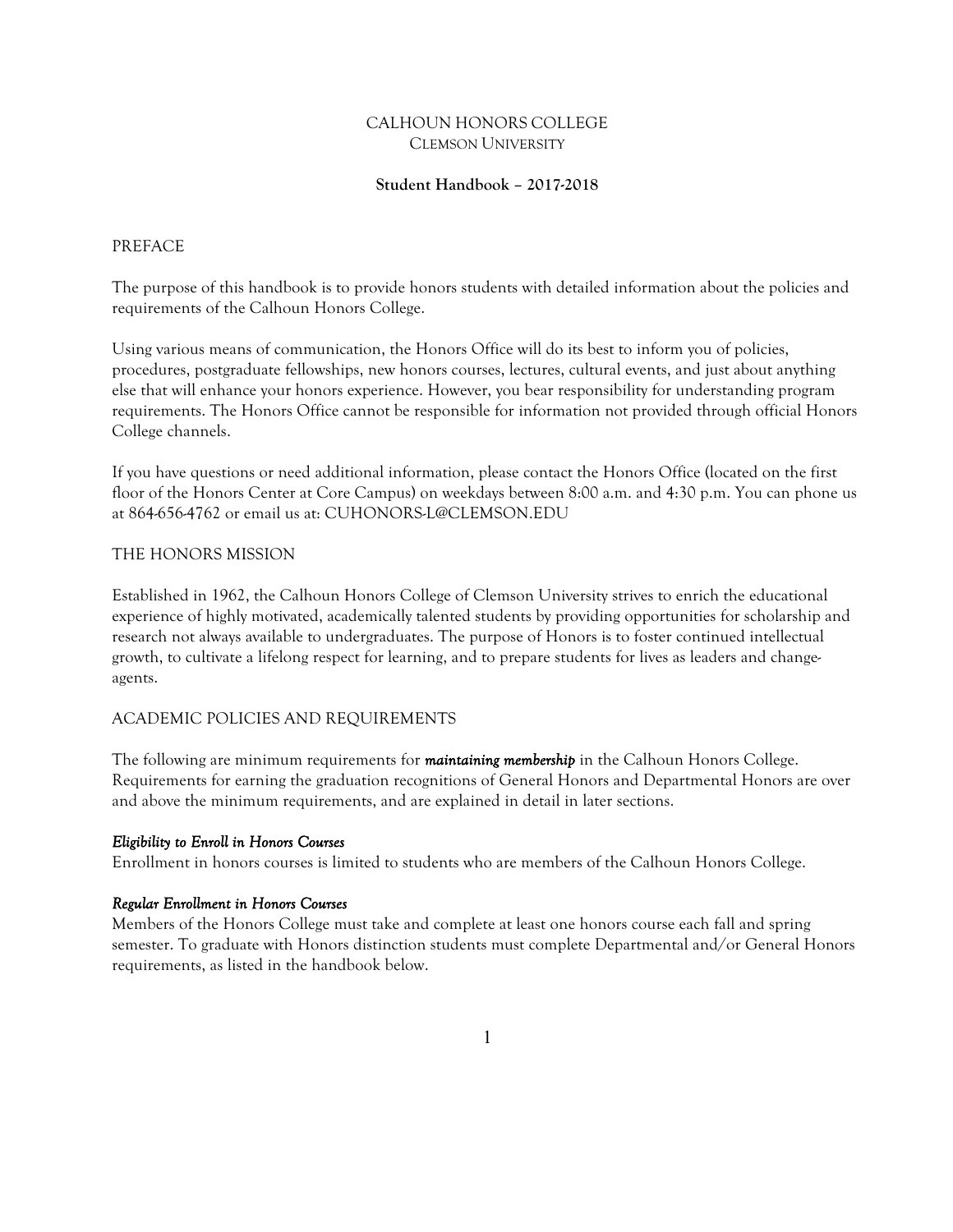### *Registering for Honors Courses*

In early November and again in early April, registration begins for the fall and spring semesters, respectively. For Honors students in good standing, priority access to the registration system is based on a students' total number of credit hours. A key purpose of priority registration is to enable honors students to meet their obligation of taking at least one honors course each semester.

Students are encouraged to register for their honors class or classes during priority registration, but will not be dropped from the Calhoun Honors College until after the last day to add a class in the fall or spring semester. At that time students must have an honors class or an exemption to the policy in their honors student file. Please visit the website http://www.clemson.edu/cuhonors/forms/index.html to request an exemption through the online form. An honors course exemption is typically only granted under certain circumstances such as participating in a co-op assignment, study abroad, internship, or student teaching during that semester. We also typically approve exemptions for seniors who have already completed their honors requirements and are graduating that semester.

### *Dropping and Adding Honors Courses*

Policies regarding withdrawal from honors courses are generally consistent with university regulations. However, the consequences of dropping honors courses are more serious since Calhoun Honors College members are required to take and complete at least one honors course each semester. **If your semester schedule includes one honors course, dropping that course will result in your membership being terminated**.

1. During the first week of classes, you may make such a change using the drop/add procedure on the online registration system. First, drop the honors course and then, if you want, you can re-add the regular, non-honors course.

2. After the first week of classes and before the end of the second week of classes, you may drop the honors section without a "W" grade using the online registration system. However, you must secure the permission of the instructor to add the regular, non-honors course.

3. After the second week of classes and before the last seven weeks of classes, you may drop the honors section using the online registration system. However, you must secure the permission of the instructor, the Honors Office and the registrar's Office to add the non-honors course and section. During this period, dropping the honors course will result in a grade of "W."

4. After the seventh week of classes, courses may not be dropped.

5. If you are enrolled in the non-honors course and wish to change into an honors course, you may do so no later than the last day to register or add a class (one week after the beginning of the fall and spring semesters), provided that you are a member of the Honors Program and that you have the consent of the instructor.

Please refer to the University academic calendar for the specific deadlines/dates for dropping and adding courses: http://www.registrar.clemson.edu/html/Acad\_Cal.htm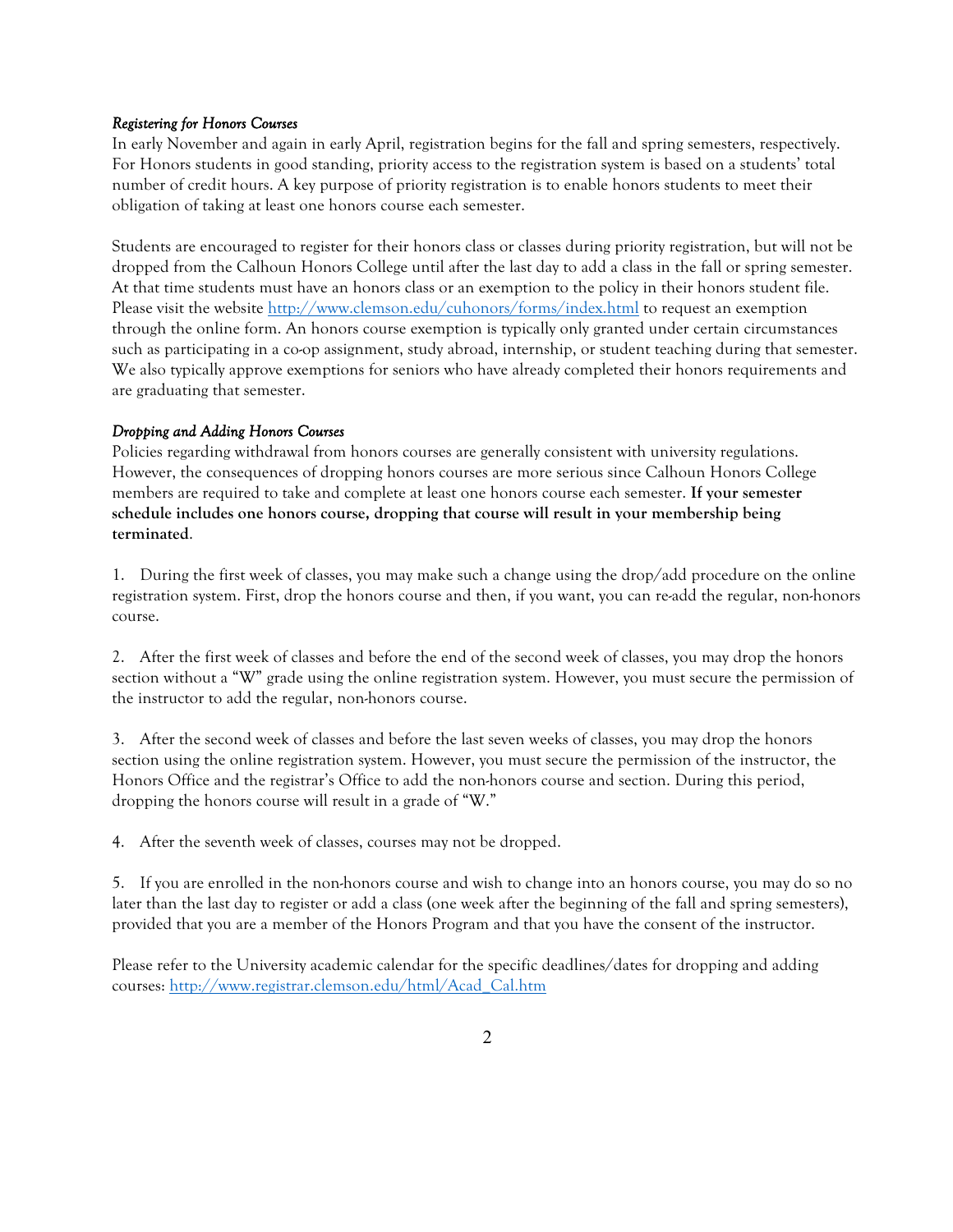#### *Minimum Grade Point Ratio*

Members of the Calhoun Honors College must maintain a cumulative GPA of 3.40 or higher. Should your cumulative GPA fall between a 2.80 and a 3.40, you will be placed on honors probation and will have one semester to return to good academic standing. If at the end of the probationary semester your cumulative GPA remains below 3.40, you will lose all privileges of membership.

Even the best students may have personal difficulties that result in scholastic performance falling below the 3.40 GPA. Honors students encountering such extraordinary personal circumstances after having taken the probationary semester, may make a formal and documented appeal to the Honors Director for a temporary waiver of the 3.40 GPA requirement. The decision of the Director shall be final. If at any time your cumulative GPA falls below a 2.80, you will lose all privileges of membership.

### *Earning Honors Credit*

Students receive honors credit by earning a grade of A or B in honors courses (except in limited circumstances in which courses are offered pass/fail). If you receive a grade of C or D in an honors course, you may earn credit toward degree requirements, but not for honors requirements (see sections on General Honors and Departmental Honors).

Honors courses should also be indicated by having (HON or honors) in the title of the course.

Honors courses in the *Undergraduate Announcements* have "Includes Honors sections" just before the list of prerequisites.

A course may not be taken for honors credit unless it has been approved as an honors course by the appropriate curriculum committees and by the Calhoun Honors College Committee.

#### *Honors Credit for Graduate Courses*

With the approval of the appropriate departmental undergraduate and graduate coordinators and the Honors Director, certain 6000- and/or 8000-level courses may be substituted for honors courses.

### *Advanced Placement*

Credits earned through the College Board's Advanced Placement (AP) Program are for regular (non-honors) credit and cannot be used to exempt requirements of the Honors College.

#### *Grading Policies*

Grades in honors courses carry the same number of grade points as grades earned in non-honors courses. Faculty are strongly advised to grade honors students according to the quality of their work, not on the basis of a "curve."

In mixed honors/non-honors courses the instructor may assign a research or creative project as a requirement for honors students enrolled in the course. In such a case, the instructor has the prerogative of assigning a numerical or letter grade to the student's work for the honors project and incorporating that grade into the grade for the course.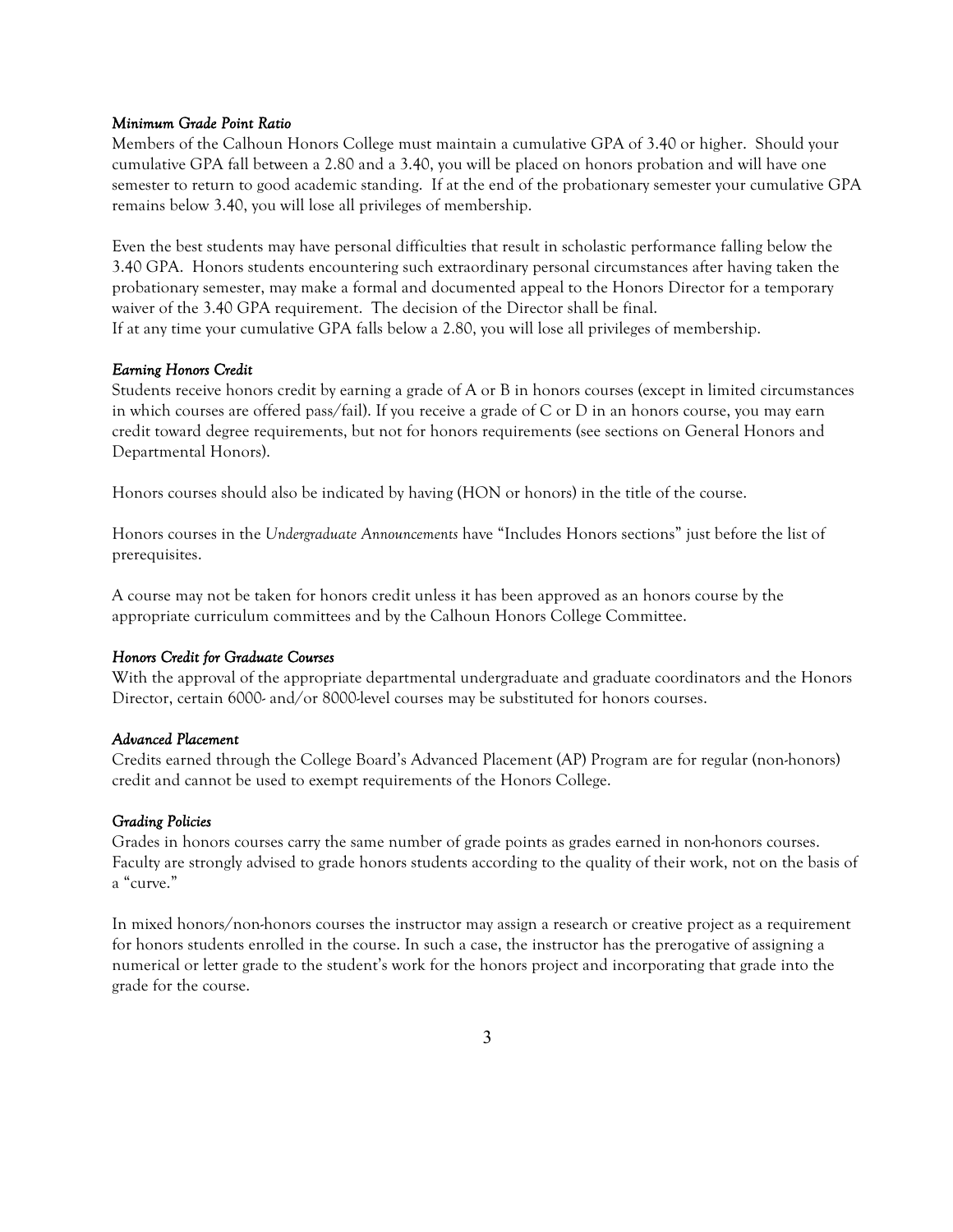Alternatively, the instructor may wish to grade the honors project on a satisfactory/unsatisfactory basis separately from the regular course requirements. If the student fails to complete the assignment or submits a project deemed by the instructor to be unworthy of honors credit, the instructor has the prerogative of recording a course grade of "C" or lower.

Grading policies for honors students should be clearly stated in the course syllabus.

### *Pass/Fail Grading*

In certain instances, required Departmental Honors courses are offered only on a pass/fail basis and are so indicated in the Clemson University *Undergraduate Announcements*.

#### *Honors Contracts*

On a limited basis, students may earn honors credit for a 3000- or 4000-level course by means of an Honors Contract (in exceptional cases contracts for 1000 and 2000-level classes may be approved). The purpose of such contracts is to enable students to experience the educational enrichment that typifies honors courses, and to explore topics in greater depth than is normally possible in a regular undergraduate course. Contact the Honors Office for details.

#### *Reinstatement of Membership*

Students who are dropped from the program due to deficient GPA, failure to take honors courses on a regular basis, or withdrawal from honors courses may not participate in Honors for at least one full semester following their removal from the program.

Request for reinstatement must be made in writing, and will be granted if the student has achieved the requisite cumulative 3.40 GPA and will be enrolled on campus for enough semesters to complete General or Departmental Honors. Otherwise, students previously dropped from the program may not rejoin beyond the semester in which they have earned 75 semester hours. Privileges of membership (e.g., early registration) are not restored until the semester after the student has been reinstated and resumes honors coursework.

### THE GENERAL HONORS PROGRAM

#### *Purpose*

The main purpose of General Honors is to broaden the student's intellectual perspectives. To this end, students are encouraged to take honors courses in as many different areas of study as possible.

#### *Basic Policies*

Most of the courses students will take for General Honors are 1000-2000 level courses that satisfy the university's General Education requirements or serve as introductory courses in a student's major. It is permissible for 3000-4000 level courses to be taken for General Honors; however, 1000- and 2000-level honors courses may not be applied toward the requirements of Departmental Honors, nor may a 3000-4000 level course count for both General Honors and Departmental Honors. Typically, students take most of their General Honors courses during the freshman and sophomore years, although many students enroll in General Honors courses as juniors and seniors.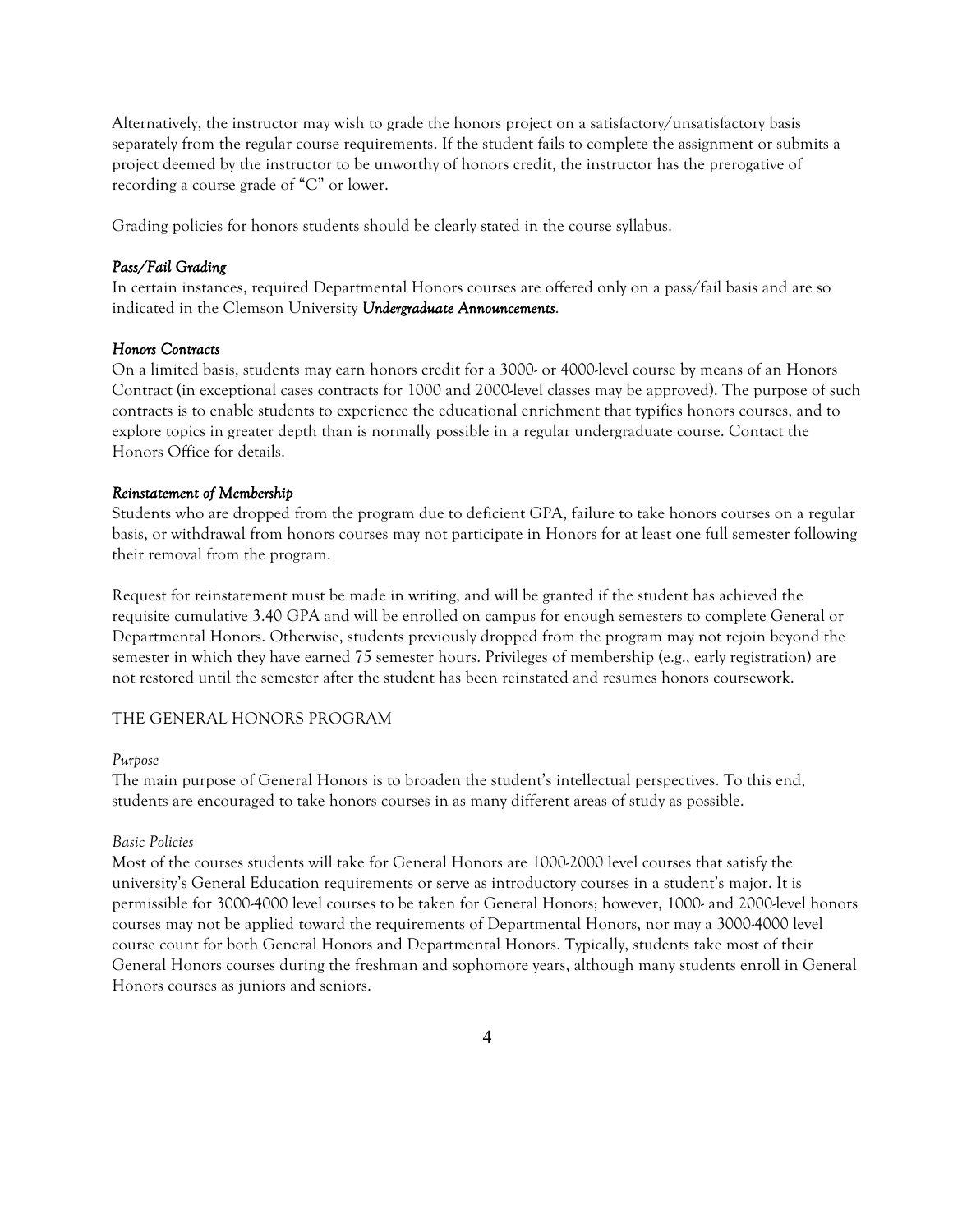Honors courses can be counted towards either General Honors or Departmental Honors but not for both General and Departmental Honors.

# *Requirements*

To be awarded the Certificate of Achievement in General Honors, the following requirements must be satisfied:

- 1. Completion of a minimum of 18 credit hours from three or more groups (see below)\*; At least three hours from three or more groups (see below); and
- 2. At least three hours in each of three or more subjects (e.g., ENGL, MTHS)
- 3. A cumulative grade point average of 3.40 or higher on all coursework taken at Clemson (non-honors as well as honors courses).
- 4. A grade of A or B in all courses taken to fulfill the requirements of General Honors.
- 5. Completion of all University requirements for graduation.

\*If a student uses an English (ENGL) course or courses to satisfy the requirement for a group I course, he or she cannot use an English (ENGL) course or courses to satisfy the group IV requirement. Unlike in Degree Works, an honors course can count toward one group requirement. For example, MUSC 2100 may count toward either Group or Group E.

Below is not a comprehensive list of all Honors courses offered, but examples of courses that have been offered in the past. For a full list of Honors course offerings, please check the iROAR registration system. Students are advised to contact an Honors advisor at honorsadvising@clemson.edu if they are unclear with which group a course will satisfy.

Group A: Communication

Courses that satisfy Group A: Composition and Communication, include courses listed in the Undergraduate Announcement Catalog (page 37) under General Education Coursework A. All Communication (COMM) courses will satisfy Group A unless otherwise categorized under another General Education Requirement in the Undergraduate Announcement Catalog.

| 2500 | Public Speaking (3)           |
|------|-------------------------------|
| 1030 | Accelerated Composition (3)   |
| 3140 | Technical Writing (3)         |
| 2230 | Studies in Communications (3) |
|      |                               |

Group B: Mathematical, Scientific and Technological Literacy & Engineering

Courses that satisfy Group B: Mathematical, Scientific and Technological Literacy & Engineering, include courses listed in the Undergraduate Announcement Catalog (page 37) under General Education Coursework B. All Engineering (ENGR) courses will satisfy Group B unless otherwise categorized under another General Education Requirement in the Undergraduate Announcement Catalog.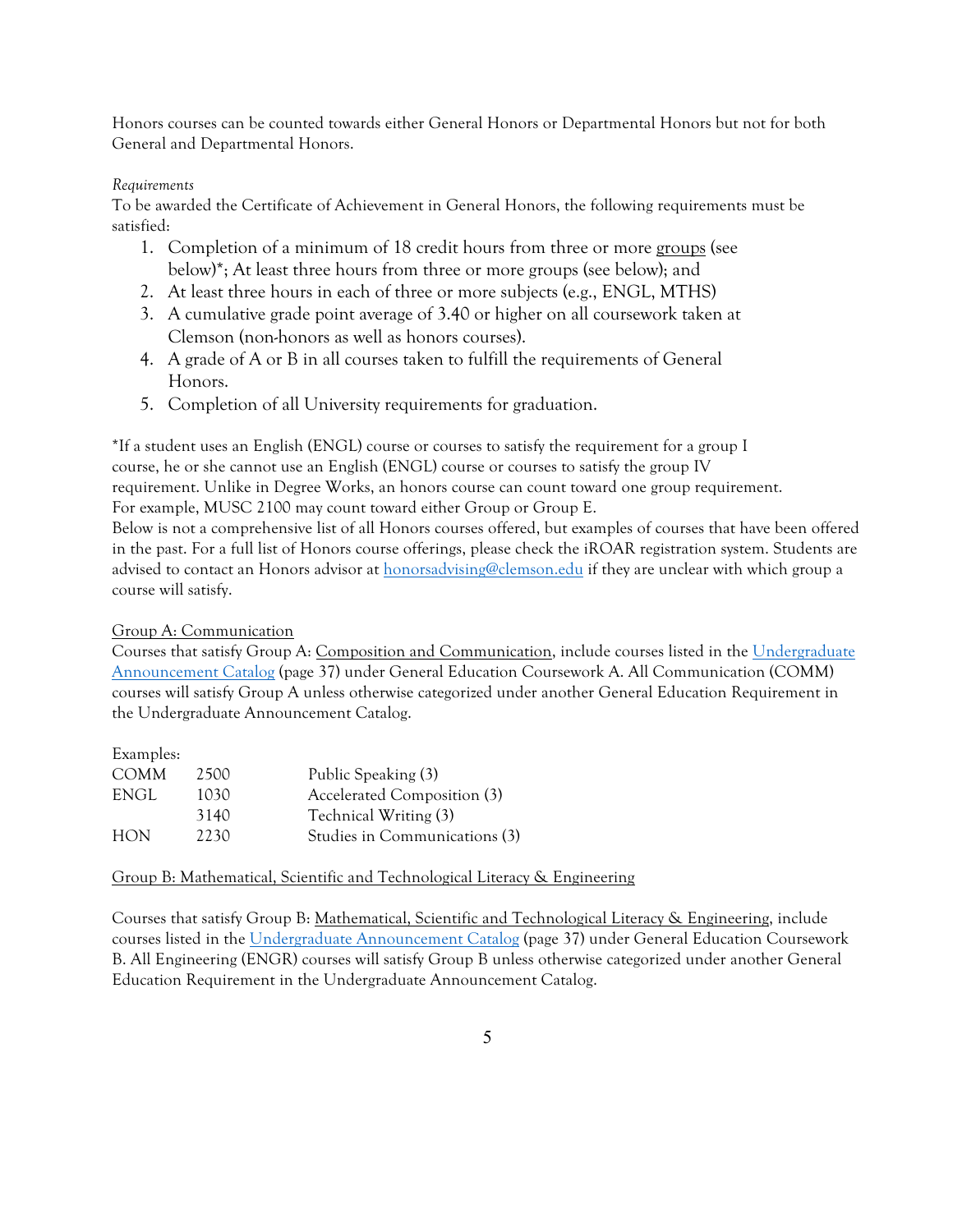| Examples:   |            |                                                                                 |
|-------------|------------|---------------------------------------------------------------------------------|
| <b>BIOL</b> | 1030, 1040 | General Biology I, II (3)                                                       |
|             | 1100, 1110 | Principles of Biology I, II (5)                                                 |
| <b>CH</b>   | 1010, 1020 | General Chemistry (4)                                                           |
| <b>ECE</b>  | 2020       | Electric Circuits II (3)                                                        |
|             | 2620       | Electrical Circuits II (3)                                                      |
| EM          | 2020       | Engineering Mechanics: Dynamics (3)                                             |
| <b>ENGR</b> | 1020       | Engineering Disciplines and Skills (2)                                          |
|             | 1050       | Engineering Discipline and Skills I (1)                                         |
|             | 1060       | Engineering Discipline and Skills II (1)                                        |
|             | 1070       | Programming and Problem Solving I (1)                                           |
|             | 1080       | Programming and Problem Solving II (1)                                          |
|             | 1090       | Programming and Problem Solving Applications (1)                                |
|             | 1200       | Engineering Problem Solving and Design (3)                                      |
|             | 1410       | Programming and Problem Solving (3)                                             |
|             | 1900, 2900 | Special Projects in Engineering (1-3) [for a total of three credit hours over a |
|             | 3900, 4900 | period of one to three semesters]                                               |
| <b>GEOL</b> | 1010       | Physical Geology (3)                                                            |
|             | 1020       | Earth History (3)                                                               |
| <b>MATH</b> | 1060, 1080 | Calculus of One Variable I, II (4)                                              |
|             | 2060       | Calculus of Several Variables (4)                                               |
|             | 2080       | Introduction to Ordinary Differential Equations (4)                             |
| <b>PHYS</b> | 1220, 2210 | Physics with Calculus I, II (3)                                                 |
|             | 2220       | Physics with Calculus III (3)                                                   |

Group C: Arts and Humanities

Courses that satisfy Group C: Arts and Humanities, include courses listed in the Undergraduate Announcement Catalog (page 37) under General Education Coursework C.

Examples:

| AAH        | 1010       | Survey of Art & Architectural History I (3)                   |
|------------|------------|---------------------------------------------------------------|
|            | 2030, 2040 | History & Theory of Architecture I, II (3)                    |
|            | 2100       | Introduction to Art & Architecture (3)                        |
| ENGL       | 2120       | World Literature (3)                                          |
|            | 2130       | British Literature (3)                                        |
|            | 2140       | American Literature (3)                                       |
|            | 2150       | Literature in $20th$ and $21st$ Century Contexts (3)          |
| <b>FR</b>  | 2010, 2020 | Intermediate French (3)                                       |
| <b>GER</b> | 2010, 2020 | Intermediate German (3)                                       |
| <b>HON</b> | 1900       | Freshman Colloquium: Arts and Humanities - Literature (3)     |
|            | 1910       | Freshman Colloquium: Arts and Humanities - non-Literature (3) |
|            | 2010       | Experiencing Arts (3)                                         |
|            | 2030       | Society, Art, and Humanities (3)                              |
|            | 2210       | Studies in Literature (3)                                     |
|            |            |                                                               |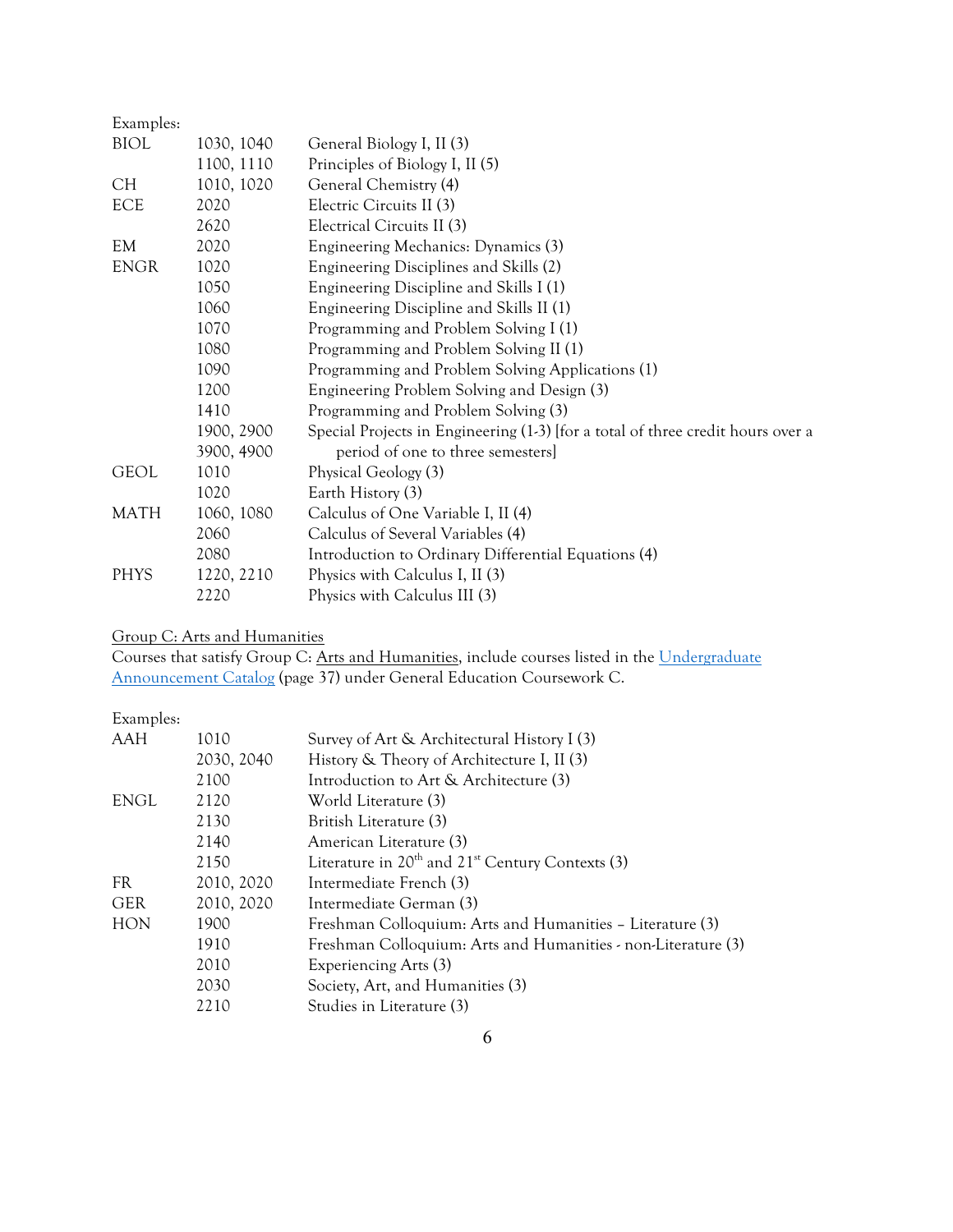|             | 2220       | Studies in Arts and Humanities                     |
|-------------|------------|----------------------------------------------------|
| <b>ITAL</b> | 2010, 2020 | Intermediate Italian (3)                           |
| <b>MUSC</b> | 2100       | Music Appreciation: Music in the Western World (3) |
| PHIL        | 1010       | Introduction to Philosophic Problems (3)           |
|             | 1020       | Introduction to Logic (3)                          |
|             | 1030       | Introduction to Ethics (3)                         |
| REL         | 1020       | World Religions (3)                                |
| <b>RUSS</b> | 2010, 2020 | Intermediate Russian (3)                           |
| <b>SPAN</b> | 2010, 2020 | Intermediate Spanish (3)                           |
| <b>THEA</b> | 2100       | Theatre Appreciation (3)                           |

### Group D: Social Science

Courses that satisfy Group D: Social Sciences, include courses listed in the Undergraduate Announcement Catalog (page 38) under General Education Coursework D.

| <b>ECON</b> | 2110       | Principles of Microeconomics (3)            |
|-------------|------------|---------------------------------------------|
|             | 2120       | Principles of Macroeconomics (3)            |
|             | 3140       | Intermediate Microeconomics (3)             |
|             | 3150       | Intermediate Macroeconomics (3)             |
| <b>HIST</b> | 1220       | History, Technology and Society (3)         |
|             | 1240       | Environmental History Survey (3)            |
|             | 1720, 1730 | The West and the World I, II (3)            |
| <b>HON</b>  | 1920       | Freshman Colloquium: Social Science (3)     |
|             | 2020       | Science, Culture & Human Values (3)         |
|             | 2200       | Studies in Social Science (3)               |
| LAW         | 3220       | Legal Environment of Business (3)           |
| POSC        | 1010       | American National Government (3)            |
|             | 1020       | Introduction to International Relations (3) |
|             | 1030       | Introduction to Political Theory (3)        |
|             | 1040       | Introduction to Comparative Politics (3)    |
| <b>PSYC</b> | 2010       | Introduction to Psychology (3)              |
|             | 3400       | Lifespan Developmental Psychology (3)       |
|             | 3520       | Social Psychology (3)                       |
|             | 3830       | Abnormal Psychology (3)                     |
|             | 3900       | Honors Seminar in Psychology (3)            |
| SOC         | 2010       | Introduction to Sociology (3)               |
|             |            |                                             |

# Group E Cross Cultural Awareness

Courses that satisfy Group E: Cross Cultural Awareness, include courses listed in the Undergraduate Announcement Catalog (page 38) under General Education Coursework E.

Examples: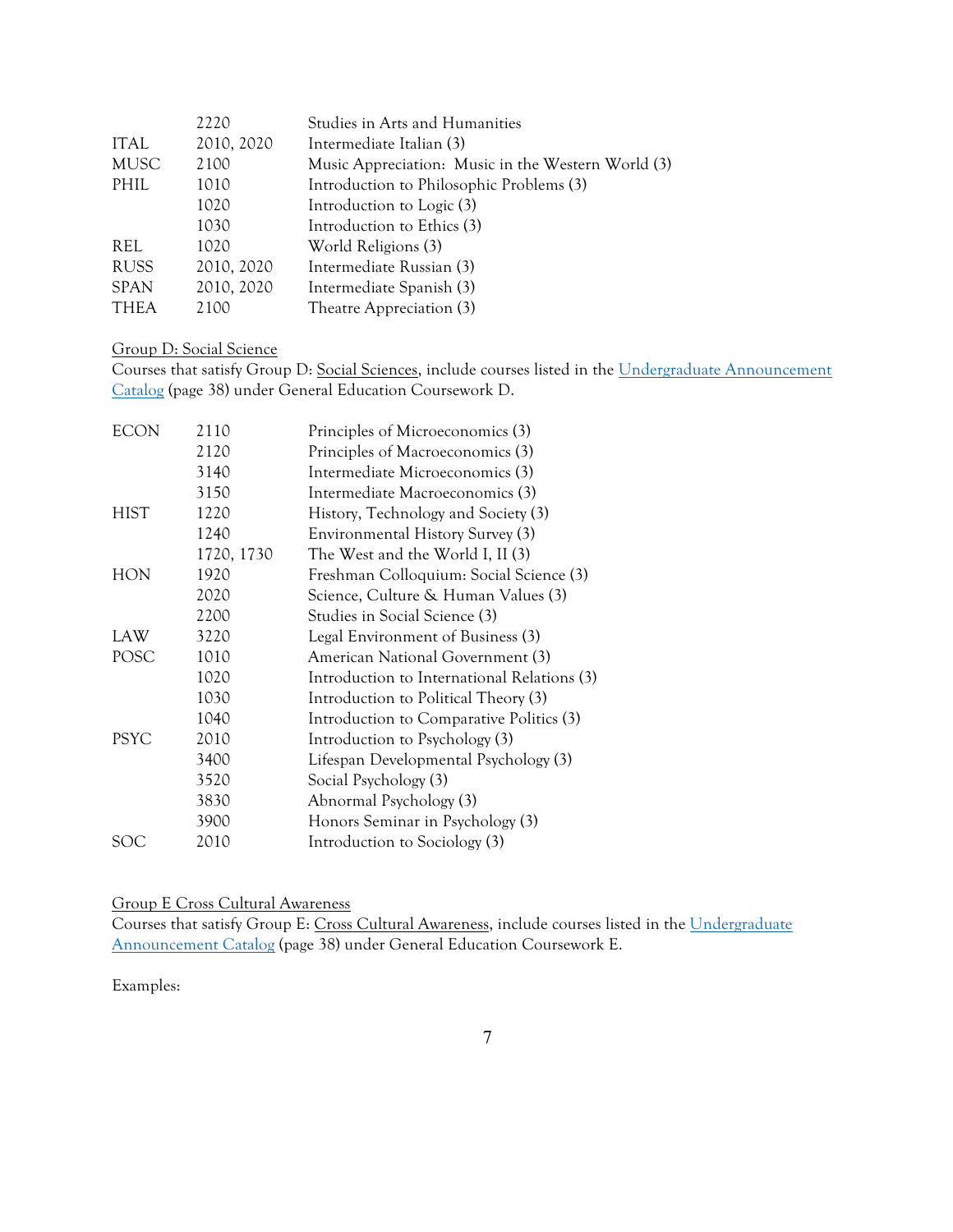| AAH         | 1020       | Introduction to Art & Architecture (3)             |
|-------------|------------|----------------------------------------------------|
| HIST        | 1720, 1730 | The West and the World I, II (3)                   |
| <b>HON</b>  | 1930       | Freshman Colloquium: Cross Cultural Awareness (3)  |
|             | 2090       | Border Crossings (1-3)                             |
| MUSC        | 2100       | Music Appreciation: Music in the Western World (3) |
| <b>POSC</b> | 1020       | Introduction to International Relations (3)        |
| REL.        | 1020       | World Religions (3)                                |

# Group F: Science and Technology in Society

Courses that satisfy Group F: Science and Technology in Society, include courses listed in the Undergraduate Announcement Catalog (page 38) under General Education Coursework F.

### Examples:

| <b>HON</b>  | 1940. | Freshman Colloquium: Science and Technology in Society (3) |
|-------------|-------|------------------------------------------------------------|
|             | 2010  | Structures and Society (3)                                 |
|             | 2060  | Controversies in Science and Technology (3)                |
| <b>HIST</b> | 1220  | History, Technology and Society (3)                        |
|             | 1240. | Environmental History Survey (3)                           |

### Group G: Other

Courses typically fall into this group if they cannot easily be categorized into Groups A-F (i.e. business, education, PRTM-related courses). If you are unsure of what group a course would satisfy, please reach out to the Honors advising staff for clarification.

# Examples:

| ACCT        | 2010       | Financial Accounting Concepts (3)                   |
|-------------|------------|-----------------------------------------------------|
|             | 2020       | Managerial Accounting Concepts (3)                  |
| <b>HON</b>  | 2070       | Critical Inquiry and Problem Solving (3)            |
| GC.         | 1040, 2070 | Graphic Communications I, II (4, 3)                 |
| <b>HON</b>  | 2050       | Current Issues (1-3)                                |
| MGT         | 2010       | Principles of Management (3)                        |
| MKT         | 3010       | Principles of Marketing (3)                         |
| <b>PRTM</b> | 2010       | The Recreation/Leisure Environment (3)              |
|             | 2700       | Introduction to Recreation Resources Management (3) |

*Note: This is not a comprehensive list of all Honors courses offered, but examples of courses that have been offered in the past. For a full list of Honors course offerings, please check the iROAR registration system. Students are advised to contact an Honors advisor at honorsadvising@clemson.edu if they are unclear with which group a course will satisfy.*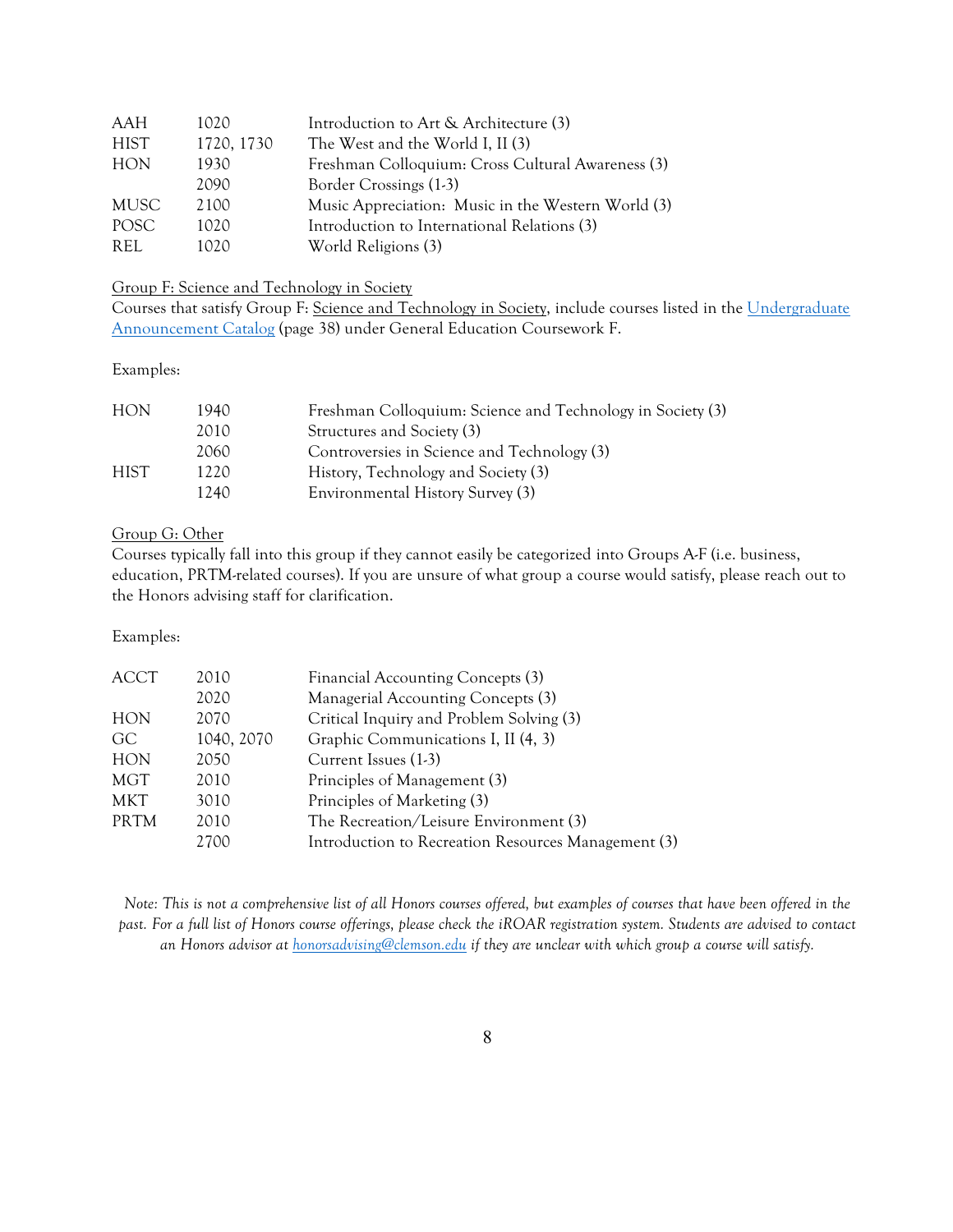#### INTERDISCIPLINARY HONORS PROGRAM

### *Purpose*

The purpose of Interdisciplinary Honors is to provide honors students a unique opportunity to do advanced, in-depth study and/or research that combines at least two academic disciplines. Specific requirements are determined by an agreement with a faculty member in one of the academic departments, who will serve as the Interdisciplinary Honors advisor, and approved by the Director of the Honors College. Students interested in Interdisciplinary Honors must speak with an Honors advisor prior to beginning the process by contacting honorsadvising@clemson.edu.

### *Basic Policies*

Interdisciplinary Honors requires at least 14 credit hours divided as follows:

**Three-Course Option.** Three upper level courses of at least three credit hours each across at least two disciplines, each in conjunction with HON H 4010 (1) for a total 12 credit hours, plus two hours of HON H4990

or

**Thesis/Project Option.** Two upper level courses of at least three credit hours each across two disciplines, each in conjunction with HON H4010, plus at least 6 hours of HON H 4990

To be eligible for Interdisciplinary Honors the student must have reached an agreement with a faculty member, who will serve as their Interdisciplinary Honors advisor, by the end of their sophomore year on a series of proposed courses for their junior and senior years (exceptions will be made only in unusual cases, and must have the approval of the Director of the Honors College). These courses must span at least two different subject areas. The agreement between the student and faculty member must be approved by an Interdisciplinary Honors Steering Committee before the start of the junior year, with an update and revision form submitted at the end of the junior year and as necessary afterwards. *Under no circumstances can courses be counted toward the requirements for Interdisciplinary Honors unless they are approved in advance by the Interdisciplinary Honors Steering Committee.* The faculty advisor will sign a completion form at the end of the senior year.

The faculty advisor will be listed as faculty of record for the one credit hour HON H 4010 companion course for the upper level courses the student will be completing. In addition, the same faculty member will be the instructor for HON H4990.

In HON H 4010 the student will meet regularly with the faculty advisor to discuss additional readings related to the associated course, and how the course integrates with the student's proposed interdisciplinary topic. The student will be required to submit a final reflection essay as part of grade for each semester of HON H 4010.

Students completing the thesis or major project option will take at least 6 hours of HON H4990 and prepare a substantial product (which must be described and approved in the form at the end of the junior year). Students taking the three course option will take two hours of HON H4990 as a capstone course to explore connections between their courses, culminating in a reflective essay pulling together their interdisciplinary experience.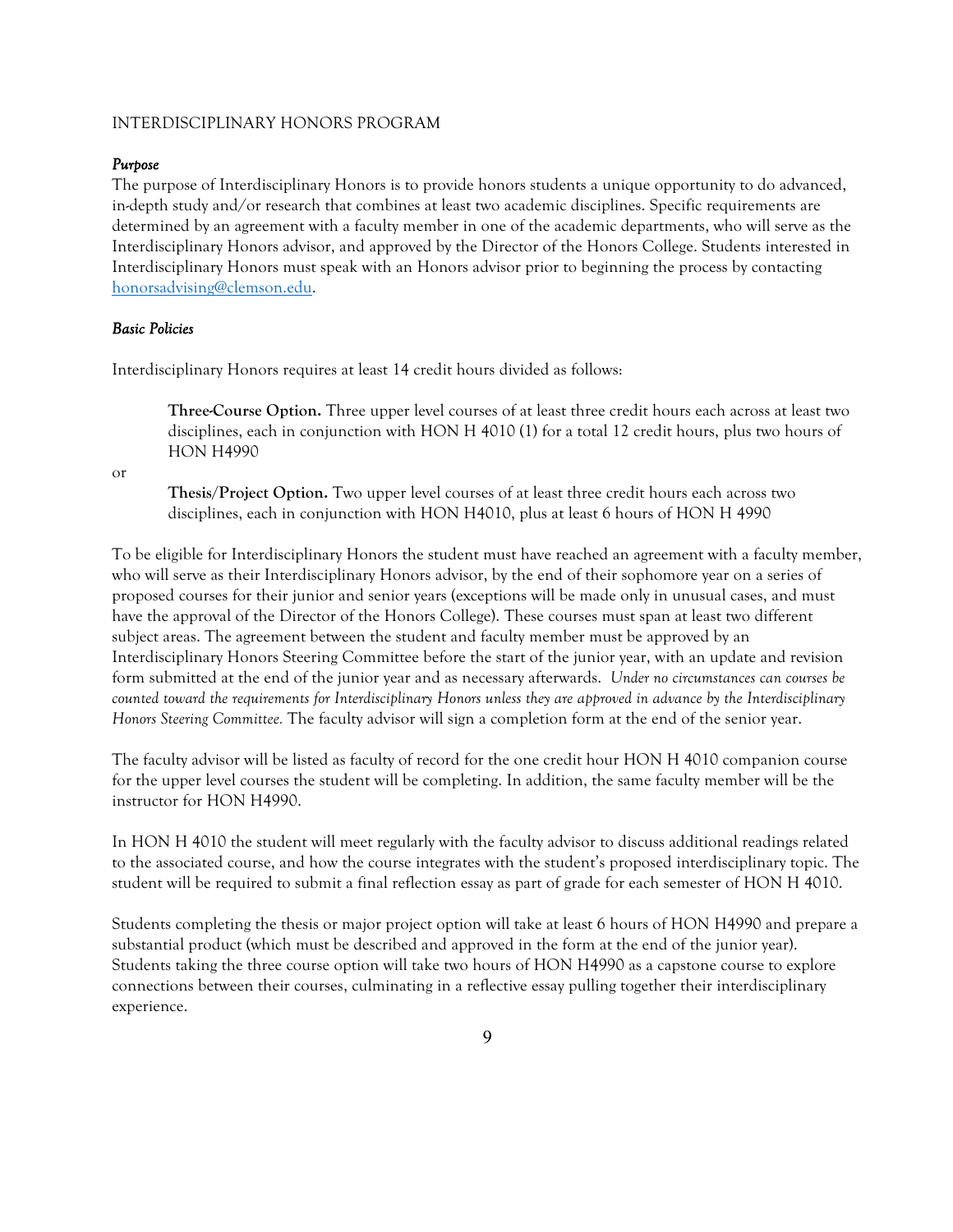At graduation the student who has successfully completed either of these programs will be awarded the distinction of Interdisciplinary Honors, which will be the equivalent of the designation of Departmental Honors.

Interdisciplinary Honors courses cannot count towards either General Honors or Departmental.

**Interdisciplinary Course Proposal Form** | Due with at least four semesters (fall and spring) remaining in a students' academic curriculum

Eligible students must have 4 semesters (excluding summer) left within their undergraduate curriculum. Student, Faculty mentor and Honors Staff must sign and approve documentation prior to the start of coursework. The proposal will include the proposed interdisciplinary course curriculum and summary of focus.

**Interdisciplinary Revision Form** | Due no later than the last day of classes concluding Junior Year and as necessary afterwards Students will revise their original proposal and include updates to curriculum or project focus.

**Interdisciplinary Course Completion Form** | Due no later than the final day of classes the semester the student intends to graduate.

Faculty will submit a completion form awarding the student with interdisciplinary Honors if the student made an A or B in all courses in the proposal.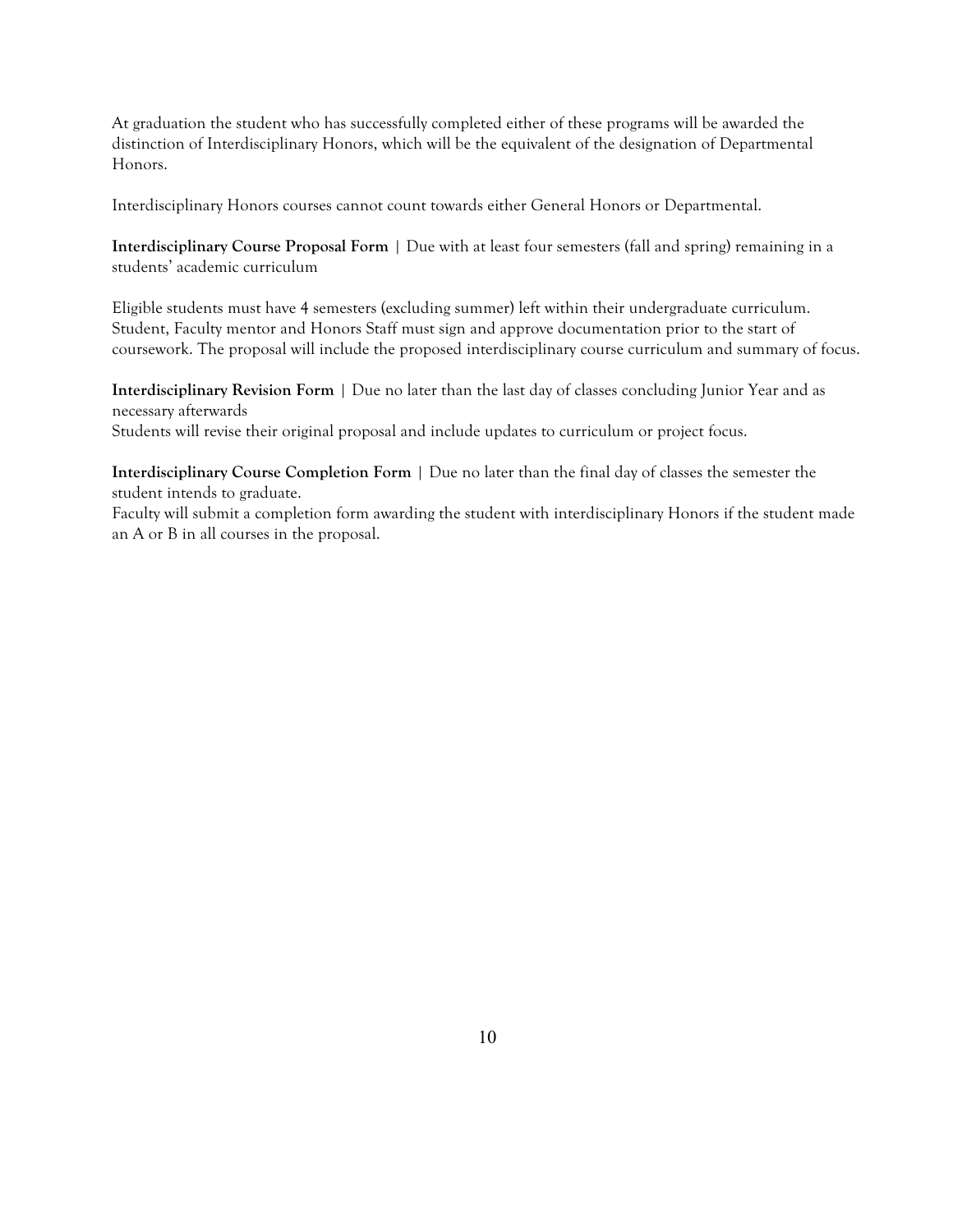# DEPARTMENTAL HONORS PROGRAMS

# *Purpose*

The purpose of Departmental Honors is to provide honors students a unique opportunity to do advanced, indepth study and research within their major academic disciplines. Specific requirements are set by the student's department; however, it is expected that all students, regardless of major, will complete a thesis, portfolio of creative works, or major research project under the guidance of a faculty member or committee of faculty.

# *Basic Policies*

Generally, Departmental Honors is completed during your junior and senior years. To be considered for any Departmental Honors program, you must have a cumulative GPA of 3.40 or higher and the approval of your department.

Normally, students achieve Departmental Honors in the academic discipline of their major. However, Departmental Honors can be earned in an area of study other than that of the student's major. Students wanting to complete Departmental Honors in two different disciplines must complete the Dual Departmental Honors form available on the Honors web site.

Courses taken for Departmental Honors must be honors courses.

Honors courses count towards either General Honors or Departmental but not for both General and Departmental Honors.

**College of Agriculture, Forestry and Life Sciences**

### *Agriculture Other*

For majors in Agricultural Education; Agricultural Mechanization and Business; Animal and Veterinary Sciences; Applied Economics and Statistics; Environmental and Natural Resources; Food Science; Horticulture; Packaging Science; Soils and Sustainable Crops Systems; Turfgrass; and Wildlife and Fisheries Biology, the Departmental Honors requirements consist of 12 semester hours as follows:

| <b>PES</b> | 4910 Senior Honors Research (3) |
|------------|---------------------------------|
|            | 4920 Senior Honors Research (3) |

The additional six semester hours may be taken in any 3000- or 4000-level agriculture honors courses (see following list) or other life science honors courses approved by your academic advisor.

| <b>PES</b>  | 3150 | Environment and Agriculture (3)         |
|-------------|------|-----------------------------------------|
| <b>APEC</b> | 3090 | Economics of Agricultural Marketing (3) |
|             | 4520 | Agricultural Policy (3)                 |
|             | 4560 | Prices (3)                              |
| <b>AVS</b>  | 3700 | Principles of Animal Nutrition (3)      |
|             | 3750 | Applied Animal Nutrition (3)            |
|             | 4010 | Beef Production (3)                     |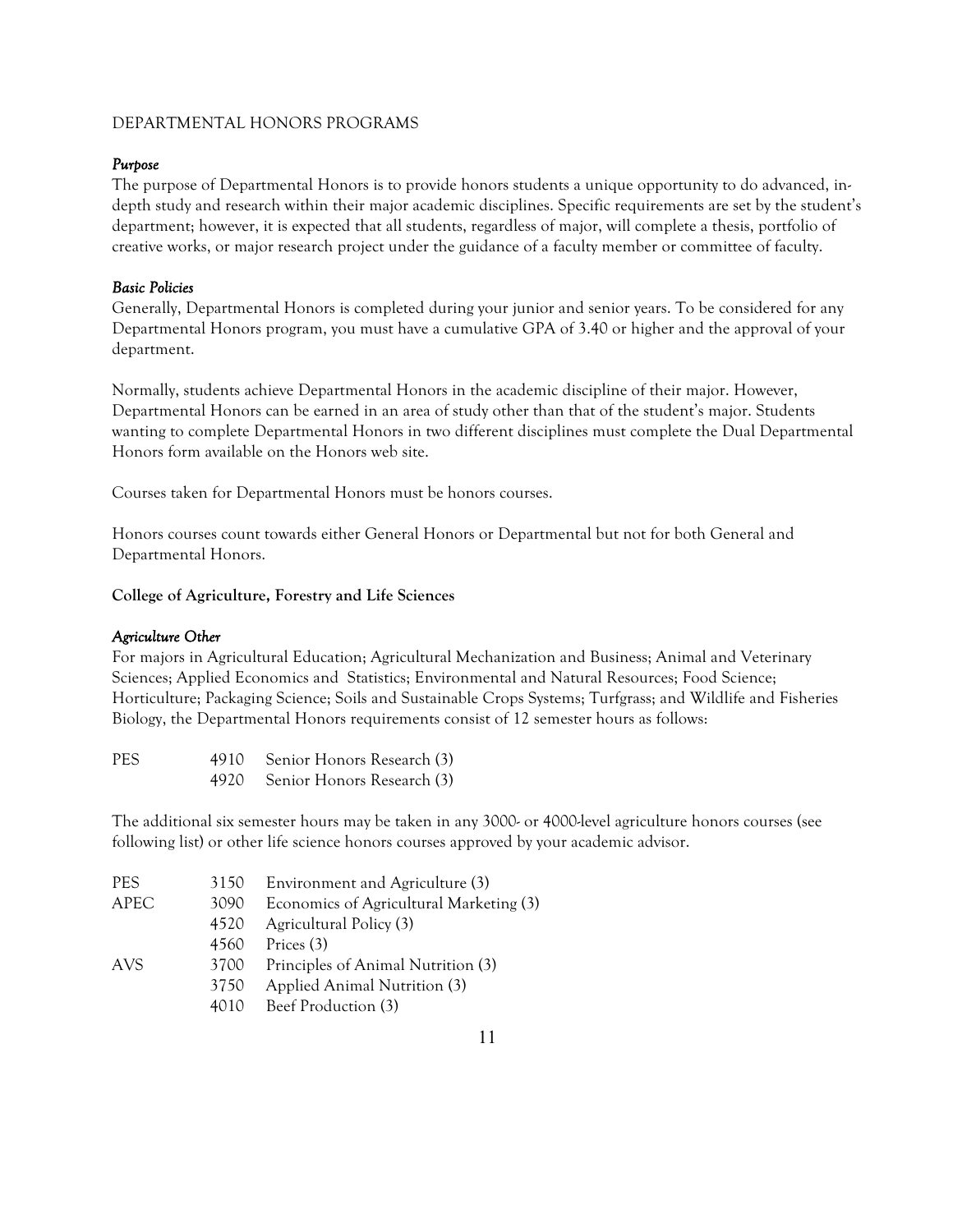|             | 4120 | Advanced Equine Management (3)                                             |
|-------------|------|----------------------------------------------------------------------------|
|             | 4140 | Basic Immunology (3)                                                       |
|             | 4530 | Animal Reproduction (3)                                                    |
|             | 4700 | Animal Genetics (3)                                                        |
| <b>ENT</b>  | 4000 | Insect Morphology (4)                                                      |
|             | 4040 | Urban Entomology (3)                                                       |
|             | 4690 | Aquatic Insects (3)                                                        |
| <b>ETOX</b> | 4210 | Chemical Sources & Fate in Environmental Systems (3)                       |
| <b>FDSC</b> | 4010 | Food Chemistry I (3)                                                       |
|             | 4020 | Food Chemistry II (3)                                                      |
|             | 4200 | Special Topics in Food Science (1-3)                                       |
|             | 4210 | Special Problems in Food Science (1-4)                                     |
| <b>GEN</b>  | 3020 | Molecular and General Genetics (3)                                         |
|             | 4100 | Population and Quantitative Genetics (3)                                   |
|             | 4200 | Molecular Genetics and Gene Regulation (3)                                 |
|             | 4400 | Bioinformatics (3)                                                         |
|             | 4500 | Comparative Genetics (3)                                                   |
| <b>HORT</b> | 4610 | Advanced Landscape Garden Design (4)                                       |
| <b>NUTR</b> | 4010 | Fundamentals of Nutrition (3)                                              |
|             | 4250 | Medical Nutrition Therapy II (4)                                           |
| <b>PKSC</b> | 3680 | Packaging and Society (3)                                                  |
|             | 4040 | Mechanical Properties of Packages & Principles of Protective Packaging (3) |
|             | 4640 | Food and Health Care Packaging Systems (4)                                 |
| <b>PLPA</b> | 3020 | Plant Pathology Research (1-3)                                             |
| <b>WFB</b>  | 4120 | Wildlife Management (3)                                                    |
|             | 4620 | Wetland Wildlife Biology (3)                                               |
|             | 4690 | Aquatic Insects (3)                                                        |

# *Environmental and Natural Resources*

Departmental Honors in Environmental and Natural Resources requires at least 12 hours of honors credit taken as follows:

| 4910 | Senior Honors Research (3)                                                                                                              |
|------|-----------------------------------------------------------------------------------------------------------------------------------------|
| 4920 | Senior Honors Research (3)                                                                                                              |
|      |                                                                                                                                         |
| 4910 | Undergraduate Research in Biological Sciences (2-4) at least six (6) hours, taken under a<br>single research advisor over two semesters |
|      |                                                                                                                                         |
| 4910 | Senior Honors Thesis I (3)                                                                                                              |
| 4920 | Senior Honors Thesis II (3)                                                                                                             |
|      |                                                                                                                                         |

-and-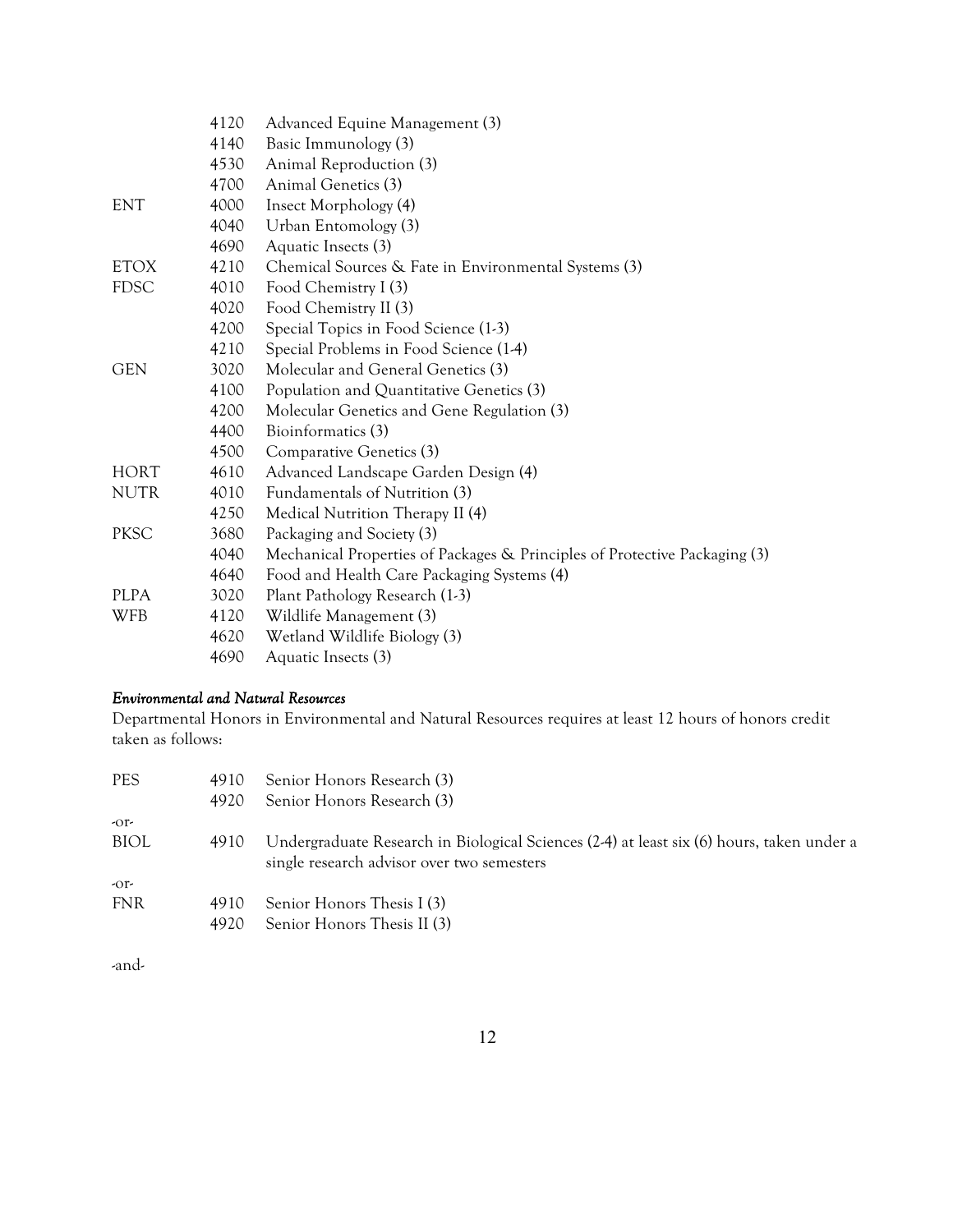Six (6) hours of honors credit taken from the following courses, or other 3000- or 4000-level honors courses approved by your advisor:

| PES         | 3150 | Environment and Agriculture (3)                      |
|-------------|------|------------------------------------------------------|
| <b>APEC</b> | 3090 | Economics of Agricultural Marketing (3)              |
|             | 4520 | Agricultural Policy (3)                              |
|             | 4560 | Prices (3)                                           |
| <b>BIOL</b> | 3020 | Invertebrate Biology (3)                             |
|             | 3030 | Vertebrate Biology (3)                               |
|             | 3040 | Biology of Plants (3)                                |
|             | 4000 | Insect Morphology (4)                                |
|             | 4010 | Plant Physiology (3)                                 |
|             | 4060 | Introductory Plant Taxonomy (3)                      |
|             | 4080 | Comparative Vertebrate Morphology (3)                |
|             | 4090 | Comparative Vertebrate Morphology Laboratory (2)     |
|             | 4110 | Limnological Analyses (2)                            |
|             | 4140 | Basic Immunology (3)                                 |
|             | 4200 | Neurobiology (3)                                     |
|             | 4320 | Animal Histology (3)                                 |
|             | 4330 | Animal Histology Laboratory (2)                      |
|             | 4400 | Developmental Animal Biology (3)                     |
|             | 4410 | Ecology (3)                                          |
|             | 4420 | Biogeography (3)                                     |
|             | 4450 | Ecology Laboratory (2)                               |
|             | 4460 | Plant Ecology (3)                                    |
|             | 4470 | Plant Ecology Laboratory (2)                         |
|             | 4500 | Developmental Biology Laboratory (2)                 |
|             | 4560 | Medical and Veterinary Parasitology (3)              |
|             | 4570 | Medical and Veterinary Parasitology Laboratory (2)   |
|             | 4580 | Cell Physiology (3)                                  |
|             | 4590 | Systems Physiology (3)                               |
|             | 4610 | Cell Biology (3)                                     |
|             | 4700 | Behavior Ecology (3)                                 |
|             | 4750 | Comparative Physiology (3)                           |
|             | 4760 | Comparative Physiology Laboratory (2)                |
|             | 4840 | Human and Comparative Vertebrate Embryology (3)      |
| <b>ENT</b>  | 4000 | Insect Morphology (4)                                |
|             | 4040 | Urban Entomology (3)                                 |
|             | 4690 | Aquatic Insects (3)                                  |
| ENTX        | 4210 | Chemical Sources & Fate in Environmental Systems (3) |
| <b>GEN</b>  | 3020 | Molecular and General Genetics (3)                   |
|             | 4100 | Population and Quantitative Genetics (3)             |
|             | 4200 | Molecular Genetics and Gene Regulation (3)           |
|             | 4400 | Bioinformatics (3)                                   |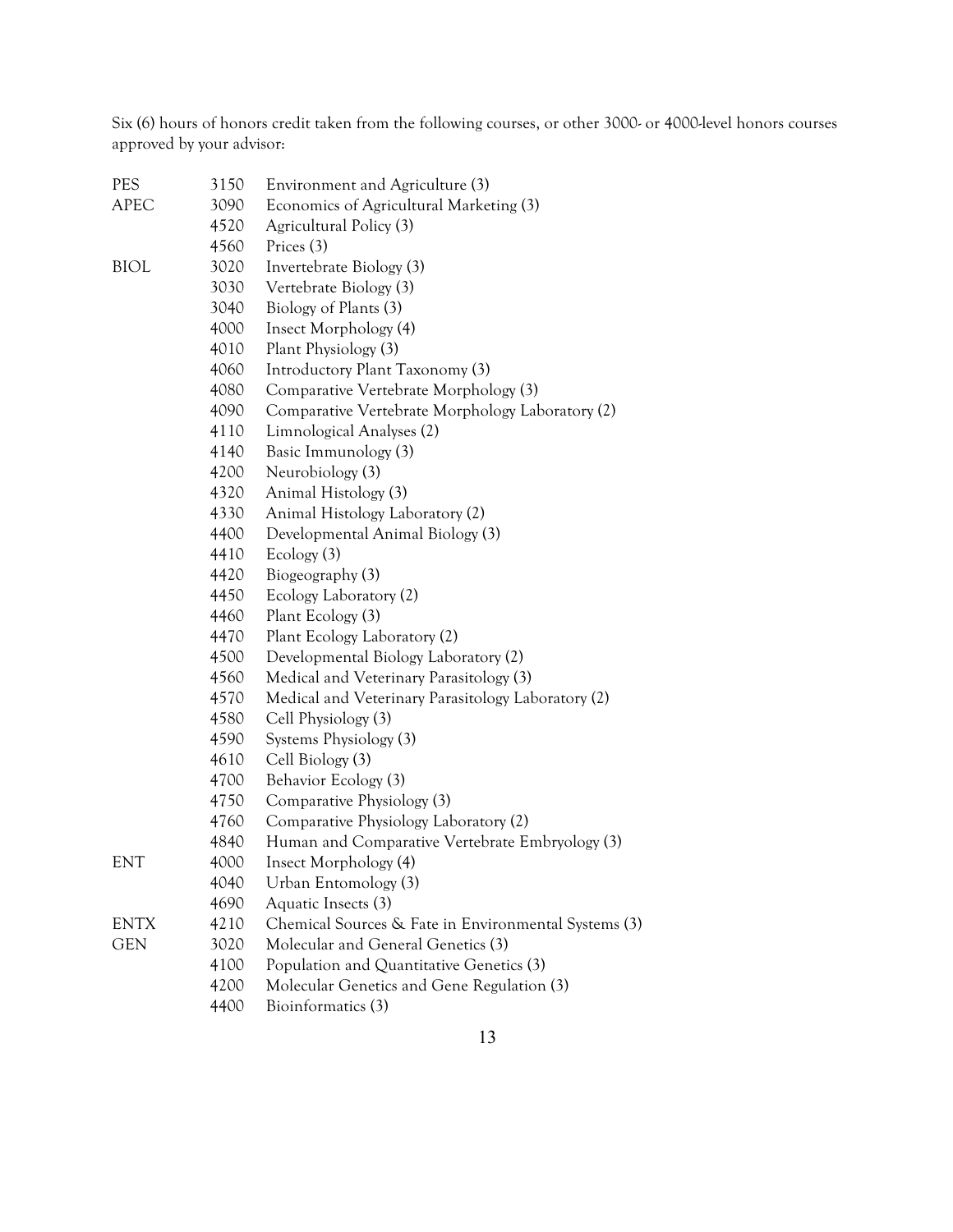|            |      | 4500 Comparative Genetics (3)        |
|------------|------|--------------------------------------|
| HORT.      | 4610 | Advanced Landscape Garden Design (4) |
| <b>WFB</b> |      | 4120 Wildlife Management (3)         |
|            |      | 4620 Wetland Wildlife Biology (3)    |
|            |      | 4690 Aquatic Insects (3)             |

#### *Food, Nutrition, and Packaging Sciences*

Departmental Honors in Food, Nutrition, and Packaging Sciences requires the following sequence of courses totaling 12 credit hours.

Directed Research in Food Science, Nutrition or Packaging Sciences for a total of six (6) credit hours over a period of two semesters under a single advisor.

| <b>FDSC</b> | 4950, 4951 | Senior Honors Research and Lab |
|-------------|------------|--------------------------------|
|             | 4960, 4961 | Senior Honors Research and Lab |
| $-0r$       |            |                                |
| <b>NUTR</b> | 4950, 4951 | Senior Honors Research and Lab |
|             | 4960, 4961 | Senior Honors Research and Lab |
| $-0r$       |            |                                |
| <b>PKSC</b> | 4950, 4951 | Senior Honors Research and Lab |
|             | 4960,4961  | Senior Honors Research and Lab |
| -and-       |            |                                |

Six (6) hours taken from the following honors courses or other 3000- or 4000-level agriculture or life sciences honors courses approved by your academic advisor.

| 4010 | Food Chemistry I (3)                                                       |
|------|----------------------------------------------------------------------------|
| 4020 | Food Chemistry II (3)                                                      |
| 4200 | Special Topics in Food Science (1-3)                                       |
| 4210 | Special Problems in Food Science (1-4)                                     |
| 4510 | Human Nutrition and Metabolism I (3)                                       |
| 4240 | Medical Nutrition Therapy I (4)                                            |
| 4250 | Medical Nutrition Therapy II (4)                                           |
| 3680 | Packaging and Society (3)                                                  |
| 4040 | Mechanical Properties of Packages & Principles of Protective Packaging (3) |
| 4640 | Food and Health Care Packaging Systems (4)                                 |
|      |                                                                            |

The Food, Nutrition, and Packaging Sciences Departmental Honors requirement includes completion of an advanced, mentored 2-semester research project under a single research advisor culminating in an advisor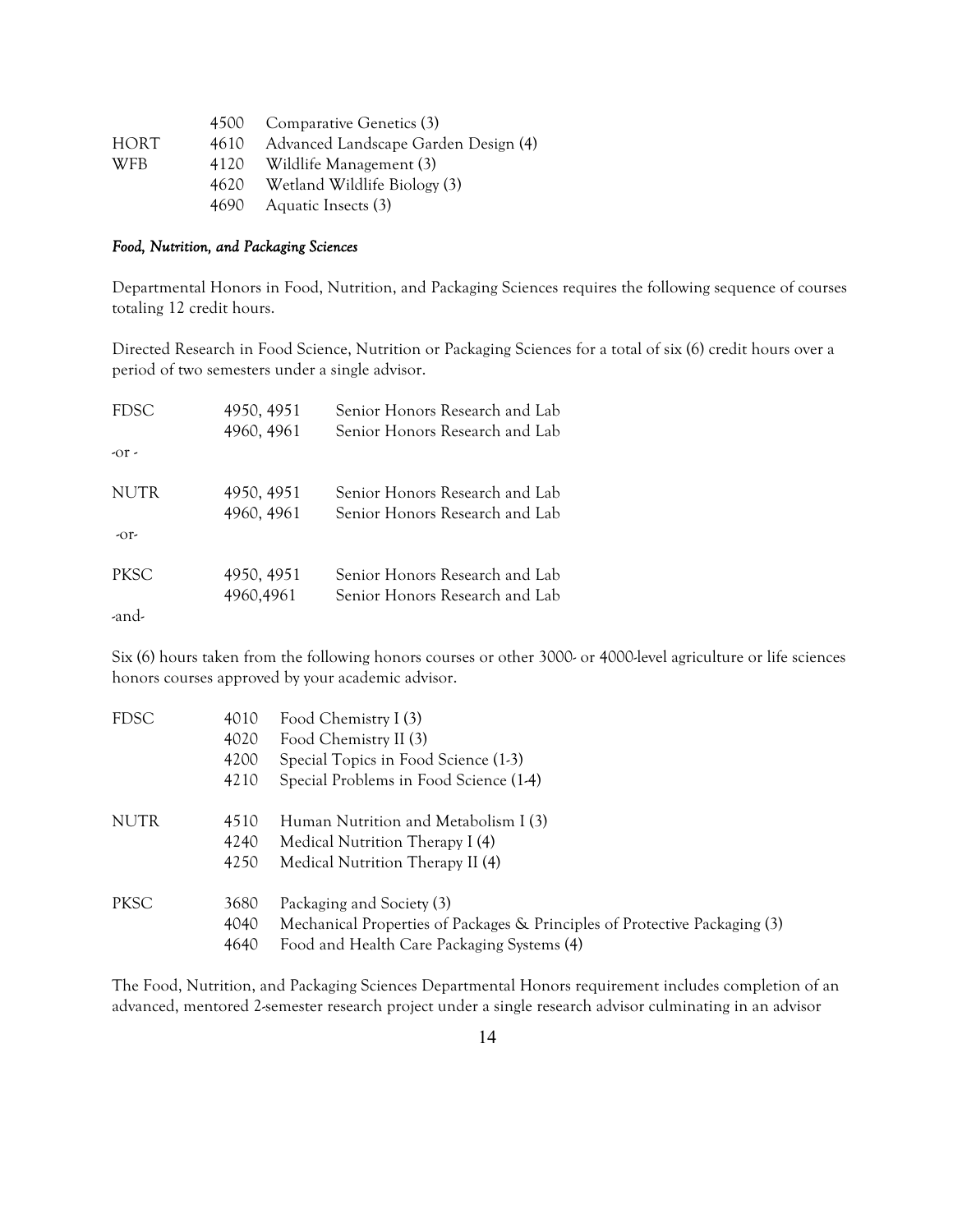approved Honors thesis, in-depth written report or portfolio of work and an oral project summary presentation.

#### *Forest Resource Management*

Departmental Honors in Forest Resource Management requires the following sequence of courses totaling 8 credit hours:

| <b>FNR</b> | 4910 Senior Honors Thesis I (3)  |
|------------|----------------------------------|
|            | 4920 Senior Honors Thesis II (3) |

And two (2) additional honors seminars, 1 credit hour each taken with an affiliated 4000-level course, from the following:

| <b>FOR</b> | 4260 Forest Resource Management Plans Seminar (1) (taken with FOR 4250) |
|------------|-------------------------------------------------------------------------|
|            | 4610 Silviculture Honors Seminar I (1) (taken with FOR 4650)            |
|            | 4630 Silviculture Honors Seminar II (1) (taken with FOR 4650)           |

### **College of Architecture, Arts and Humanities**

### *Architecture*

Departmental Honors in Architecture requires the following sequence of courses totaling 8 credit hours:

| ARCH | 4900 Honors Directed Studies for a total of six semester hours taken over two semesters |
|------|-----------------------------------------------------------------------------------------|
| HON  | XXXX Honors Architecture Seminars (1 hour) two for a total of two semester hours        |

To earn Departmental Honors in Architecture, students must enroll in an Honors section of ARCH 4900 (for three credit hours) and perform research related to a subject topic of personal interest to them in the field of architecture or other related disciplines. Students must also enroll in a second Honors section of ARCH 4900 (for three credit hours) to be coordinated with the work undertaken in one of the final three design studios and will prepare a thesis project based on the studio subject. An additional two one-hour Honors Architecture Seminars must be completed for a total of eight hours of Departmental Honors coursework.

### *English*

Departmental Honors in English requires the following sequence of courses totaling 6 credit hours:

| ENGL | 4380 | Departmental Honors Research (3) |
|------|------|----------------------------------|
|      | 4390 | Departmental Honors Project (3)  |

To earn Departmental Honors in English you must: 1) be an honors student with a cumulative GPR of 3.40 or better in English courses; and 2) complete an honors project. The honors project is most often a thesis but it may also be a creative work such as a play, a film or television script, a novella, or a collection of poems or short stories. The project is completed over the course of two consecutive semesters (typically either your sixth and seventh or your seventh and eighth semesters).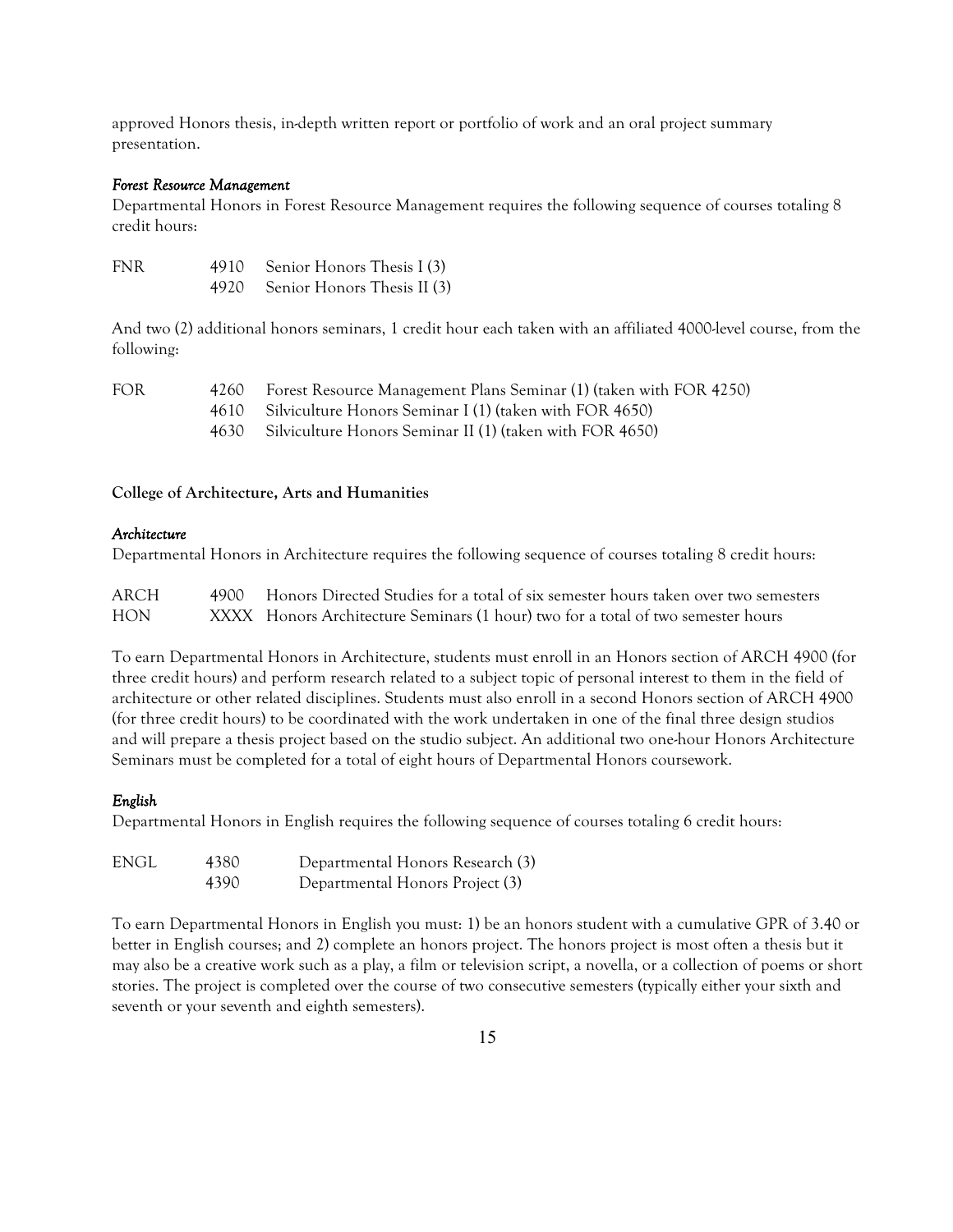No later than the first day of the registration period of your sixth semester, you must have the approval of both the English Department Honors Coordinator and an English Department faculty member who has agreed to serve as the advisor for your project. Your thesis committee will be made up of the advisor and one additional English faculty member. If you choose, you may also add a third committee member from any department who has expertise in your topic.

In English 4380, you will begin developing your project and conduct your research. By November 1 (April 1 in the spring semester), you will submit a brief prospectus of your project for the approval of your committee and the Honors Coordinator. You will write and complete the project, which should run 30-40 pages in length, during English 4390. You must submit a complete draft of the thesis to your committee by March 15 (October 15 in the fall semester). If your committee suggests revisions following the defense, they must be completed so that the final draft is submitted for the committee's approval no later than two weeks before the end of classes for the semester. To be awarded Departmental Honors you must publicly defend the completed project and receive a grade of A in ENGL 4390.

# *History*

Departmental Honors in History requires the following sequence of courses totaling 6 credit hours:

| <b>HIST</b> | 4970 Senior Honors Research (3) |
|-------------|---------------------------------|
|             | 4980 Senior Honors Thesis (3)   |

To be eligible for the Departmental Honors program in History you must: 1) be an honors student with a cumulative GPA of 3.40 or higher; 2) have completed at least one 4000-level Studies in History course with a grade of A or B; 3) have reached a tutorial agreement with a History faculty member; and 4) have the approval of the department chair at least a week before the early registration period of your sixth semester. The department chair will appoint a second faculty member to form your thesis committee.

The thesis will be written over two consecutive semesters under the guidance of your committee. It should demonstrate intelligence and sensitivity in dealing with the topic as well as your ability to use primary sources and evaluate existing scholarship on the subject.

Under the guidance of the thesis committee and during the first semester of HIST 4970, you will define the topic, complete a tentative bibliography, and conduct research. At the end of the semester you will give the committee a progress report and indicate your plans for the thesis. During the second semester of HIST 4980 and under the supervision of your tutor, you will write and complete the thesis. A preliminary draft and annotated bibliography are due by November 1 (April 1 for the spring semester). Following any suggested revisions, the final draft of the thesis must be submitted to the committee for its approval at least seven days before the last day of classes for the semester

You must publicly defend the thesis before the thesis committee and any other History faculty who wish to attend. Three copies of the thesis are to be submitted, one to the tutor, one to the department office, and one to the Honors Office.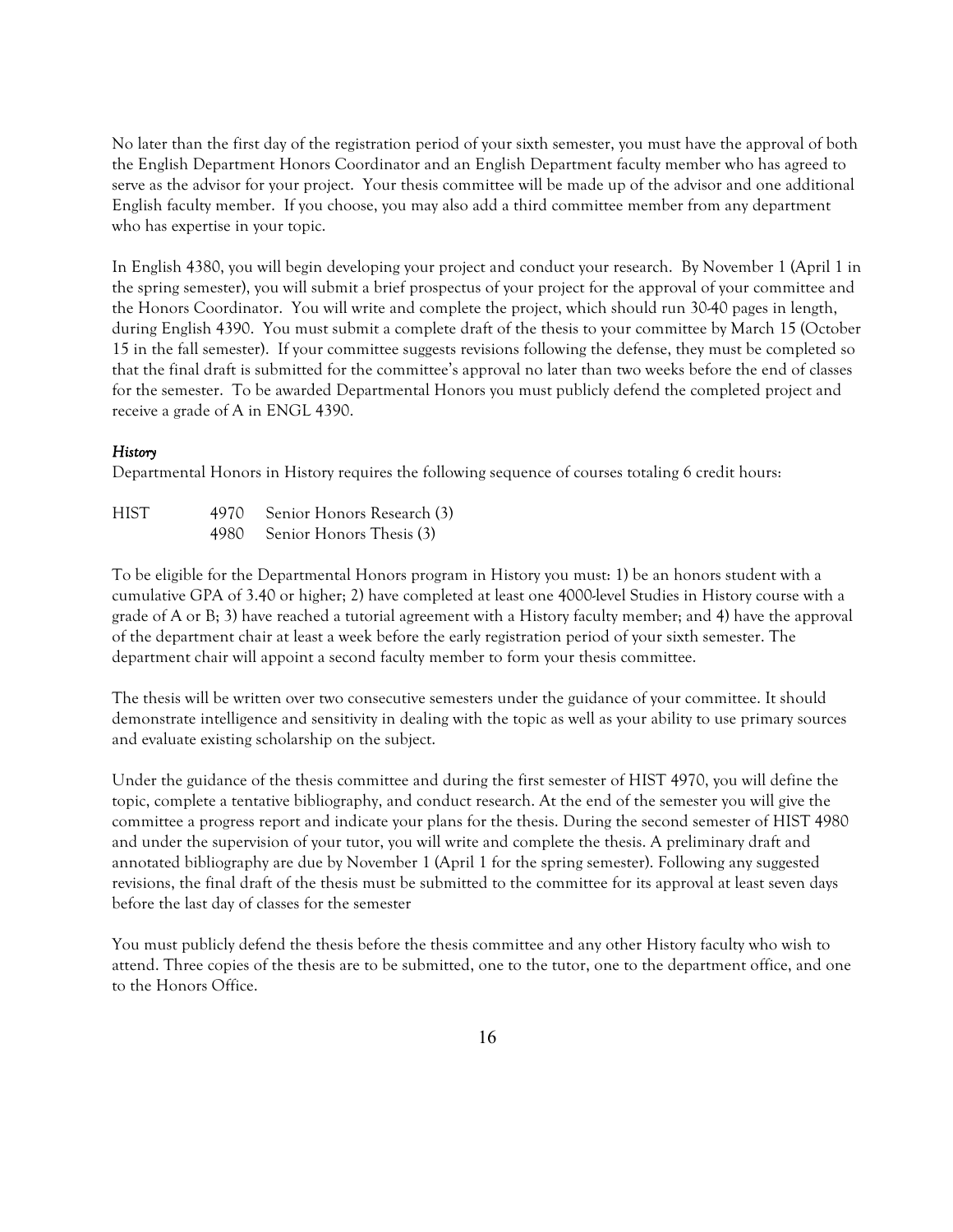#### *Landscape Architecture*

Departmental Honors in Landscape Architecture requires the following sequence of courses totaling 5-9 credit hours:

| LARC | 4910 Honors Research Methods for Landscape Architecture (1-3) |
|------|---------------------------------------------------------------|
|      | 4940 Landscape Architecture Honors Research (2-3)             |
|      | 4950 Landscape Architecture Honors Thesis (2-3)               |

The Departmental Honors program in Landscape Architecture consists of a three-course sequence culminating in an honors thesis. In LARC 4910 students attend weekly meetings to study various research methodologies in the discipline of landscape architecture. By the end of this course students are expected to develop a proposal for an individual project to be pursued in the second course of the sequence. In LARC 4940, the student researches the selected and approved project under the weekly supervision of a faculty mentor. The sequence concludes with LARC 4950 in which the student is expected to submit a written thesis to the faculty mentor at least two weeks before the end of the semester.

#### *Languages (French and Spanish)*

Departmental Honors in French or Spanish requires the following sequence of courses totaling 8 credit hours:

#### *French*

| FR | 4380 French Honors Research (3) |
|----|---------------------------------|
|    | 4390 French Honors Thesis (3)   |

Two of the following independent study courses:

| FR | 3910 Survey of French Literature (1), taken with FR 3000 |
|----|----------------------------------------------------------|
|    | 4910 Modern French Literature (1), taken with FR 4000    |
|    | 4920 The French Corporation (1), taken with FR 4170      |

#### *Spanish*

| SPAN | 4380 Spanish Honors Research (3) |
|------|----------------------------------|
|      | 4390 Spanish Honors Thesis (3)   |

Two of the following independent study courses:

| SPAN | 3910 | Honors Intro to Hispanic Literary Forms (1), taken with SPAN 3010 |
|------|------|-------------------------------------------------------------------|
|      | 3920 | Survey of Spanish Literature (1), taken with SPAN 3130            |
|      | 3930 | Hispanic World: Latin America (1), taken with SPAN 3080           |
|      | 4910 | Hispanic Narrative Fiction (1), taken with SPAN 4060              |
|      | 4920 | Contemporary Latin American Novel (1), taken with SPAN 4220       |
|      |      |                                                                   |

Honors students must complete a thesis in the selected language (either French or Spanish). The thesis is written over the course of two semesters, during which the student will be enrolled in the tutorial sequence of FR 4380-4390 or SPAN 4380-4390, for a total of six credit hours. If the thesis is based on work done in a previous course, the student must revise, edit and develop the topic in 4380. In 4390 the student will draft, edit and complete the thesis, which must be written in the selected language and prepared according to the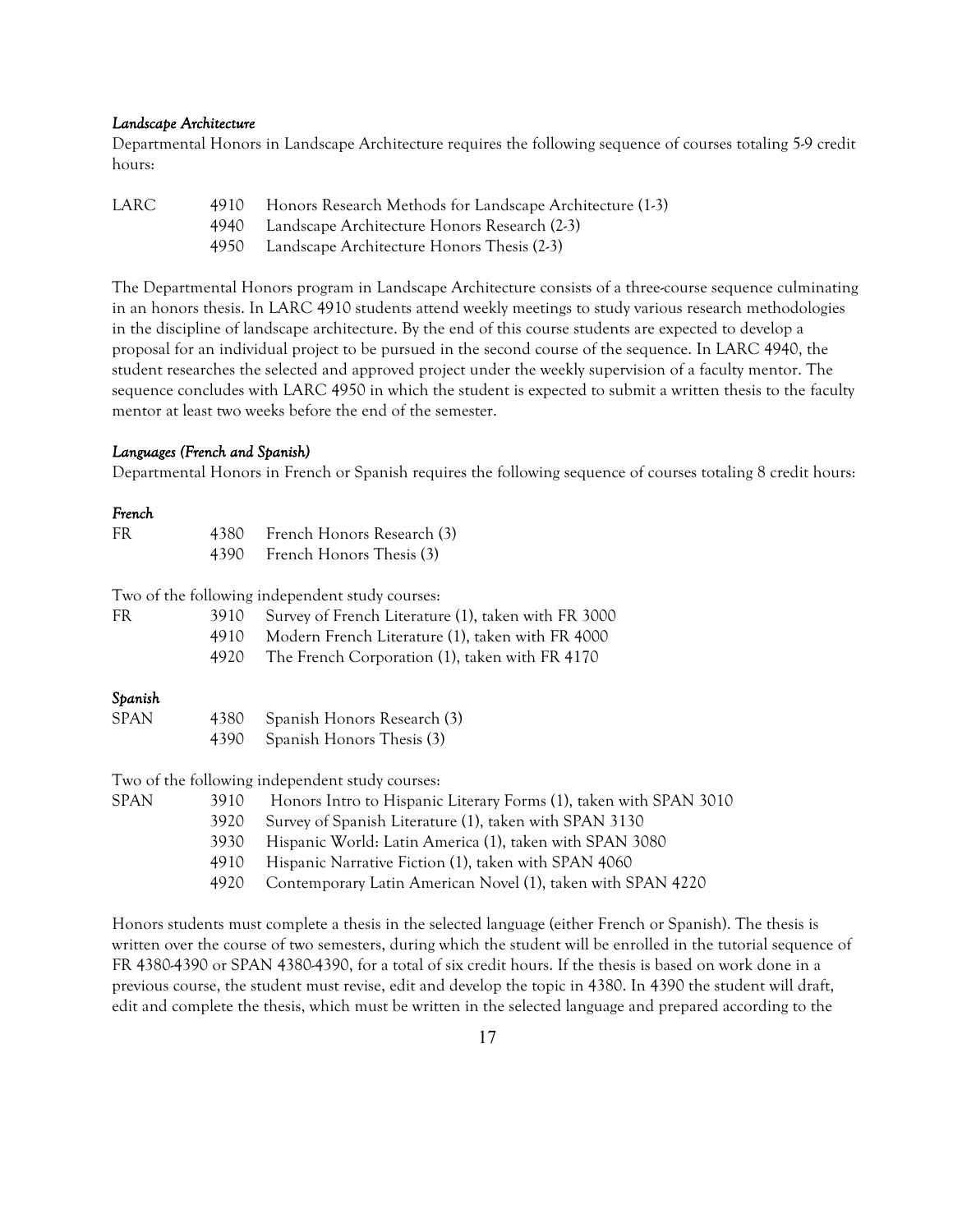MLA Style Manual. The thesis will be read and evaluated by at least two faculty members in the Department of Languages.

# *Performing Arts*

Department honors in Production Studies in Performing Arts will require the following sequence of courses totaling 6 credit hours:

PA 4910 Performing Arts Honors Research (3) 4920 Performing Arts Honors Project (3)

To earn departmental honors in Production Studies in Performing Arts, a student must:

- 1. Be an honors student with a cumulative GPA of 3.40 or higher
- 2. Complete the two semester honors project
- 3. Receive a grade of A in PA 4920. The honors project topic should be selected from the following:
	- Present a lecture/recital of a musical work, music of a specific composer, or music representative of a specific genre; including a 15 to 25 page thesis related to the genre of the music performed.
	- Present a lecture/demonstration of a theatrical work, work of a specific playwright, or a specific theatrical genre; including a 15 to 25 page thesis to the genre of the work(s) performed.
	- Author a theatrical work or musical composition; including a 15 to 25 page thesis related to the specific genre of the work.
	- Serve as director of a musical or theatrical production; including a 15 to 25 page thesis related to the specific genre of the production.
	- Other creative project with thesis as approved by the department chair and department scholarship, honors & awards committee.

The project is to be completed over the course of two semesters, beginning in the student's sixth semester. Early in the fifth semester, the student will consult with the department chair regarding the type of project in which he/she is interested. Prior to the first day of registration of the sixth semester, the student will present a brief prospectus of the project to the chair and members of the department Scholarship, Honors & Awards committee. Upon approval of the project, the chair will suggest an advisor for the project and select a three person project committee, composed of the project advisor a member of the department Scholarship, Honors & Awards committee and a third faculty member.

In PA 4910 students will research and develop their project. At the end of the semester, students will give their project committee a progress report including specific plans for the project presentation and thesis. In PA 4920, students will finalize and present their project. At least one week prior to the end of classes in the seventh semester, students will publicly present their project to their project committee and any other interested faculty/students who wish to attend.

# *Philosophy and Religion*

Departmental Honors in Philosophy and Religion requires the following sequence of courses totaling 6 credit hours:

PHIL 4970 Philosophy Honors Research (3)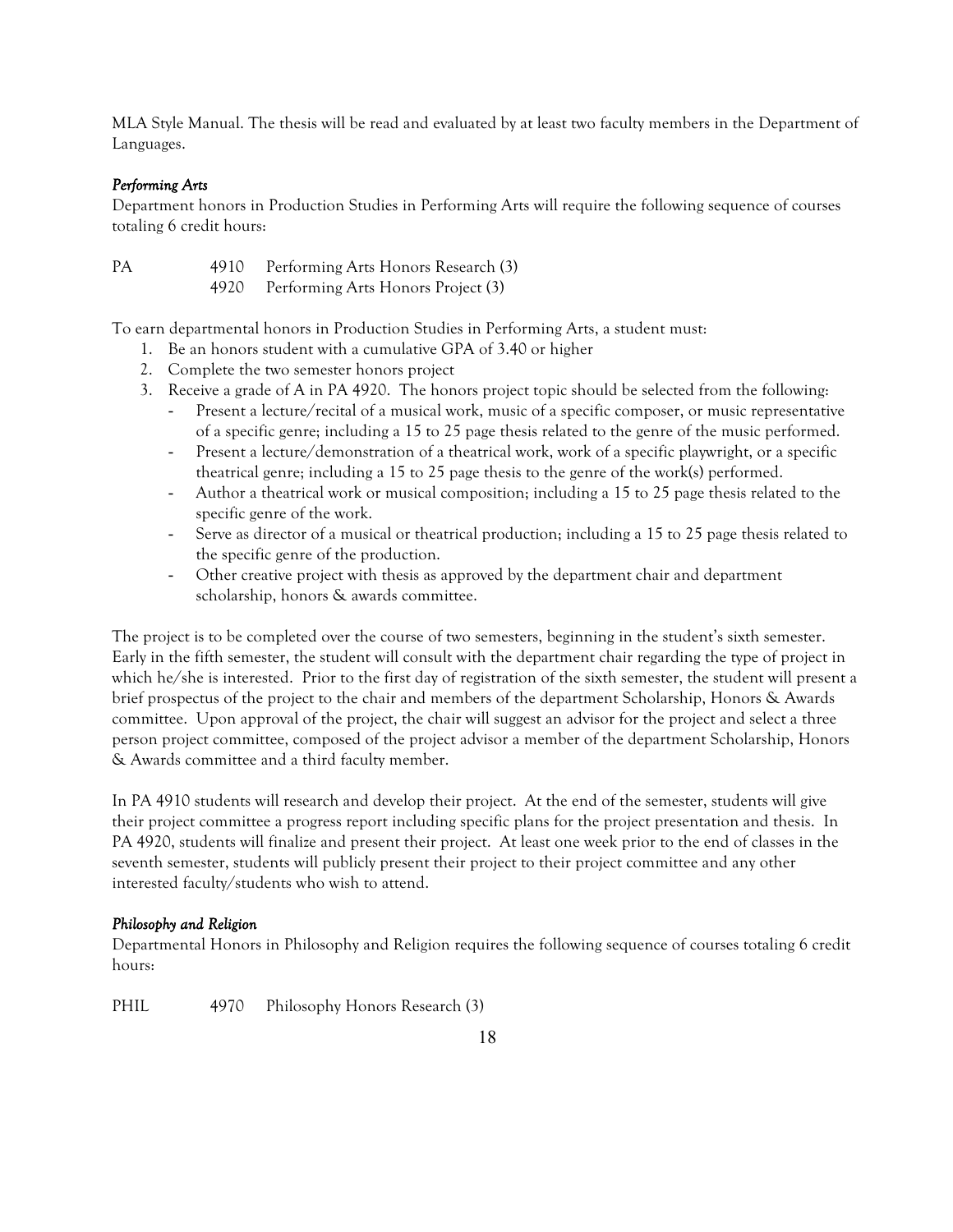4980 Philosophy Honors Thesis (3)

REL 4970 Religion Honors Research (3) 4980 Religion Honors Thesis (3)

To be eligible for the Departmental Honors program in Philosophy and Religion you must: 1) be an honors student with a cumulative GPA of 3.40 or higher; 2) have reached a tutorial agreement with a Philosophy and Religion faculty member who will serve as the thesis advisor; and 3) and have the approval of the department chair no later than a week after the beginning of your seventh semester. You are strongly encouraged to begin the project during the second semester of your junior year.

In consultation with the advisor, you will select two other faculty members for your thesis committee. At least one of these additional members must be in the Department of Philosophy and Religion. You will write the thesis over two consecutive semesters.

During the first semester (in PHIL/REL 4970) you will conduct research, clearly define the topic, and complete a tentative bibliography under the supervision of your thesis advisor. At the end of this semester, you must give the thesis committee a written progress report indicating your plans for the thesis. Early in the second semester (in PHIL/REL 4980) you must consult with your thesis committee members and set a date for the defense of your thesis, which must take place no later than the final day of regularly scheduled classes for that semester. A penultimate draft must be provided to the thesis committee at least two weeks prior to the defense. After receiving comments from the committee members, the final draft of the thesis must be submitted to the committee no later than the final day of exams for that semester. Five copies of the final draft are to be submitted, one to each of the committee members, one to the chair of the department, and one to the Honors Office.

The thesis must be defended publicly before the thesis committee and any other Philosophy and Religion faculty who wish to attend. The committee will determine the grade for PHIL/REL 4980 based on the thesis and defense, awarding departmental honors to students receiving an A or A-.

# **College of Behavioral, Social and Health Sciences**

### *Communication Studies*

Departmental Honors in Communication Studies requires the following sequence of courses totaling 6 credit hours over two semesters:

COMM 4960 Honors Creative Inquiry Capstone (3) for a total of six credit hours over a period of two semesters

To earn Departmental Honors in Communication Studies, students must achieve a cumulative grade point average of 3.40 or better in Communication Studies courses and complete the two-semester Honors thesis

Or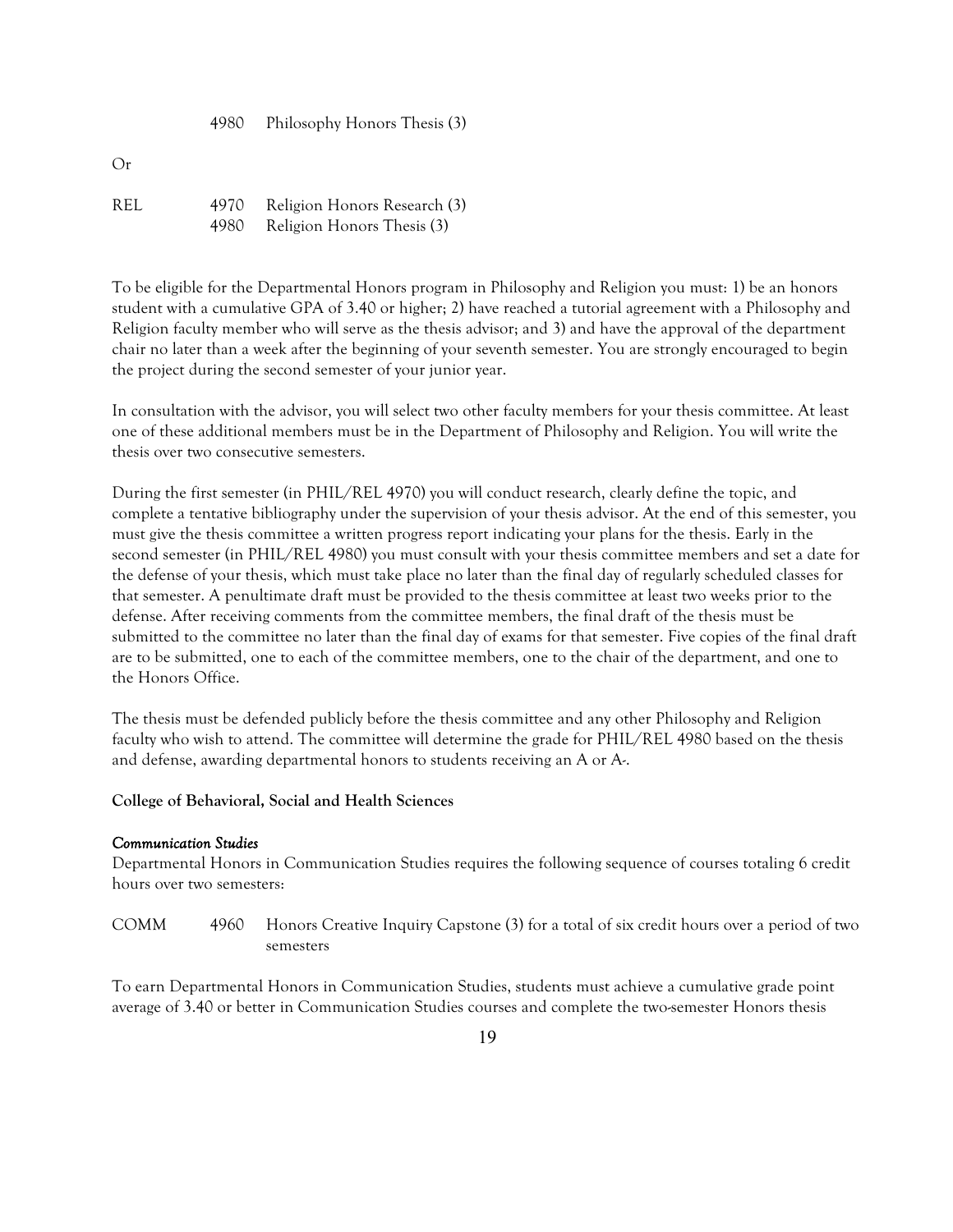project, ideally building on a project designed in one of the prerequisite research courses, COMM 3060, 3100 or 3110. The project is to be completed during a student's final two semesters.

Prior to the conclusion of the *sixth* semester, students should enlist the guidance of a faculty adviser who will then oversee their Honors thesis during their *seventh* and *eighth* semesters. During the seventh semester, students enroll in COMM 4960, Honors Creative Inquiry Capstone, for 3 credits and undertake the first stages of their thesis.

During the *eighth* semester, students enroll in COMM 4960, Honors Creative Inquiry Capstone, for 3 additional credits in order to complete the final work on their thesis which will culminate in a substantial written paper of conference or publication quality and length.

The final project will be evaluated by the student's Honors committee and then presented in an oral presentation open to the public.

Students must have a grade of A or B in the two 496 courses.

### *Health Sciences*

Departmental Honors in Health Science requires the following sequence of courses totaling 7 credit hours:

| <b>HLTH</b> | 3950 Honors Research Seminar (3)    |
|-------------|-------------------------------------|
|             | 4950 Honors Thesis Seminar (3)      |
|             | 4960 Honors Research Colloquium (1) |

Departmental Honors in Public Health Sciences requires two semesters (three credits each) of independent research and participation in a one-credit research colloquium in which the student will present an honors thesis, portfolio of creative work, a major research project, or service-learning project in a public forum to other honors students and faculty. The Department of Public Health Sciences will select six Departmental Honors candidates each year for participation in the Departmental Honors program. In HLTH 3950, the student participates with other honors students in a research seminar and attends the senior honors student presentations during the honors research colloquium. Students are required to identify faculty mentors during the spring semester of their junior year as part of this seminar and solicit their input in the creation of the research proposal. HLTH 4950 involves collection and analysis of data under the supervision of a faculty mentor in the student's area of interest, the writing of the thesis, the creation of a portfolio of creative work, or the development of a major research project and oral, written and/or visual presentation of the honors work to the faculty of the Department of Public Health Sciences and departmental honors students in a one-hour research colloquium, HLTH 4960, in the Spring of the senior year. Honors projects are expected to involve substantial independent research and will demonstrate a command of the appropriate literature.

#### *Nursing*

Departmental Honors in Nursing requires the following sequence of courses totaling 9 credit hours:

NURS 3280 Honors Seminar I (2) 3300 Research in Nursing (3)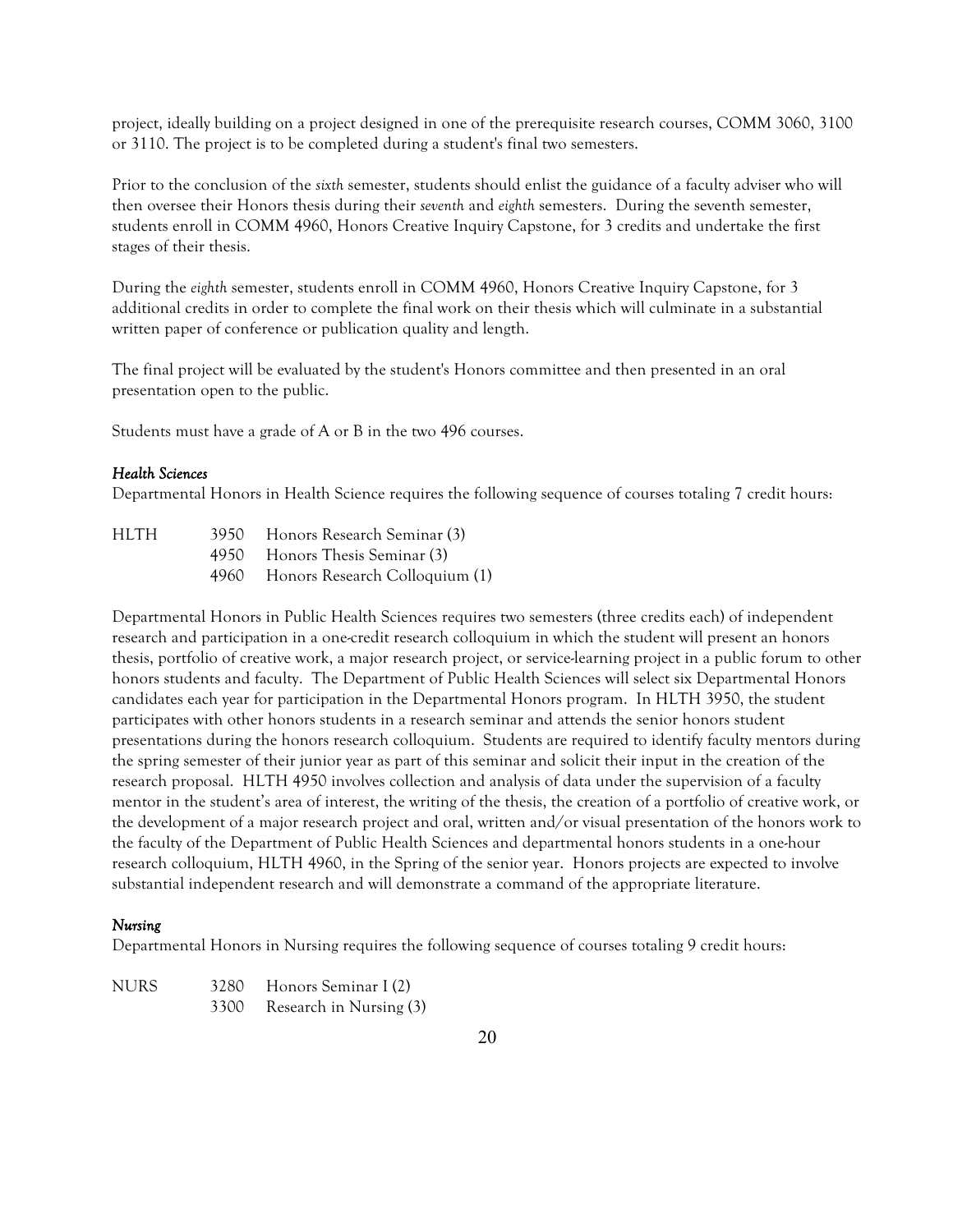4200 Honors Seminar II (2) 4280 Honors Seminar III (2)

Students work with an honors mentor to develop and implement an honors project. In NURS 3280, students identify an area of interest, identify team members for their project, and contact a faculty mentor. In NURS 3300, students review the literature about their topic and begin to develop their proposals. In NURS 4280, students finalize their proposal and submit for funding, then in NURS 4280, students carry out their project, write it up and present it at the college research day and at any Calhoun Honors research day.

This is designed to provide nursing honors students an opportunity for advanced, independent and in-depth study of a clinical problem or professional issue in nursing under the guidance of a faculty preceptor.

Honors nursing students develop and implement a directed study project or honors thesis that addresses a major clinical problem related to nursing or a professional nursing issue.

Students will be admitted to the Honors Program in Nursing in the Fall semester only.

#### *Parks, Recreation, and Tourism Management*

Departmental Honors in Parks, Recreation, and Tourism Management requires the following sequence of courses totaling 9 credit hours:

| PRTM | 3990 Introduction to Field Training and Research (1) |
|------|------------------------------------------------------|
|      | 4090 Methods of Recreation Research I (3)            |
|      | 4100 Methods of Recreation Research II (3)           |
|      | 4990 Presentation of Honors Projects (1)             |
|      | 9100 Research Seminar (1)                            |

PRTM Departmental Honors is earned through a cohort-based program. Students may apply to the Departmental Honors Coordinator to participate in the program or faculty may nominate students for the program. Applications are processed each fall and the PRTM Department selects approximately seven candidates for each cohort annually.

Departmental Honors students begin the program by taking PRTM 3990 to orient them to their upcoming research projects, including providing background information and related field experiences. Following PRTM 3990, students will take the sequence of PRTM 4090 and 4100 with a faculty member who has a research project beginning or ongoing. In PRTM 4090 the students will learn the rationale for the faculty member's project, examine the scientific literature relevant to the project, become familiar with the methods and tools related to the research, and develop a research proposal that fits within or compliments the planned or ongoing research project. In PRTM 4100 the student will conduct the proposed research project, including any necessary field work, data collection, or analyses. Students then take PRTM 9100 (graded as a pass/no pass course based predominantly on attendance and participation) in conjunction with HON 4000 to provide insights into graduate-level research, research presentations, and the potential opportunities afforded in a PRTM graduate program. Honors students earn graduate credits for taking PRTM 9100, as allowed by university policy for undergraduate seniors with a 3.0 GPA or higher. Finally, in PRTM 4990 the students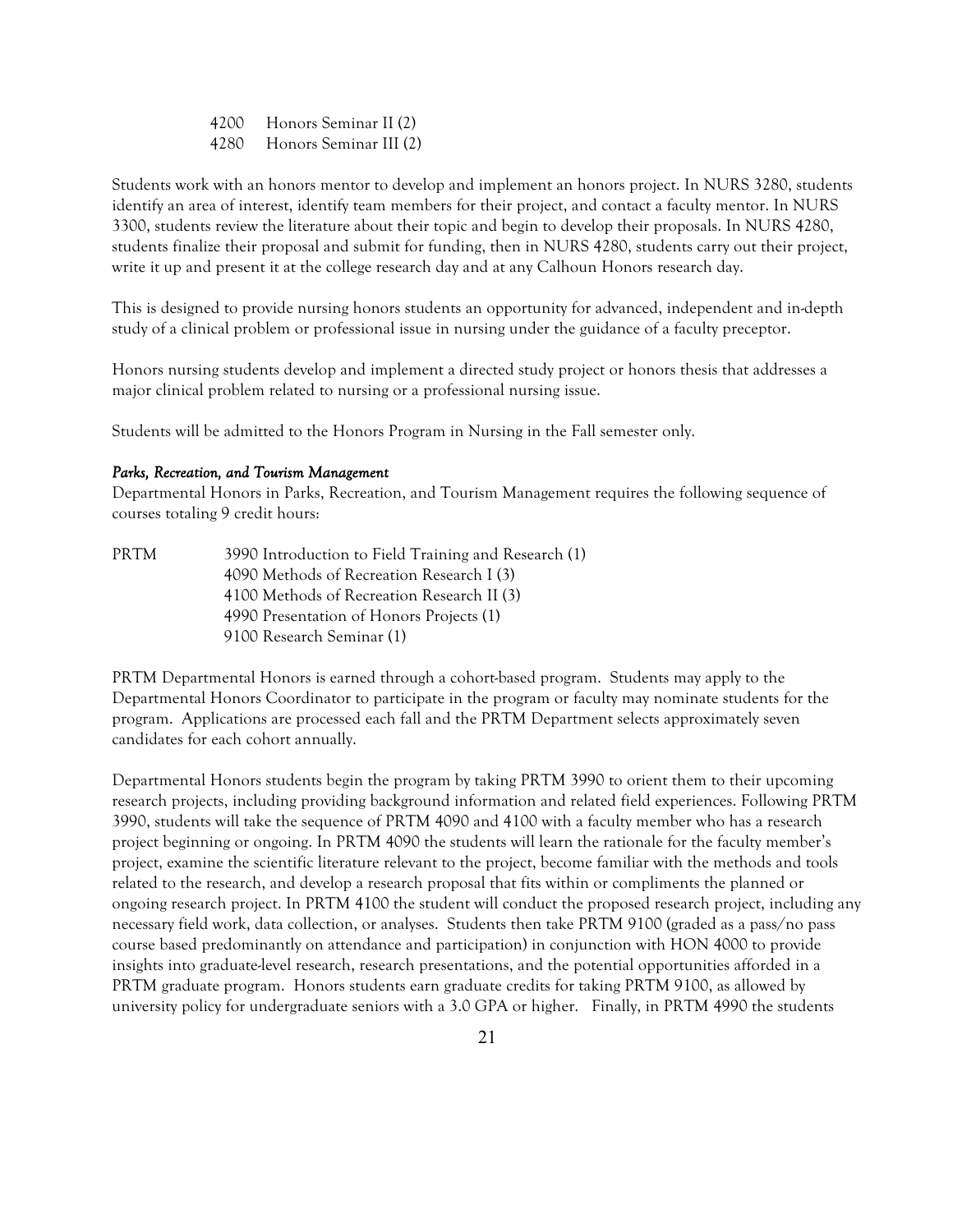complete a written summary of the project conducted in PRTM 4100 and prepare and present an oral summary of the project. The oral presentation will be made in PRTM 9100 or in an appropriate professional setting with the permission of the supervising instructor. Upon approval of the Departmental Honors Coordinator, PRTM 4080 Honors Internship (6 credits) may be take in place of PRTM 4090 and 4100.

The eight honors-based credit hours from PRTM 3990, 4090, 4100, and 4990 (or PRTM 4080, if taken) may in some cases be substituted for regular degree requirements.

Departmental Honors may not be available to students concentrating in Golf or Recreation Therapy because of conflicts with external requirements for professional certification.

### *Political Science*

Departmental Honors in Political Science requires the following sequence of courses totaling 8 credit hours:

| POSC <sub>2</sub> | 3950 Junior Honors Research Seminar (1) |
|-------------------|-----------------------------------------|
|                   | 3960 Junior Honors Research (1)         |
|                   | 4900 Senior Honors Thesis Research (3)  |

4910 Senior Honors Thesis (3)

Departmental Honors in Political Science consists of four courses, of which, three (3) hours will count toward the 30 hours in Political Science required for graduation. In your junior year you will take POSC 3950 and POSC 3960. In POSC 3950, you will participate with other honors students and with various members of the faculty in a research seminar. In this course, you will learn how to develop a research topic and how to choose an appropriate research methodology, and you will have the opportunity to hear research presentations by students who are writing their senior theses. At the conclusion of the course, you will prepare a research prospectus for a project to be completed the following semester in POSC 3960. This project will comprise a substantial research paper, written in conjunction with any approved three-credit 3000- or 4000-level political science course.

The senior thesis consists of a two-course sequence that will involve substantial independent research and will demonstrate a command of the appropriate literature. The thesis will be graded by your advisor, taking into account the comments of at least one other member of the faculty.

Requirements for POSC 4900 are assigned by your advisor and typically will consist of a detailed proposal or topic outline, an annotated bibliography, and other evidence of progress toward completion of the thesis. The final thesis grade will be summa cum laude, magna cum laude, cum laude, or no distinction. The course grade for POSC 4910 will be A for theses awarded an honors grade and B or below for theses awarded a grade of no distinction.

The Political Science Department also offers honors courses taught in a foreign language (French or Spanish):

POSC 3610 American Diplomacy and Politics (3) 3750 European Integration (3)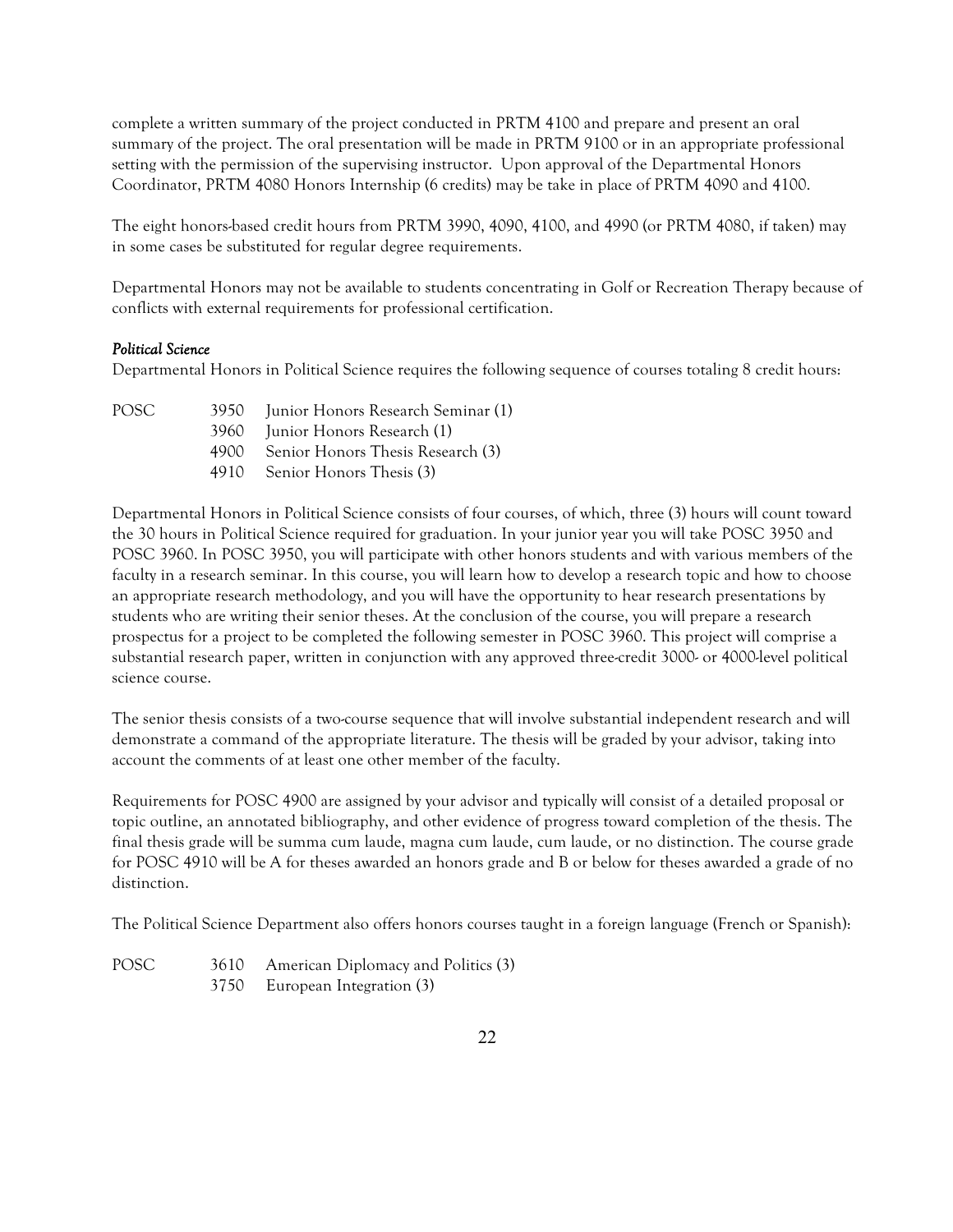### *Psychology*

Departmental Honors in Psychology requires the following sequence of courses totaling 6-8 credit hours:

| PSYC. | 4900 Senior Division Honors Research (2-4)    |
|-------|-----------------------------------------------|
|       | 4910 Senior Division Honors Research II (2-4) |

A cumulative GPA of 3.40 or higher in Psychology courses is required for participation in Departmental Honors. The program involves two semesters of independent research culminating in a thesis of publishable quality. The thesis may be empirical, historical, or theoretical in nature and should demonstrate your ability to evaluate and subsequently add to an important area of psychological study. A total of six to eight credits of PSYC 4900 and PSYC 4910 is required, with variable credit hours per semester allowed.

The department recommends that you take PSYC 4900 the second semester of your junior year and PSYC 4910 the first semester of your senior year. You are encouraged to use the second semester of your senior year for manuscript revision and submission of your thesis for publication. Prior to undertaking PSYC 4900 you are encouraged to participate in the PSYC 4990 seminar, which focuses on specific research projects and evaluation of design, methods, analysis, and interpretation.

To graduate with Departmental Honors you must successfully defend your completed thesis before the thesis committee and other interested parties.

The department also offers the following honors courses:

| PSYC | 3400 | Life-span Developmental Psychology (3) |
|------|------|----------------------------------------|
|      | 3520 | Social Psychology (3)                  |
|      | 3830 | Abnormal Psychology (3)                |
|      | 3900 | Honors Seminar in Psychology (3)       |
|      | 4220 | Sensation and Perception (3)           |
|      | 4970 | Directed Studies in Psychology (1-4)   |
|      | 4980 | Team Based Research (1-4)              |

#### *Sociology*

Departmental Honors in Sociology requires the following sequence of courses totaling 15 credit hours:

|  | Methods of Social Research I (4) |
|--|----------------------------------|

- 3100 Marriage and Intimacy (3)
	- 3940 Sociology of Mental Illness (3)
	- 4080 Honors Thesis Research I (3)
	- 4090 Honors Thesis Research II (3)

The Departmental Honors program in Sociology includes a thesis researched and written during the two semesters of your senior year under the guidance of a faculty mentor. Additional guidance may be provided by a faculty committee, one member of which will be your mentor.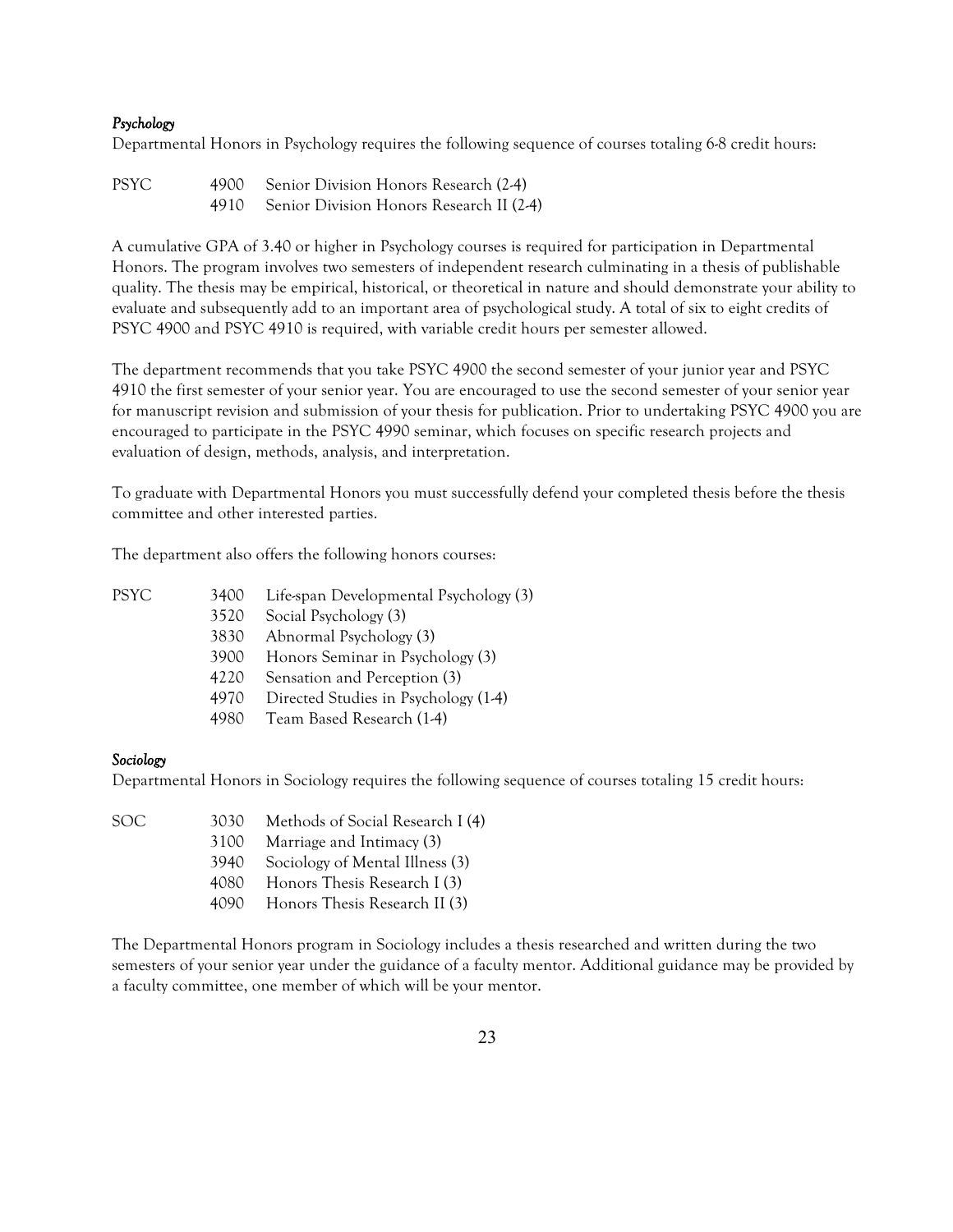The thesis will involve substantial independent research and demonstrate a command of appropriate literature. The thesis will be graded by the mentor, who will receive and consider the comments of another faculty member. The SOC 4080 work usually consists of a detailed outline proposal, an annotated bibliography, and other evidence of substantial work toward completion of the thesis. SOC 4090 will involve the actual writing, and where necessary, revision of the thesis for presentation. A minimum GPA of 3.40 in sociology courses is required for participation in this program.

### **College of Business**

# *Accounting*

Departmental Honors in Accounting requires four of the following courses totaling 12 credit hours:

|      | 3030 Cost Accounting (3)                     |
|------|----------------------------------------------|
|      | 3110 Intermediate Financial Accounting I (3) |
| 3120 | Intermediate Financial Accounting II (3)     |
| 3130 | Intermediate Financial Accounting III (3)    |
|      | 4040 Individual Taxation (3)                 |
|      |                                              |

In lieu of no more than one of the above courses, the student may take one 3000- or 4000-level honors course in Economics, Finance, Management or Marketing.

# *Economics*

Departmental Honors in Economics requires the following sequence of courses totaling 6 credit hours:

| <b>ECON</b> | 4910 Senior Honors Thesis Research (3) |
|-------------|----------------------------------------|
|             | 4920 Senior Honors Thesis Writing (3)  |

During the second semester of the junior year the student will select, in consultation with a senior faculty member, a suitable topic for the senior thesis. The topic may be an extension of the one chosen for ECON 3900, or something entirely different. In either case, the student must demonstrate an imaginative approach to the subject. The thesis must also display a command of economic theory and an ability to apply theory to the analysis of real-world events.

During the semesters in which ECON 4910 and ECON 4920 are taken, the student will make frequent progress reports to the thesis advisor. Before the end of ECON 4920, the student will present an oral report on the project to members of the faculty and fellow students. The final thesis, which should be written using a style guide such as the Chicago Manual of Style, will be bound and retained in the departmental library. One copy will be provided to the Honors Office.

Although not part of the Departmental Honors Program in Economics, the following courses may be taken for honors credit:

ECON 3900 Junior Honors Research (1) in conjunction with an approved economics course At the 3000 or 4000 level.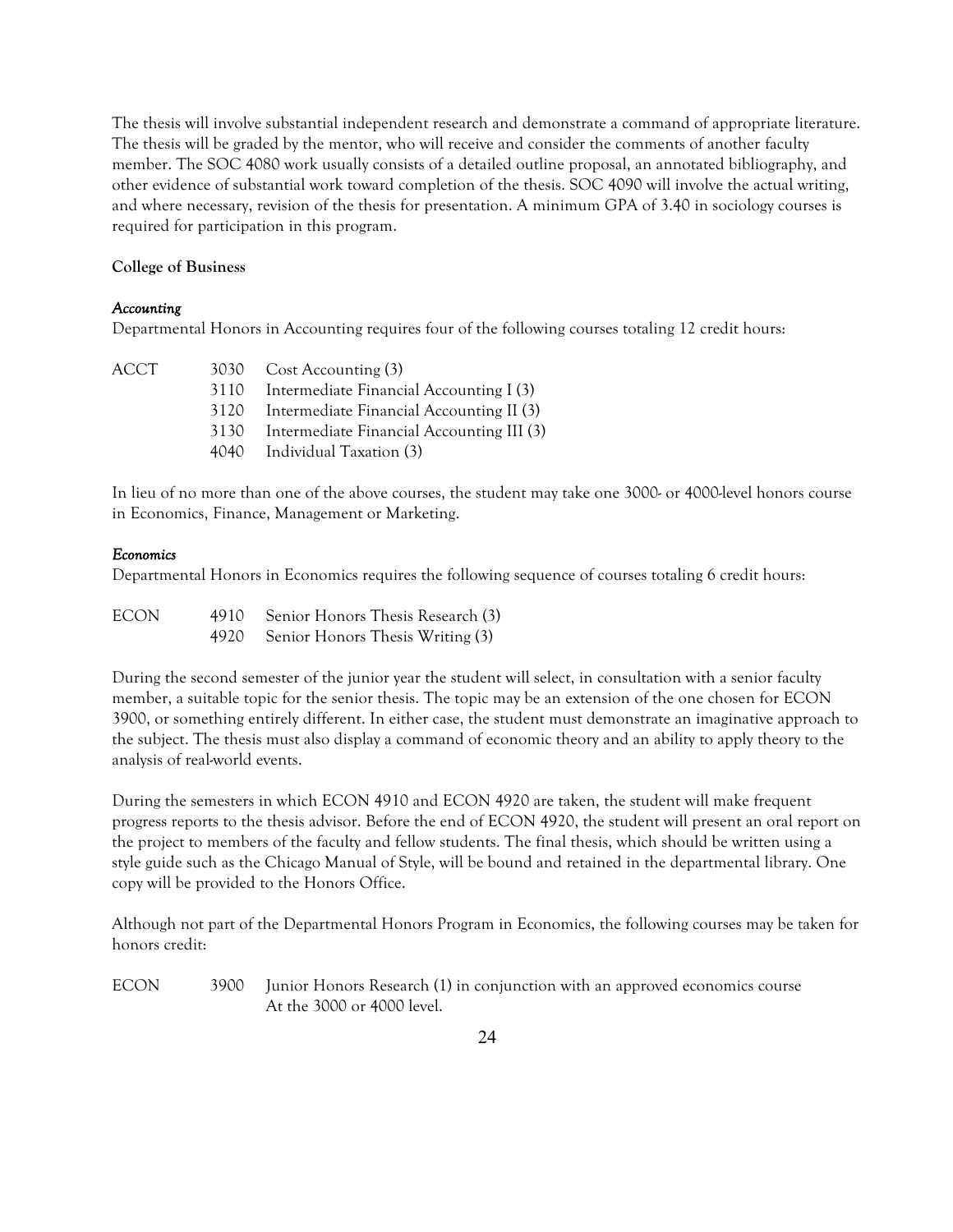- 3140 Intermediate Microeconomics (3)
- 3150 Intermediate Macroeconomics (3)
- 3500 Moral and Ethical Aspects of a Market Economy (3)
- 4260 Seminar in Sports Economics (3)
- 4980 Selected Topics in Economics (3)

### *Financial Management*

For majors in Accounting and Financial Management, the Departmental Honors in Financial Management requirements consist of 12 semester hours as follows:

Financial Management Corporate Finance sequence:

| FIN. | 3110 | Financial Management I (3)          |
|------|------|-------------------------------------|
|      |      | 3120 Financial Management II (3)    |
|      |      | 4020 Advanced Corporate Finance (3) |

4040 Financial Modeling (3)

Financial Services sequence:

- FIN 3110 Financial Management I (3)
	- 3120 Financial Management II (3)
	- 4050 Portfolio Management and Theory (3)
	- 4060 Analysis and Use of Derivatives (3)

Students may not mix and match courses from different sequences to count for Departmental Honors credit.

In FIN 4020 and 4040, students work individually and in groups on a year-long merger analysis project including background research on the firms, ratio analysis, comparable firms analysis, and comparable transactions analysis. They write an end of year report and present their findings to the faculty.

In FIN 4050 and 4060, students work on individualized projects related to practical applications in investments management.

In lieu of one of 3110 or 3120, a student may take FIN 4100 for three hours (with the permission of the department chair) or a three hour 3000- or 4000-level honors course in Accounting, Economics, Management, or Marketing. A substitution may be made for a course in one of the senior-level sequences only if the student is enrolled off-campus during one of the student's final two semesters.

### *International Business*

Departmental Honors in International Business requires the following sequence of courses totaling 12 credit hours:

| Honors Seminar in International Business 1(1)<br>BUS<br>2910 |  |  |  |
|--------------------------------------------------------------|--|--|--|
|--------------------------------------------------------------|--|--|--|

3910 International Business Honors Thesis Research 1(1)

- 3920 International Business Honors Thesis Proposal 1(1)
- 4910 International Business Honors Thesis I 3(3)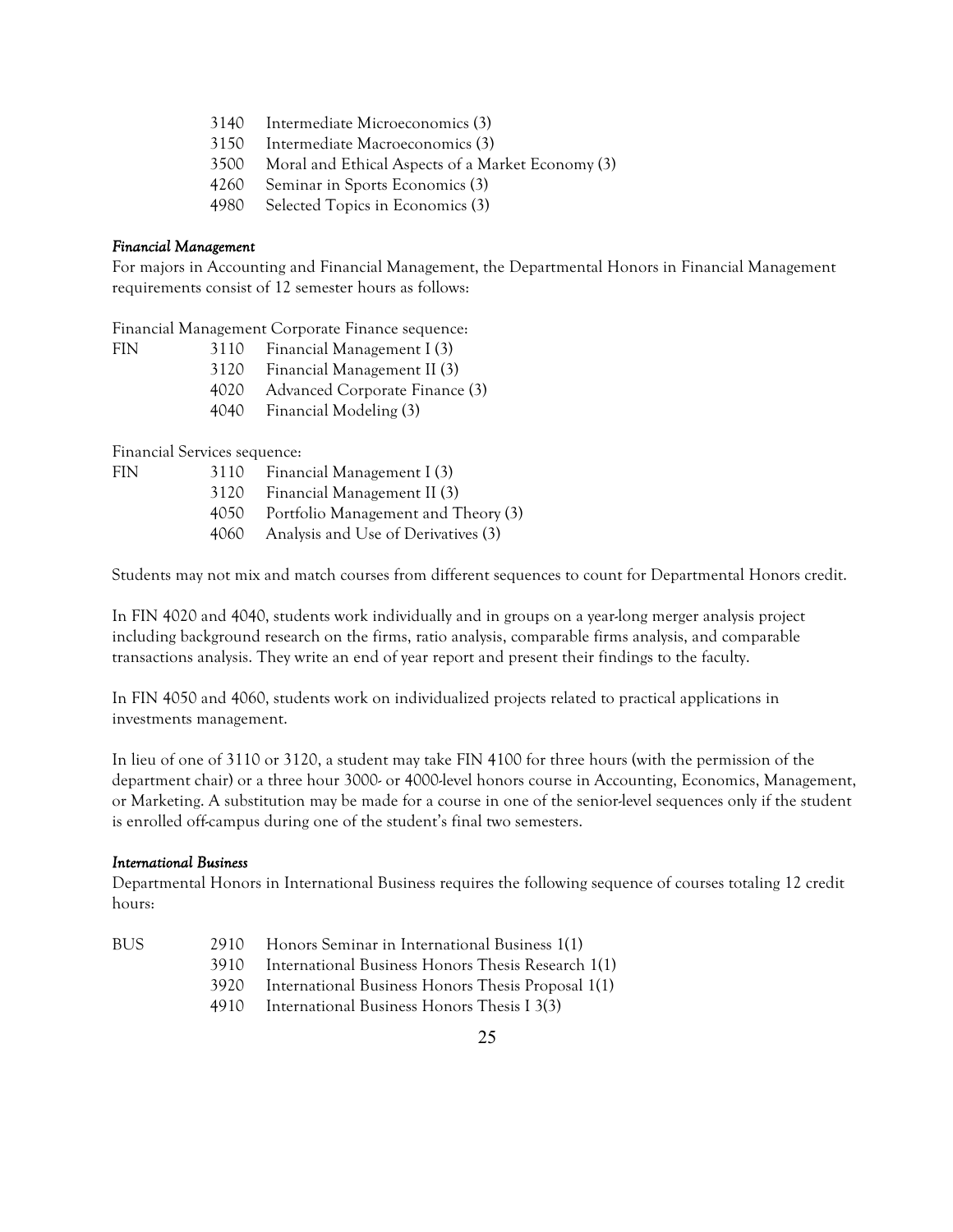4920 International Business Honors Thesis II 3(3)

The additional three semester hours may be taken in any 3000- or 4000-level business course (see following list).

| ACCT | 3030 | Cost Accounting (3)                       |
|------|------|-------------------------------------------|
|      | 3110 | Intermediate Financial Accounting I (3)   |
|      | 3120 | Intermediate Financial Accounting II (3)  |
|      | 3130 | Intermediate Financial Accounting III (3) |
|      | 4040 | Individual Taxation (3)                   |
| ECON | 3140 | Intermediate Microeconomics (3)           |
|      | 3150 | Intermediate Macroeconomics (3)           |
|      | 3500 | Moral and Ethical Economics (3)           |
|      | 4260 | Seminar in Sports Economics (3)           |
|      | 4980 | Selected Topics in Economics (3)          |
| FIN  | 3110 | Financial Management I (3)                |
|      | 3120 | Financial Management II (3)               |
|      | 4020 | Advanced Corporate Finance (3)            |
|      | 4040 | Financial Modeling (3)                    |
|      | 4050 | Portfolio Management and Theory (3)       |
|      | 4060 | Analysis and Use of Derivatives (3)       |
|      | 4100 | Research in Finance (1-3)                 |
| MGT  | 3070 | Human Resource Management (3)             |
|      | 3100 | Intermediate Business Statistics (3)      |
|      | 3120 | Decision Models for Management (3)        |
|      | 4020 | Operations Planning and Control (3)       |
|      | 4150 | Business Strategy (3)                     |
|      |      |                                           |

The International Business Departmental Honors is composed of three one-credit hour courses that are designed to prepare the student for a two-semester senior thesis (BUS 4910 and 4920) to be written during the senior year. In addition, the student will be required to complete a foreign language through the 305-level and spend one year at an approved international partner school taking BUS 3910 and 3920. Prior to their study abroad students are required to take BUS 2910. They will also be expected to complete at least one of their normal business courses with an honors designation.

This program is designed to provide a research experience to honors students majoring in business-related disciplines, while encouraging them to participate in a meaningful international experience. The research will be conducted under the supervision of at least one Clemson faculty member, and may include the active participation of a faculty member from an international partner school. The balance of the topic development will take place while the student is participating in a required academic year study abroad program at an approved university. The primary language of instruction at this partner school will be in the same foreign language that the student takes at Clemson.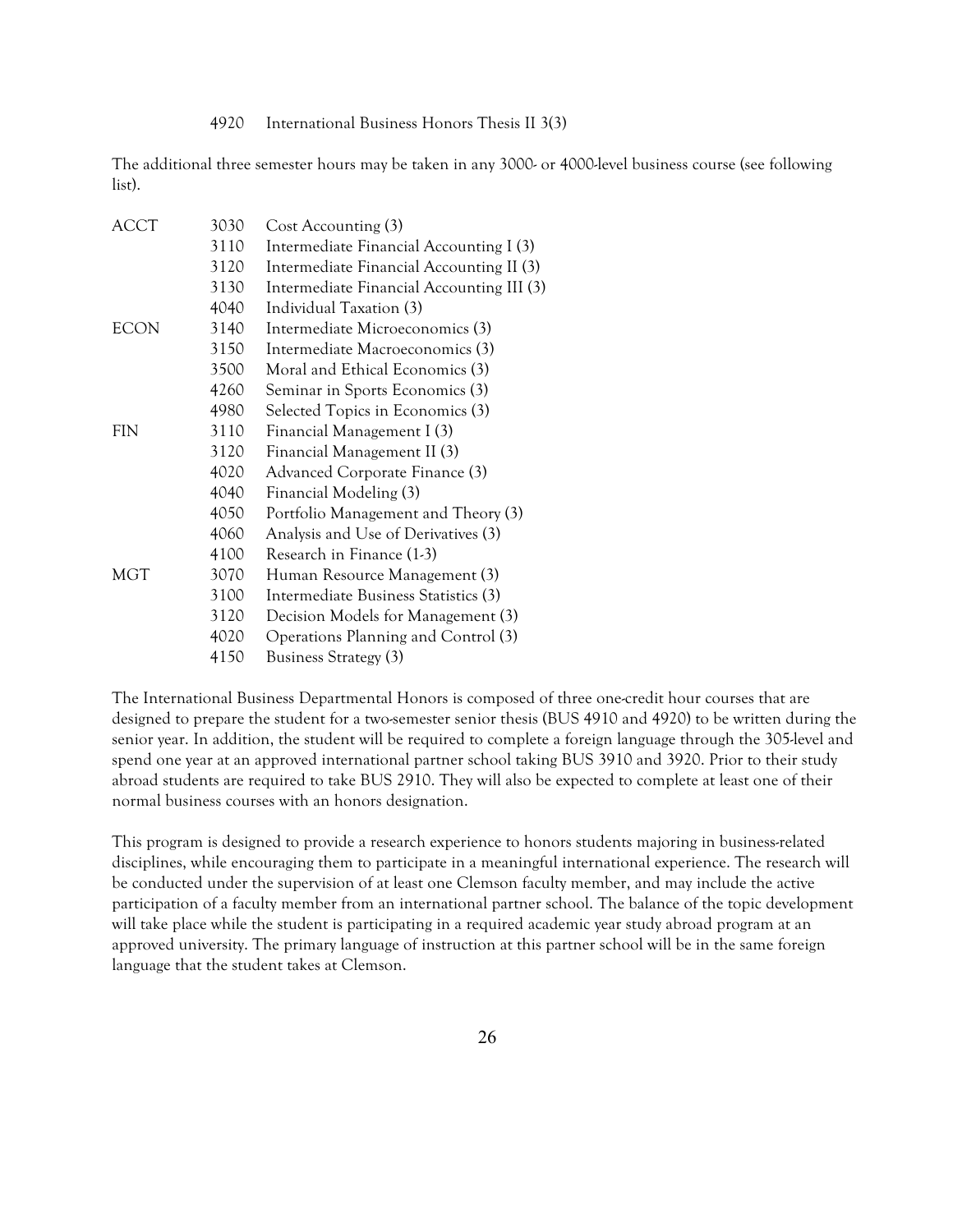Students may join as early as their first year, but may wait until the second semester of the sophomore year to declare an intention to participate in the program. They must meet all existing requirements for membership in the Calhoun Honors College and be accepted by the International Business Honors Committee which consists of six faculty members, one each elected from Accounting, Economics, Finance, Management, Marketing and Languages. The committee will be chaired by the Associate Dean for Undergraduate Programs of the College of Business and Behavioral Science.

#### *Graphic Communications*

Departmental Honors in Graphic Communications requires at least four of the following courses totaling at least 12 credit hours.

| $\sim$<br>۰.<br>۰.<br>×<br>v | ۰,<br>٠<br>., |  |
|------------------------------|---------------|--|
|                              |               |  |

- 4060 Package and Specialty Printing (4)
	- 4400 Commercial Printing (4)
	- 4440 Current Developments & Trends in Graphic Communications (4)
	- 4480 Planning and Controlling Printing Functions (3)
	- 4510 Special Projects in Graphic Communications (1-6)

### *Management*

Departmental Honors in Management requires four of the following courses totaling 12 credit hours:

| MGT | 3070 | Human Resource Management (3)            |
|-----|------|------------------------------------------|
|     | 3100 | Intermediate Business Statistics (3)     |
|     |      | 3120 Decision Models for Management (3)  |
|     |      | 4020 Operations Planning and Control (3) |
|     | 4150 | <b>Business Strategy (3)</b>             |

### *Marketing*

Departmental Honors in Marketing requires the following sequence of courses (of which 3 hours may count toward the 15 hours of support courses in Marketing) totaling 7 credit hours:

| MKT | 3900 Junior Honors Research (1) in conjunction with any three-credit Marketing courses |
|-----|----------------------------------------------------------------------------------------|
|     | other than Marketing 3010, MKT 3010 and MKT 4310.                                      |
|     | 4900 Senior Honors Thesis Research (3)                                                 |
|     | $\sim$ $\sim$ $\sim$ $\sim$ $\sim$ $\sim$                                              |

4910 Senior Honors Thesis Writing and Presentation (3)

Beginning no later than the first semester of the junior year, students who wish to complete Departmental Honors in marketing will consult with the department's honors advisor to plan their program.

In the second semester of their junior year students may enroll in MKT 3900, a one-credit course. During this semester the student will select and complete a research project in conjunction with an approved 3-credit Marketing course.

In the first semester of the senior-year, students will enroll in MKT 4900 Senior Honors Thesis Research (3). Students will choose a suitable topic for their senior honors thesis. Students will be required to produce a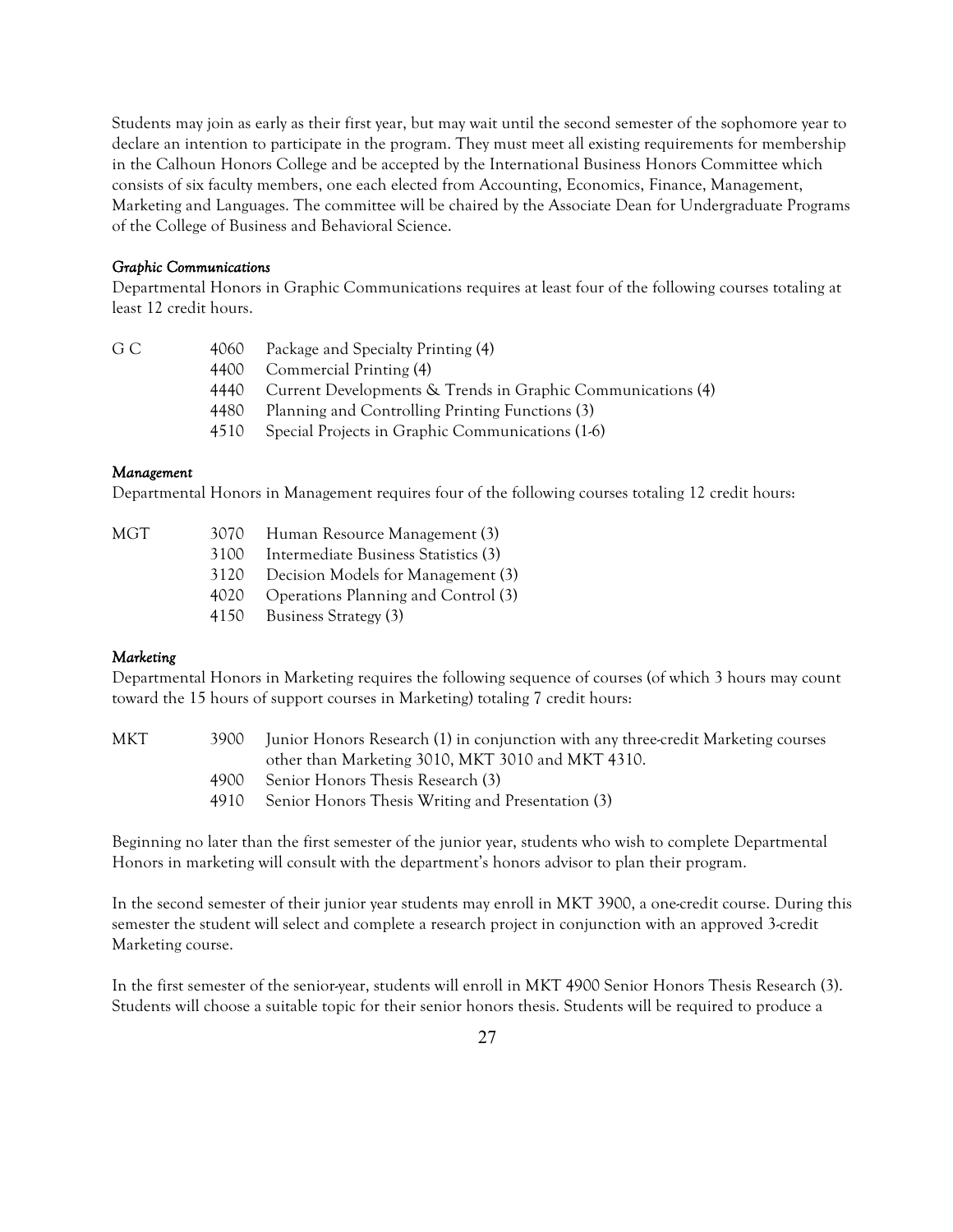research proposal which involves an imaginative approach to the subject, a sufficient literature review, a comprehensive introduction to the research topic and a detailed research plan. Evaluation will be summa cum laude, magna cum laude, cum laude, or no distinction. The course grade for MKT 4900 will be an 'A' for work that is awarded an honors grade and 'B' or below for work that is awarded a grade of no distinction.

The second semester of the senior-year, students will enroll in MKT 4910 Senior Honors Thesis Writing (3). Students will implement their research plan, write up their report and present and defend their Senior Honors Thesis in front of an audience made up of Marketing faculty, Honors students and others. Students will be evaluated on their written and oral presentation of their research findings. Evaluation will be summa cum laude, magna cum laude, cum laude, or no distinction. The course grade for MKT 4910 will be an 'A' for work that is awarded an honors grade and 'B' or below for work that is awarded a grade of no distinction.

The final thesis, which should be written using a style guide used by Marketing journals, will be bound and retained in the departmental library. One copy will be provided to the Honors Office.

### **College of Education**

The College of Education is not offering Departmental Honors at this time.

**College of Engineering, Computing and Applied Science**

#### *Bioengineering*

Departmental Honors in Bioengineering requires the following courses totaling 7 credit hours:

BIOE 4150/6150 Research Principles and Concepts (1) 4910 Mentored Research in Bioengineering (1-4) for a total of six credit hours over a period of two semesters

The Departmental Honors program in Bioengineering provides exceptional students training and practical experience in the conduct of experimental research under the supervision of a faculty advisor. BIOE 4150 provides academic training in research planning, ethical conduct, professional documentation, and dissemination in both oral and written formats. Students are strongly encouraged to co-enroll in BIOE 4150 (6150 if pursuing BS/MS degree) during their first semester of BIOE 4910.

In BIOE 4910, students will perform a review of relevant peer-reviewed literature, conduct a mentored research project, and present their findings in a poser or oral presentation (final semester) during the department's research day near the end of each semester. During their final semester of BIOE 4910, students must prepare a senior thesis including the background, methods, results, and conclusions of the research project that must be approved by the faculty advisor and the department Honors Committee. Six credits of BIOE H 4910 may be used to satisfy the BIOE Technical Requirements within the Bioengineering curriculum.

#### *Biosystems Engineering*

Departmental Honors in Biosystems Engineering requires the following sequence of courses totaling 7 credit hours: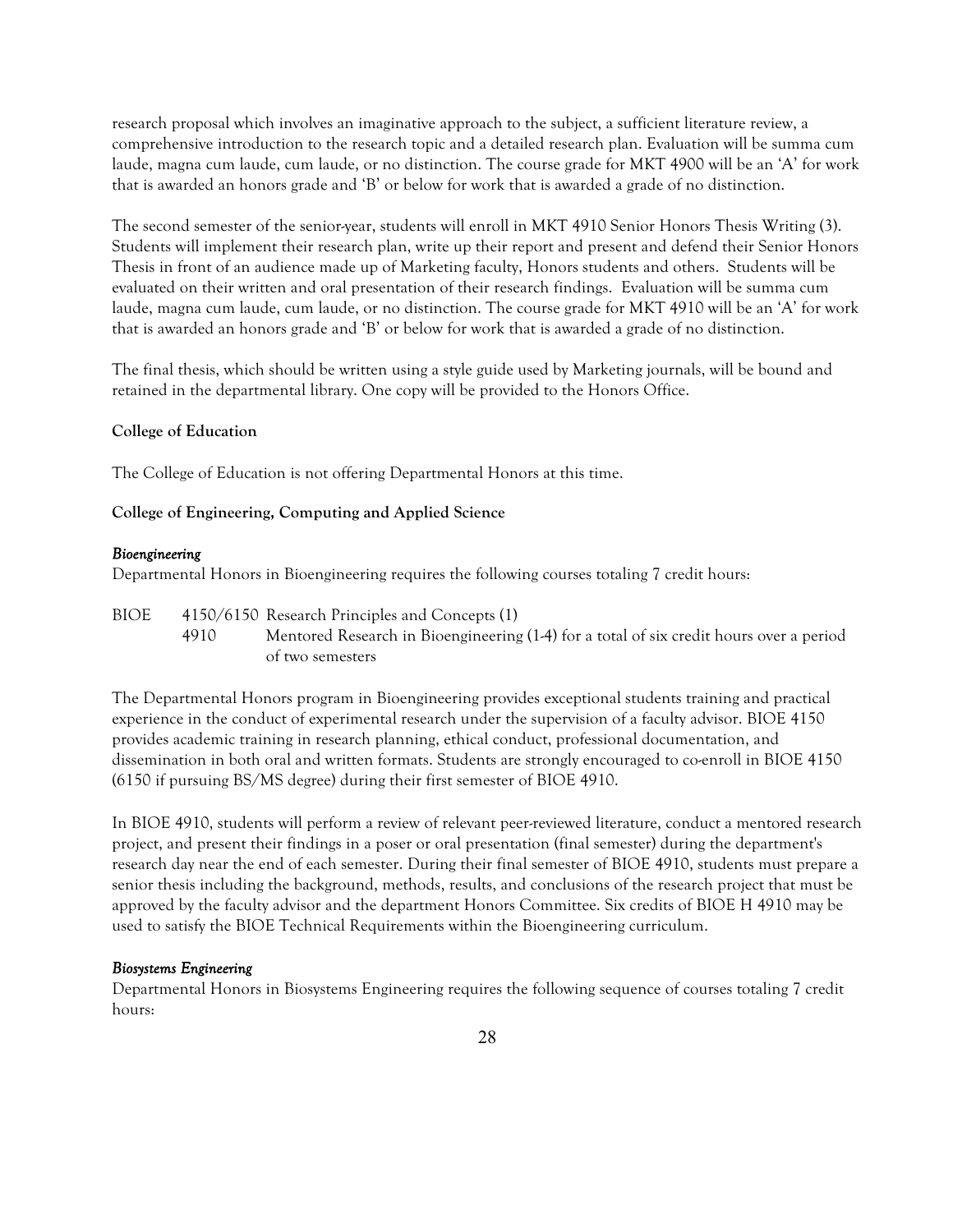BE 3000 Biosystems Engineering Honors Seminar (0)

- 3010 Biosystems Engineering Thesis Research (3)
- 4000 Biosystems Engineering Honors Thesis (3)
- 4510 Newman Seminar & Lecture Series in Natural Resources Engineering (1)

To be eligible for Departmental Honors in Biosystems Engineering you must have a minimum overall GPA of 3.5and a written recommendation by two faculty members in the Biosystems Engineering (BE) program. One of the recommending faculty members must be willing to serve as the advisor for the thesis. The faculty advisor and student must provide a general topic area and statement of available and required resources to complete the thesis in the required time period.

In BE 3000, taken during the fall semester of the junior year, students are introduced to current faculty research. Project ideas are then developed to prepare students in choosing a research topic for the senior honors thesis. Students are required to attend senior honors thesis presentations. The research will begin during the spring semester of the junior year with B E 3010. In the first semester of your senior year, you will enroll in BE 4000 and take BE 4510 during your final semester.

During the research/thesis process you will review the literature pertinent to the research topic, conduct a research program, develop a portfolio, and present a summary of the background analysis and results of the project in the form of a senior thesis which must be approved by your faculty advisor. You are also required to make a presentation of your research program in a public seminar and to submit one copy of your thesis to the Honors Office. The *final version* of the thesis must be submitted to the advisor by the last day of finals week of the fall semester of the senior year.

### *Chemical Engineering*

Departmental Honors in Chemical Engineering requires the following sequence of courses totaling 8 credit hours:

| CHE- | 3000 Honors Seminar (1)     |
|------|-----------------------------|
|      | 3950 Honors Research I (3)  |
|      | 4950 Honors Research II (3) |
|      | 4970 Honors Thesis (1)      |

Students in the Chemical Engineering Departmental Honors program will conduct a major research project under the direction of a faculty member and write an honors thesis. In the first semester of the junior year honors students take CHE 3000. To earn this pass/fail credit honors students attend the department's CHE 8950 graduate seminar and meet individually with faculty members to learn about research opportunities in chemical engineering. By the end of the semester students select a research topic and faculty advisor. In the next two semesters honors students take CHE 3950 and CHE 4950. In these lab courses the students conduct research, write progress reports, and review their results periodically with their faculty advisor. In CHE 4950 each student presents a seminar before the faculty, graduate students and other honors students taking CHE 3000. In the last semester of the senior year the student registers for CHE 4970 and writes an honors thesis.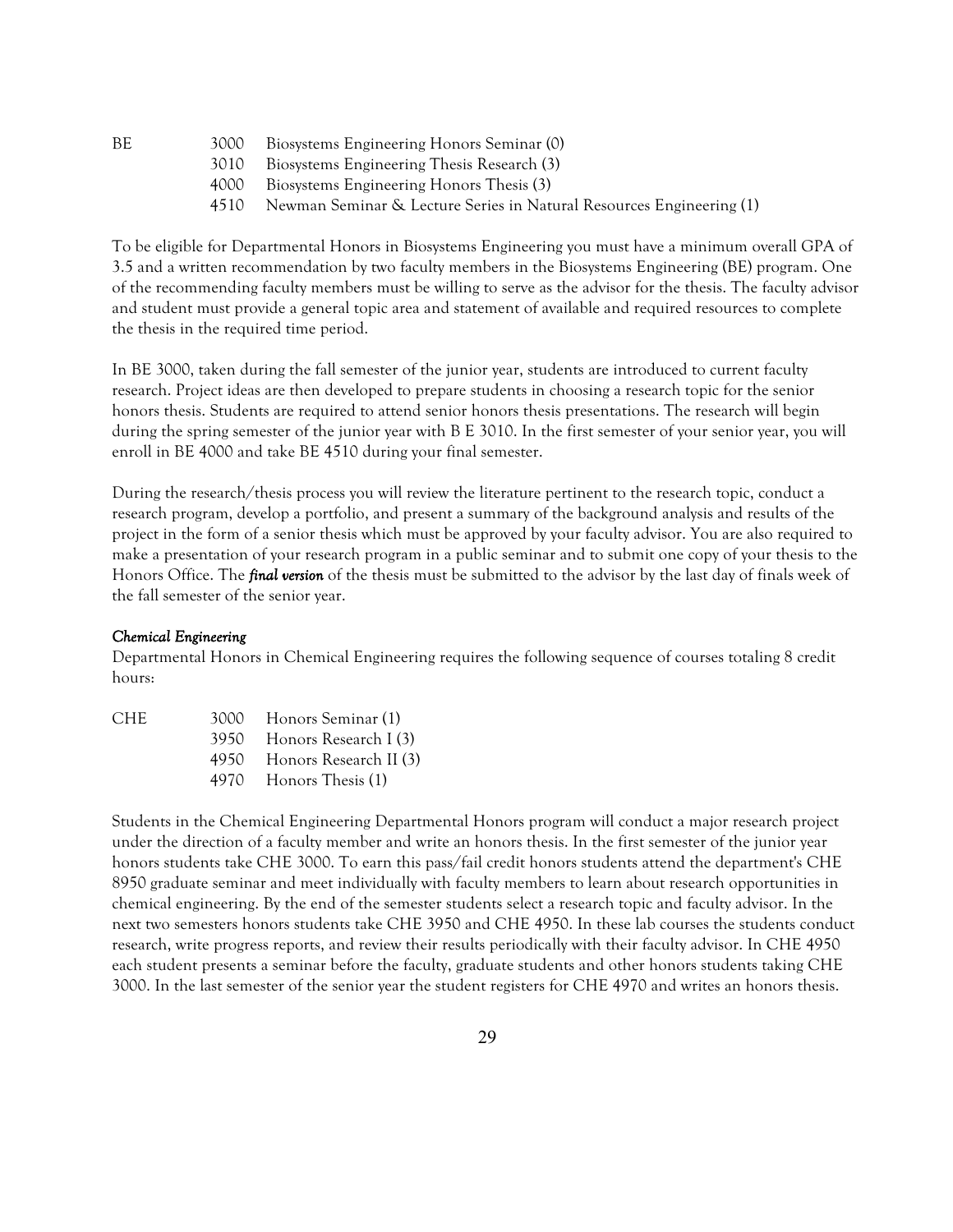With the approval of the faculty research advisor the exact timing of the honors sequence can be adjusted to accommodate students who are also involved in the cooperative education program.

#### *Civil Engineering* (three options)

*Option one***:** Honors Thesis Option for students in the BS Degree Program in Civil Engineering requires the following sequence of courses totaling 7-8 credit hours:

| CE. | 3880 - | Honors Research Topics (1)  |
|-----|--------|-----------------------------|
|     | 3890-  | Honors Research Skills (1)  |
|     | 4880 - | Honors Research I (2-3)     |
|     |        | 4890 Honors Research II (3) |

Honors students in the Civil Engineering Departmental Honors program generally take CE 3880 and CE 3890 in the junior year. These courses are designed to prepare students for the senior-year thesis, which consists of CE 4880 and CE 4890. This sequence allows Civil Engineering honors students the opportunity to carry out a major research project under the direction of a selected faculty member. Students must complete an Honors Research Thesis and an oral defense of the thesis attended by the student's faculty advisor, Civil Engineering Honors Coordinator and other interested faculty and students.

*Option two***:** Research Option for students in the BS/MS Degree Program in Civil Engineering requires the following sequence of courses totaling 7-8 credit hours:

CE 3880 Honors Research Topics (1) 3890 Honors Research Skills (1) 4880 Honors Research I (2-3) 4890 Honors Research II (3)

Students must complete a research proposal including any preliminary research needed to reasonably define the scope and methodology of the proposed research. The research project will have the scope of activity normally associated with an MS thesis.

The expect outcome includes a research proposal, including an introduction of the problem statement, literature review, research methodology and sufficient preliminary results to validate the intended study. The student will also be required to give a proposal presentation attended by the student's faculty advisor, Civil Engineering Honors Coordinator and other interested faculty and students.

*Option three (Portfolio Option)***:** Completion of four Honors Projects, typically one project completed each semester during a student's junior and senior years (enroll in courses listed below for a total of 4-6 credit hours). If necessary, a student can complete multiple projects in a single semester to complete four projects in less than four semesters.

CE 3870 Junior Honors Project (1-3) for a total of two-three credit hours over a period of two semesters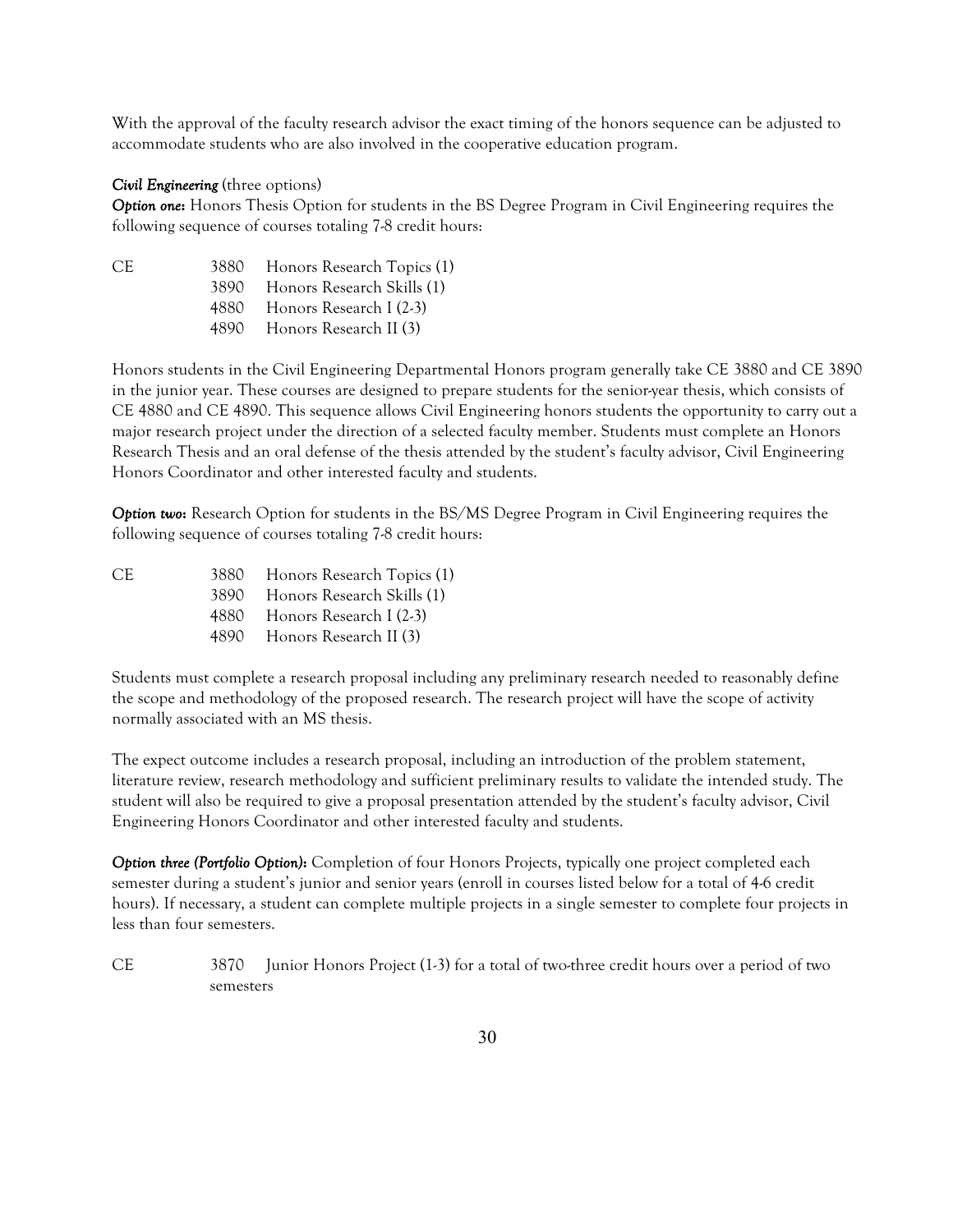4870 Senior Honors Project (1-3) for a total of two-three credit hours over a period of two semesters

The Honors portfolio, containing all completed honors projects, will be presented to the Civil Engineering Honors Program Coordinator and participating faculty for review and comment.

#### *Computer Science*

Departmental Honors in Computer Science requires the following sequence of courses totaling 7-8 credit hours:

| <b>CPSC</b> | 3950 Honors Seminar (1) (up to two semesters – one is required)                  |
|-------------|----------------------------------------------------------------------------------|
|             | 4950 Senior Honors Research for a total of six credit hours over a period of two |
|             | semesters (1-3)                                                                  |

The Departmental Honors program in Computer Science consists of a junior-year honors seminar and a senior-year honors thesis. In each semester of the junior year honors students must take CPSC H3950, a onecredit course designed to introduce students to the research interests of the faculty and to suggest possible topics for the senior thesis. By the end of the second semester of CPSC H3950 the student is expected to have chosen a thesis topic and a research advisor.

After completing the junior honors seminar, the student will complete an honors thesis while enrolled in two semesters of CPSC H4950 for a total of six credits. Upon completion of the written thesis, the student is expected to make a presentation to an open seminar attended by Computer Science faculty and honors students.

#### *Electrical and Computer Engineering*

Departmental Honors in Electrical and Computer Engineering requires the following sequence of courses totaling 10 credit hours:

ECE 3000 Junior Honors Seminar (1)

 At least 5 credits from the following ECE courses: 2010 Logic and Computing Devices (2 credits) 2020 Electric Circuits I (3 credits) 2620 Electric Ciruits II (3 credits) 3170 Random Signal Analysis (3 credits) 3200 Electronics I (3 credits) 3300 Signals, Systems and Transforms (3 credits) \*At least three of these credits must be from ECE 3170 or ECE 3300

Four additional credits:

4910 Undergraduate Honors Research for a total of four credit hours over a period of two semesters (1-6)

Or a combination of the following (4 credits):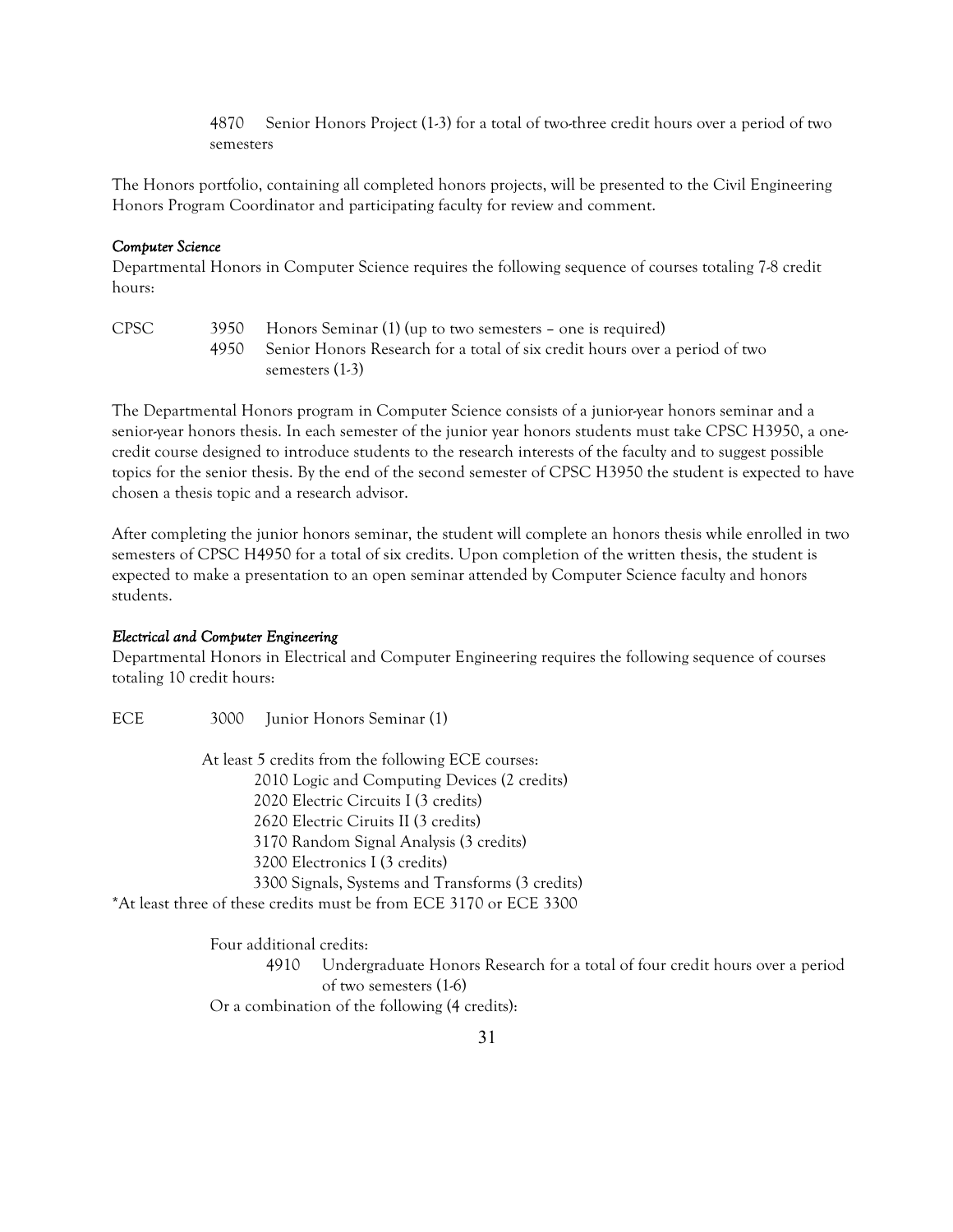- 2990 Creative Inquiry in Electrical and Computer Engineering (1-4) up to 1 credit
- 3990 Creative Inquiry in Electrical and Computer Engineering (1-4) up to 1 credit
- 4990 Creative Inquiry in Electrical and Computer Engineering (1-4) 2-4 credits

The Departmental Honors Program in Electrical and Computer Engineering provides qualified students the opportunity to pursue a comprehensive research project under the supervision of a faculty advisor.

In your junior year you will take ECE 3300 and ECE 3000 a seminar designed to introduce you to research activities within the department.

Students may select either of the following options associated with the honors thesis:

Option 1 – Honors Thesis: This option includes four credits of ECE 4910 taken in the senior year. You will be required to do a literature survey of your chosen topic and to develop a research plan that will evolve into a senior thesis. Research will be performed under the direction of a faculty advisor. The honors thesis must meet the standards of the faculty advisor and the Calhoun Honors College, and you will be required the Honors Office with a copy of your thesis.

Option 2 – Creative Inquiry with Honors Thesis: This option includes four credits of one or a combination of the following courses: ECE 2990 (up to 1 credit) ECE 3990 (up to 1 credit); and ECE 4990 (2-4 credits) The Creative Inquiry (CI) courses may be taken in the sophomore, junior or senior year. You will work with a faculty advisor individually or as a member of a research team. The CI program has been designed to promote your reasoning and critical thinking skills, ethical judgment, and communication skills as well as a deep understanding of the methods of scientific research. This option may get you involved in research activities earlier, and well lead to an honors thesis. The honors thesis must meet the standards of the faculty advisor and the Calhoun Honors College, and you will be required the Honors Office with a copy of your thesis.

Note: The credit hours associated with ECE 4990 and ECE 4910 can be used to satisfy up to 3 credits of the technical elective requirements of the Electrical Engineering curriculum or the Computer Engineering curriculum.

# *Geology*

Departmental Honors in Geology requires the following sequence of courses totaling 12 credit hours:

GEOL 4110 Research Problems for a total of six credit hours taken under a single research advisor over a period of two semesters (1-3)

Two courses selected from the following:

| GEOL | 3000 | Environmental Geology (3)             |
|------|------|---------------------------------------|
|      | 3020 | Structural Geology (4)                |
|      |      | 3140 Sedimentary Petrology (3)        |
|      | 3160 | Igneous and Metamorphic Petrology (3) |
|      |      | 3750 Bahamian Field Study (3)         |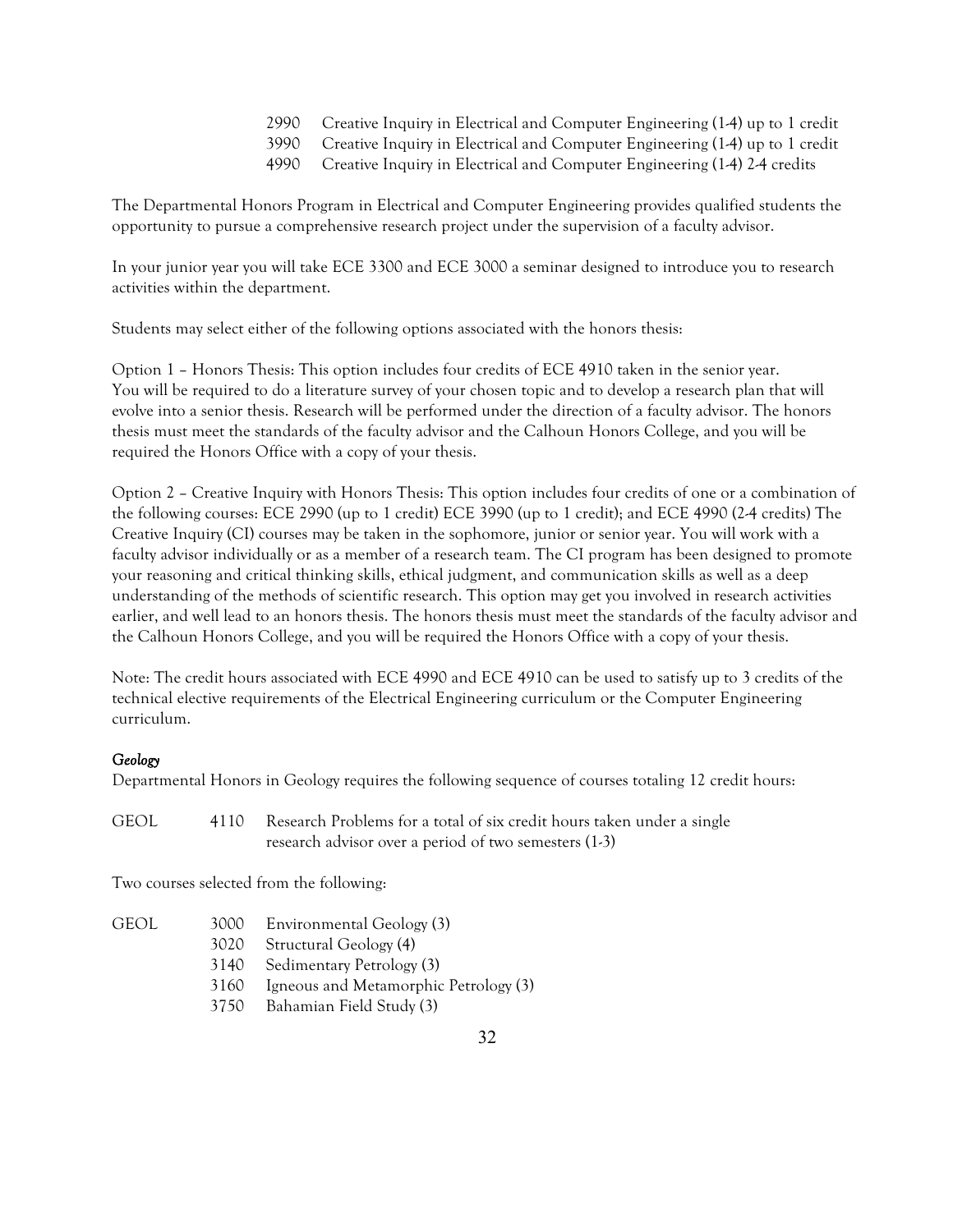4080 Geohydrology (3)

# **Industrial Engineering**

Departmental Honors in Industrial Engineering requires the following sequence of courses totaling 7 credit hours:

I E 2680 Creative Inquiry Seminar in Industrial Engineering (1) 4000 Honors Thesis (1-6) for a total of six credit hours over a period of two or more semesters

The Departmental Honors Program in Industrial Engineering provides students with an opportunity to engage in research under the guidance of a faculty advisor. If the research ultimately proves fruitful, it is disseminated to the professional community via presentations, publications, or both. In addition, opportunities exist for students to participate in local and national research competitions.

A student receives academic credit for the research through a series of courses. The first in the series is IE 2680, a course in which honors students become familiar with current research in industrial engineering and begin groundwork for their own research; IE 268 is one credit hour. As the work progresses, students enroll in IE 4000. IE 4000 is a variable hour course that may be taken two or more times, in multiples of one hour, for a total of six credits. Since IE 4000 is a variable hour course, it affords students considerable flexibility. Moreover, the research hours may be substituted for six credits of the Department's technical elective requirement. While enrolled in IE 4000, the research project is defined and developed, and ultimately culminates in the form of an honors thesis. Upon successful completion of the honors thesis, it must be submitted both to the Calhoun Honors College and the Department's Honors Coordinator. In addition, the Department requires an abstract and a profile, examples of which may be found on the Department's Honors Program Web site (theses of former honors students may be found there as well).

Finally, IE 600 is also an option for those students in the Combined Bachelor's/Master's Program in Industrial Engineering. In addition to the requirements for IE 4000, requirements for IE 6000 include first forming a thesis committee (consisting of your mentor, the Honors Coordinator and at least one other faculty member), and subsequently presenting both a preliminary proposal defense and final thesis defense to this committee. Thus the IE 6000 requirements more closely parallel those of a master's thesis.

# *Materials Science and Engineering*

Departmental Honors in Materials Science and Engineering requires the following sequence of courses totaling 8 credit hours:

- 
- MSE 3000 Honors Seminar (1)
	- 4810 Undergraduate Research Fundamentals (1)- Honors Section
	- 4910 Undergraduate Research (2)- Honors Section
	- 4950 Honors Research II (3)
	- 4970 Honors Thesis (1)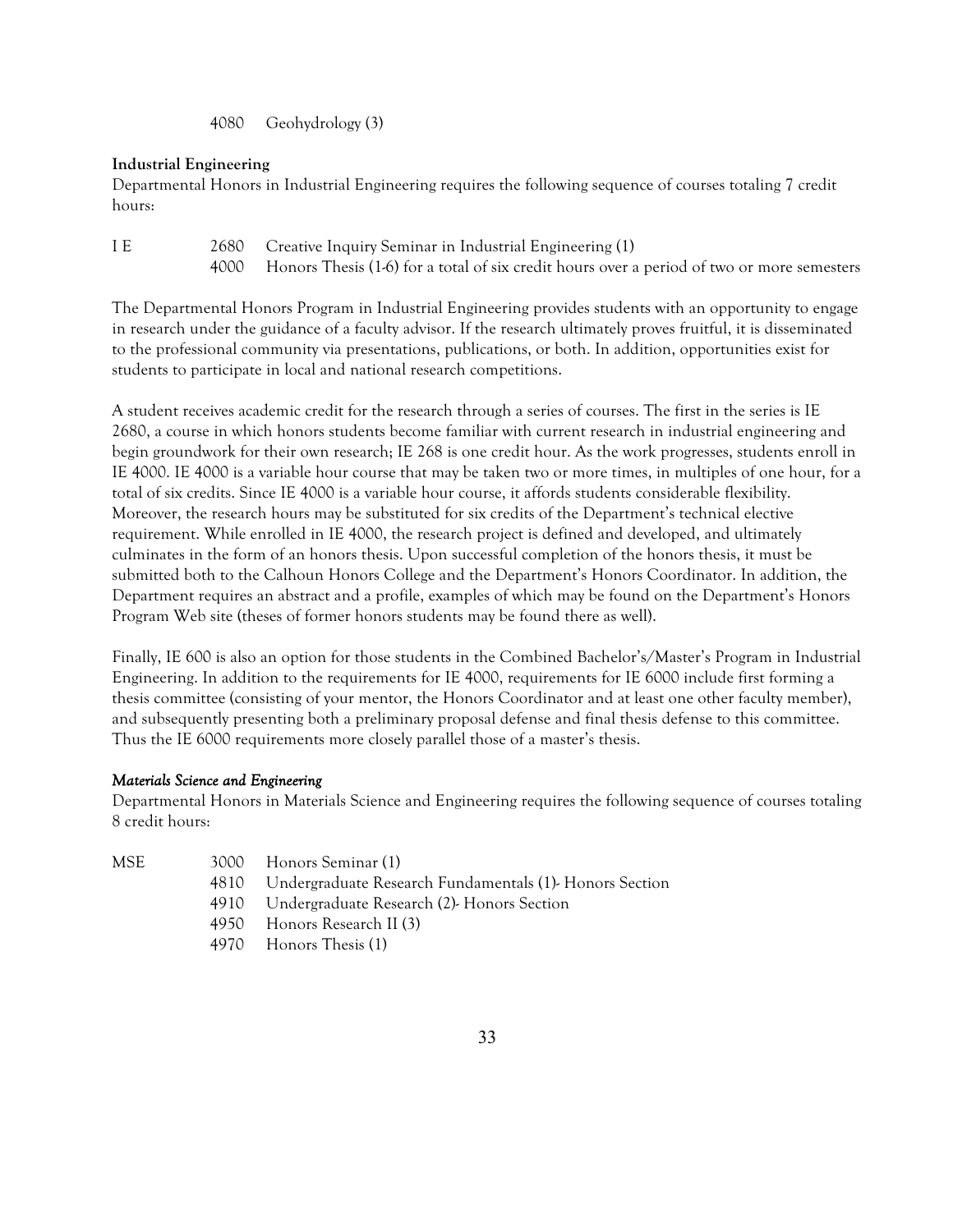Students wishing to participate in the Materials Science and Engineering Departmental Honors Program must have no grade lower than a C in any engineering course taken at Clemson University. Except for MSE 3000, which is offered pass/fail.

In MSE 3000, normally taken in the first semester of the junior year, students attend a weekly graduate seminar and are acquainted with current research in materials science and engineering. Attendance at each seminar is mandatory; students accumulating more than one unexcused absence will receive a grade of F and will be dismissed from the Departmental Honors program. No later than two weeks before the end of the semester, students in MSE H3000 will identify a research project and will submit a proposal to the honors program coordinator.

During the spring semester of the junior year and the fall semester of the senior year, the student completes six hours of honors research by enrolling in MSE 4810, MSE 4910, and MSE 4950. With the approval of the department's Honors Program Committee, \*students participating in the Cooperative Education Program may substitute two hours of MSE 4910.

During the fall semester of the senior year, the honors student will enroll in MSE 4950. During the spring semester of the senior year, the honors student will enroll in MSE 4970 and write a thesis based on the research done in MSE 4910 and MSE 4950.

The Materials Science and Engineering faculty intends for the Departmental Honors program to be an enriching experience beyond that normally provided to undergraduates. Therefore, Materials Science and Engineering honors courses may not be substituted for courses required for the B.S. degree, with the exception of MSE 4810 and MSE 4910.

### *Mechanical Engineering*

Departmental Honors in Mechanical Engineering requires the following sequence of courses totaling 6 credit hours:

ME 3000 Junior Honors Seminar (0) taken both semesters of your junior year 4150 Undergraduate Research (1-3) for a total of six credit hours over a period of two semesters

The Departmental Honors program in Mechanical Engineering provides outstanding students an opportunity to conduct in-depth research under the guidance of a faculty advisor. In your junior year you must participate in ME 3000 that introduces you to the spectrum of research activities in the department. By the end of your junior year you must have identified a specific research project, with the approval of your chosen faculty advisor.

During your senior year you must satisfactorily complete a senior research thesis while enrolled in two semesters of ME 4150. The six credits of ME 4150 are accepted for the technical electives required by the mechanical engineering curriculum. You will review the literature pertinent to the research topic, conduct a research program, and present a summary of the background analysis and results of the project in the form of a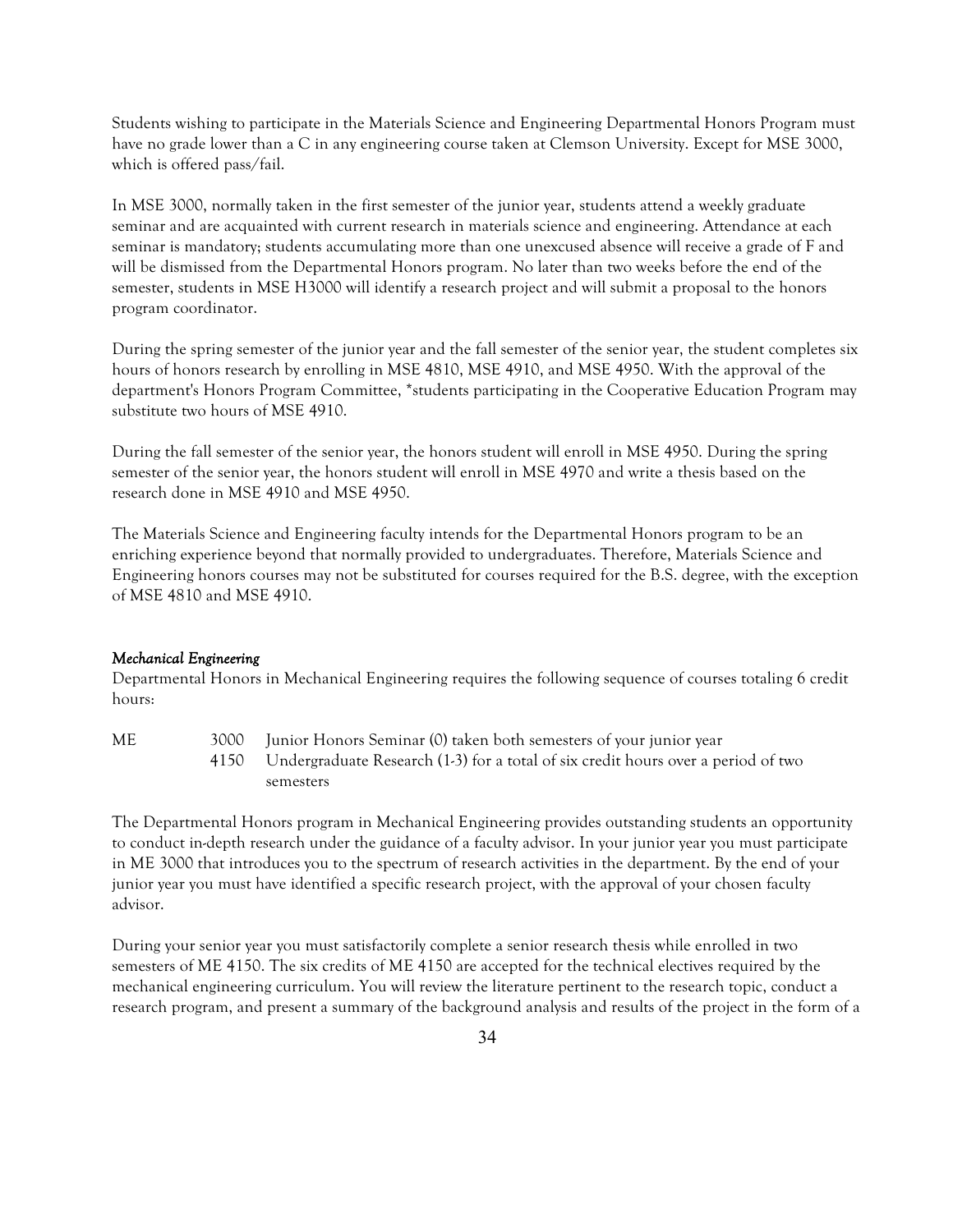senior thesis which must be approved by your faculty advisor and the department Honors Committee. You are also required to make a presentation of your research program in a public seminar and to submit one copy of your thesis to the Honors Office.

# **College of Science**

### **B***iochemistry*

Departmental Honors in Biochemistry requires the following sequence of courses totaling 12 credit hours:

### **Research/thesis requirement**

| <b>BCHM</b> | 4910 | Requires at least two semesters of honors research with 4 credits per |
|-------------|------|-----------------------------------------------------------------------|
|             |      | semester (for a total of 8 credits) under the same faculty mentor.    |
|             |      | Only regular tenured or tenure-track faculty within the department    |
|             |      | may serve as mentor for departmental honors in biochemistry.          |
| <b>BCHM</b> | 4920 | Honors Thesis in Biochemistry $(1)$                                   |

# **Lecture course requirement**

Three (3) additional hours from the following list of BCHM Honors courses:

| <b>BCHM</b> |      | 3010 Molecular Biochemistry (3)          |
|-------------|------|------------------------------------------|
|             | 4310 | Physical Approach to Biochemistry (3)    |
|             | 4320 | Biochemistry of Metabolism (3)           |
|             | 4360 | Molecular Biology: Genes to Proteins (3) |
|             |      | 4400 Bioinformatics (3)                  |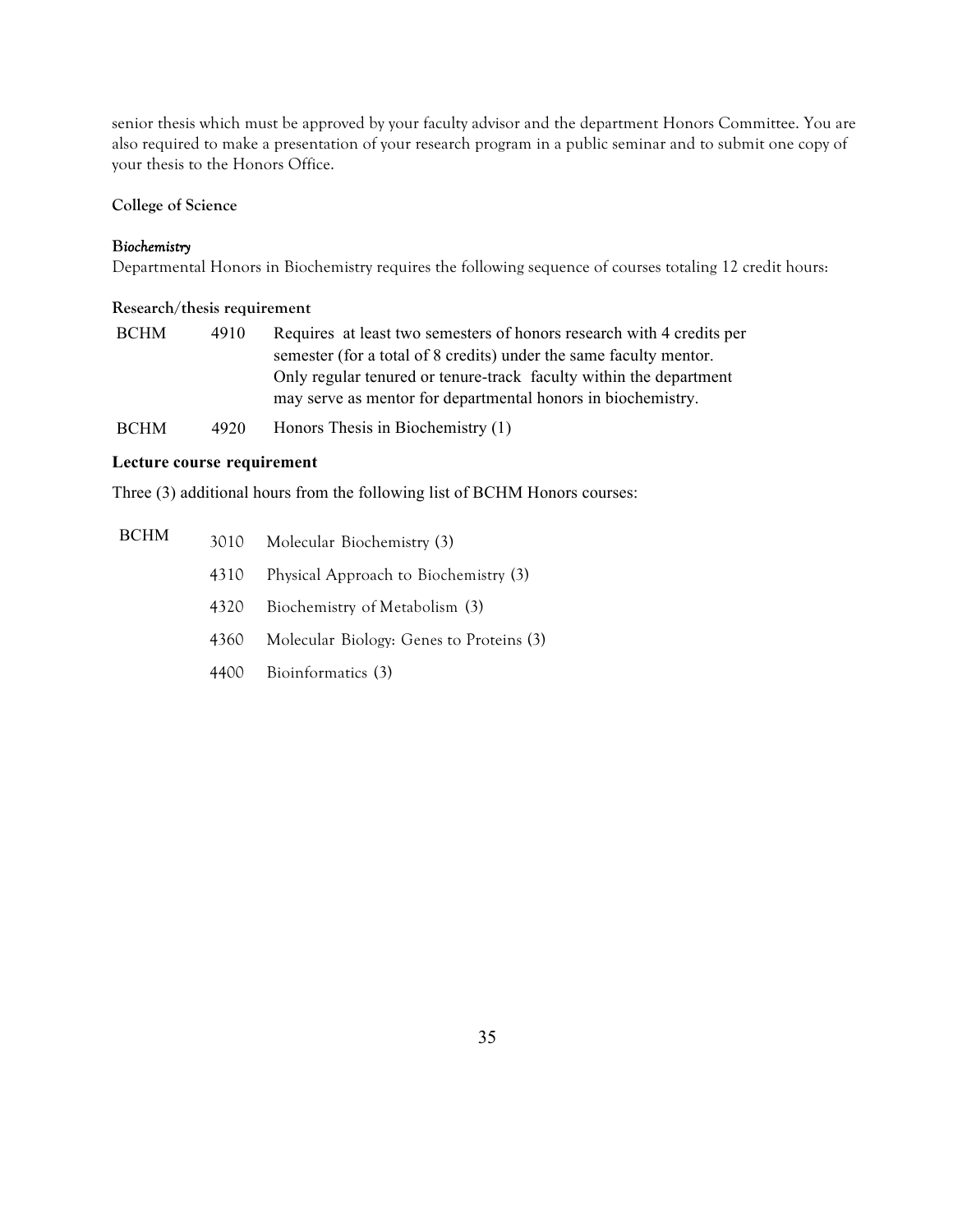Requirements for Departmental Honors in Biochemistry include completion of a senior research thesis and an oral research presentation to the departmental faculty in a seminar setting. The research presentation and thesis are to be completed in the same semester either concurrent with or after the second semester of the required BCHM 4910 honors research. Students will register for BCHM 4920 in the semester they intend to write their thesis and present their research. The final thesis must be approved by the research advisor and the BCHM 4910 honors coordinator, then submitted to the department and the Calhoun Honors College in order for students to receive Departmental Honors.

To be eligible for Departmental Honors in Biochemistry you must achieve a grade of C or better in all required Biochemistry courses, a GPR of 3.30 or better in all required Biochemistry courses, and an overall GPR of 3.40 in all courses.

Up to eight credit hours of GEN/BCHM 4910 may be used towards the science requirement so that the total credits taken by honors students need not be more than those taken by non-honors students.

To earn dual Departmental Honors in Biochemistry and Genetics, students must complete the lecture course requirements for both Biochemistry and Genetics Departmental Honors, three semesters of honors research with four credits per semester (8 credits in biochemistry and four credits in genetics), and BCHM 4920.

### *Biological Sciences*

Departmental Honors in Biological Sciences requires the following sequence of courses totaling 12 credit hours:

| <b>BIOL</b> | 4910 | Undergraduate Research in Biological Sciences (2-4) for a total of 6 credit hours<br>Over two semesters under a single research advisor. |
|-------------|------|------------------------------------------------------------------------------------------------------------------------------------------|
| $-0r$       |      |                                                                                                                                          |
| BIOL        | 4940 | Undergraduate Research Microbiology (2-4) for a total of 6 credit hours<br>Over two semesters under a single research advisor.           |

The additional 4-8 hours are to be taken from the following courses:

|      | Invertebrate Biology (3)                         |
|------|--------------------------------------------------|
| 3030 | Vertebrate Biology (3)                           |
| 3040 | Biology of Plants (3)                            |
| 4000 | Insect Morphology (4)                            |
| 4010 | Plant Physiology (3)                             |
| 4060 | Introductory Plant Taxonomy (3)                  |
| 4080 | Comparative Vertebrate Morphology (3)            |
| 4090 | Comparative Vertebrate Morphology Laboratory (2) |
| 4110 | Limnological Analyses (2)                        |
| 4140 | Basic Immunology (3)                             |
| 4200 | Neurobiology (3)                                 |
| 4320 | Animal Histology (3)                             |
|      | 3020                                             |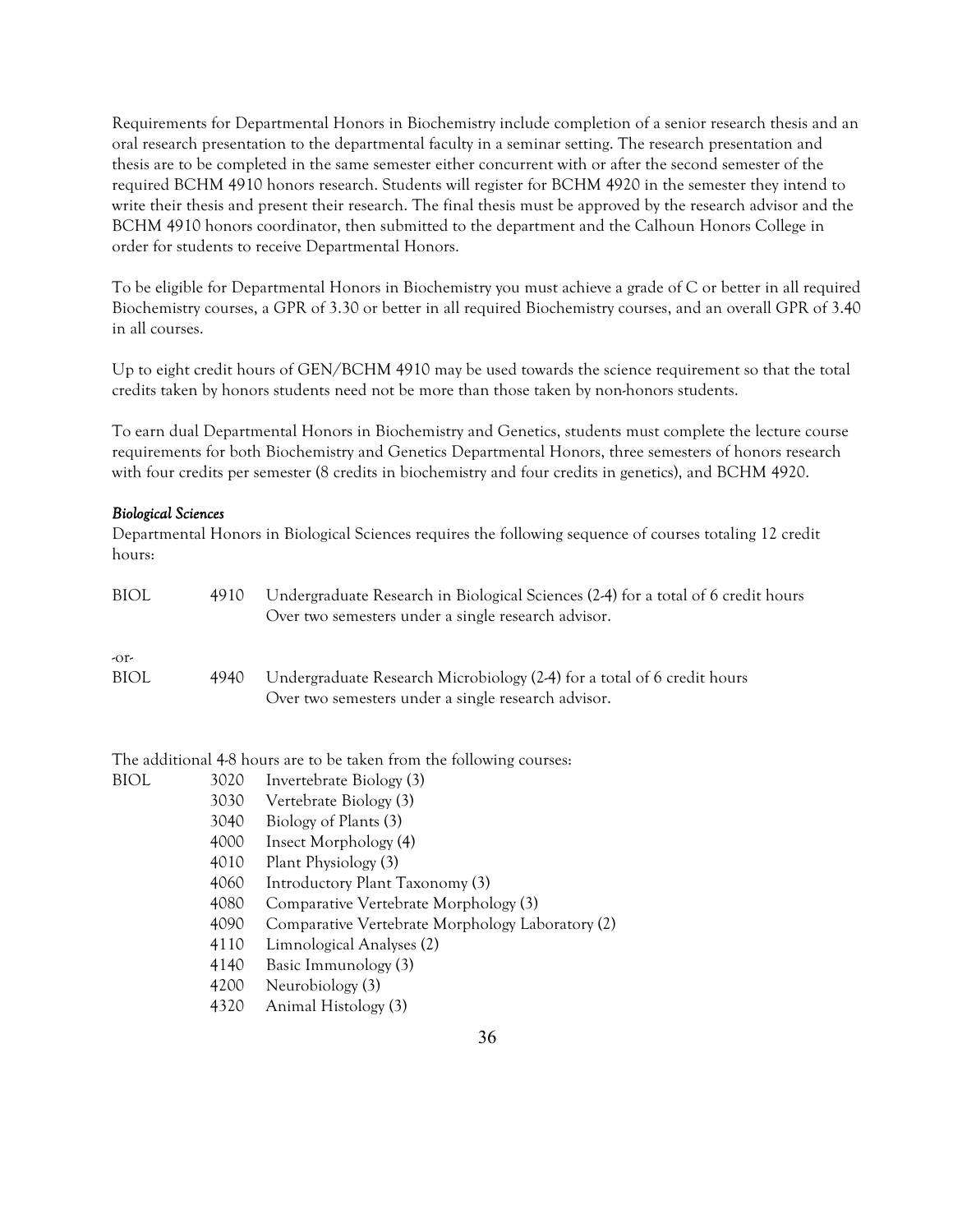|     | 4330 | Animal Histology Laboratory (2)                    |
|-----|------|----------------------------------------------------|
|     | 4400 | Developmental Animal Biology (3)                   |
|     | 4410 | Ecology (3)                                        |
|     | 4420 | Biogeography (3)                                   |
|     | 4450 | Ecology Laboratory (2)                             |
|     | 4460 | Plant Ecology (3)                                  |
|     | 4470 | Plant Ecology Laboratory (2)                       |
|     | 4500 | Developmental Biology Laboratory (2)               |
|     | 4560 | Medical and Veterinary Parasitology (3)            |
|     | 4570 | Medical and Veterinary Parasitology Laboratory (2) |
|     | 4580 | Cell Physiology (3)                                |
|     | 4590 | Systems Physiology (3)                             |
|     | 4610 | Cell Biology (3)                                   |
|     | 4700 | Behavior Ecology (3)                               |
|     | 4750 | Comparative Physiology (3)                         |
|     | 4760 | Comparative Physiology Laboratory (2)              |
|     | 4840 | Human and Comparative Vertebrate Embryology (3)    |
| GEN | 3020 | Molecular and General Genetics (3)                 |
|     | 4100 | Population and Quantitative Genetics (3)           |
|     | 4200 | Molecular Genetics and Gene Regulation (3)         |
|     | 4400 | Bioinformatics (3)                                 |
|     | 4500 | Comparative Genetics (3)                           |

The honors courses taken will be selected with the approval of your advisor, the course instructors, and the chair of the department. Research results from BIOL 4910 will be written in a style appropriate for publication and presented in an open seminar to the Biological Sciences faculty.

### *Chemistry*

Departmental Honors in Chemistry requires four of the following courses totaling 12 credit hours:

| CH. | 4430 | Research Problems (3) |
|-----|------|-----------------------|
|     | 4440 | Research Problems (3) |

The additional six semester hours must be taken from the following list.

| ٧<br>v.<br>٠ |  |
|--------------|--|
|              |  |

- 3320 Physical Chemistry (3)
- 4010 Organometallic Chemistry (3)
- 4020 Inorganic Chemistry (3)
- 4040 Bioinorganic Chemistry (3)
- 4130 Chemistry of Aqueous Systems (3)
- 4210 Advanced Organic Chemistry (3)
- 4270 Organic Spectroscopy (3)
- 4350 Atomic and Molecular Structure (3)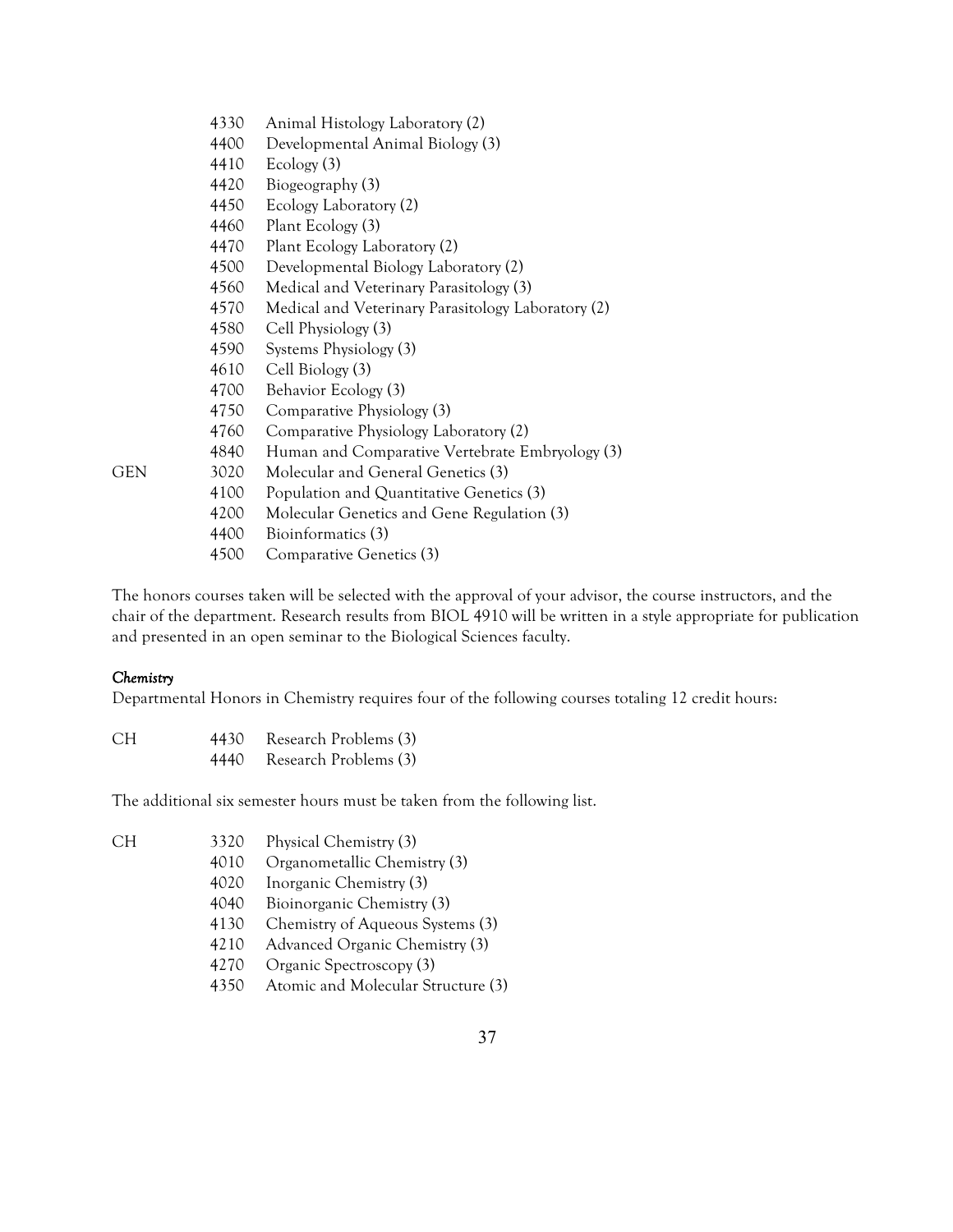Departmental Honors in Chemistry requires a two-semester sequence of research and a senior honors thesis while registered in CH 4430/4440. Both semesters should be performed on a continuation of the same research project with the same advisor, since research of the caliber required for an honors thesis cannot be completed in one semester. Therefore students should make sure that the project embarked upon is one of interest and that s/he can work well with the advisor chosen by the student. In addition the research advisor will choose an advisory committee of two other faculty members who will read the thesis and provide feedback. Students will write an interim paper at the end of CH 4430 and a full research paper at the end of CH 4440. The advisory committee will give an oral examination on the research project.

#### *Genetics*

Departmental Honors in Genetics requires the following sequence of courses totaling 12 credit hours:

#### Research/thesis requirement

GEN 4910 Requires at least two semesters of honors research with 4 credits per semester (for a total of 8 credits) under the same faculty mentor. Only regular tenured or tenure-track faculty within the department may serve as mentor for departmental honors in genetics.

GEN 4920 Honors Thesis in Genetics (1)

Lecture course requirement

Three (3) additional hours from the following list of GEN Honors courses:

- GEN 3020 Molecular and General Genetics (3)
	- 4100 Population and Quantitative Genetics (3)
	- 4200 Molecular Genetics and Gene Regulation (3)
	- 4400 Bioinformatics (3)
	- 4500 Comparative Genetics (3)

Requirements for Departmental Honors in Genetics include completion of a senior research thesis and an oral research presentation to the departmental faculty in a seminar setting. The research presentation and thesis are to be completed in the same semester either concurrent with or after the second semester of the required GEN 4910 honors research. Students will register for GEN 4920 in the semester they intend to write their thesis and present their research. The final thesis must be approved by the research advisor and the GEN 4910 honors coordinator, then submitted to the department and the Calhoun Honors College in order for students to receive Departmental Honors.

To be eligible for Departmental Honors in Genetics you must achieve a grade of C or better in all required Genetics courses, a GPR of 3.30 or better in all required Genetics courses, and an Overall GPR of 3.40 in all courses.

Up to eight credit hours of GEN/BCHM 4910 may be used towards the science requirement so that the total credits taken by honors students need not be more than those taken by non-honors students.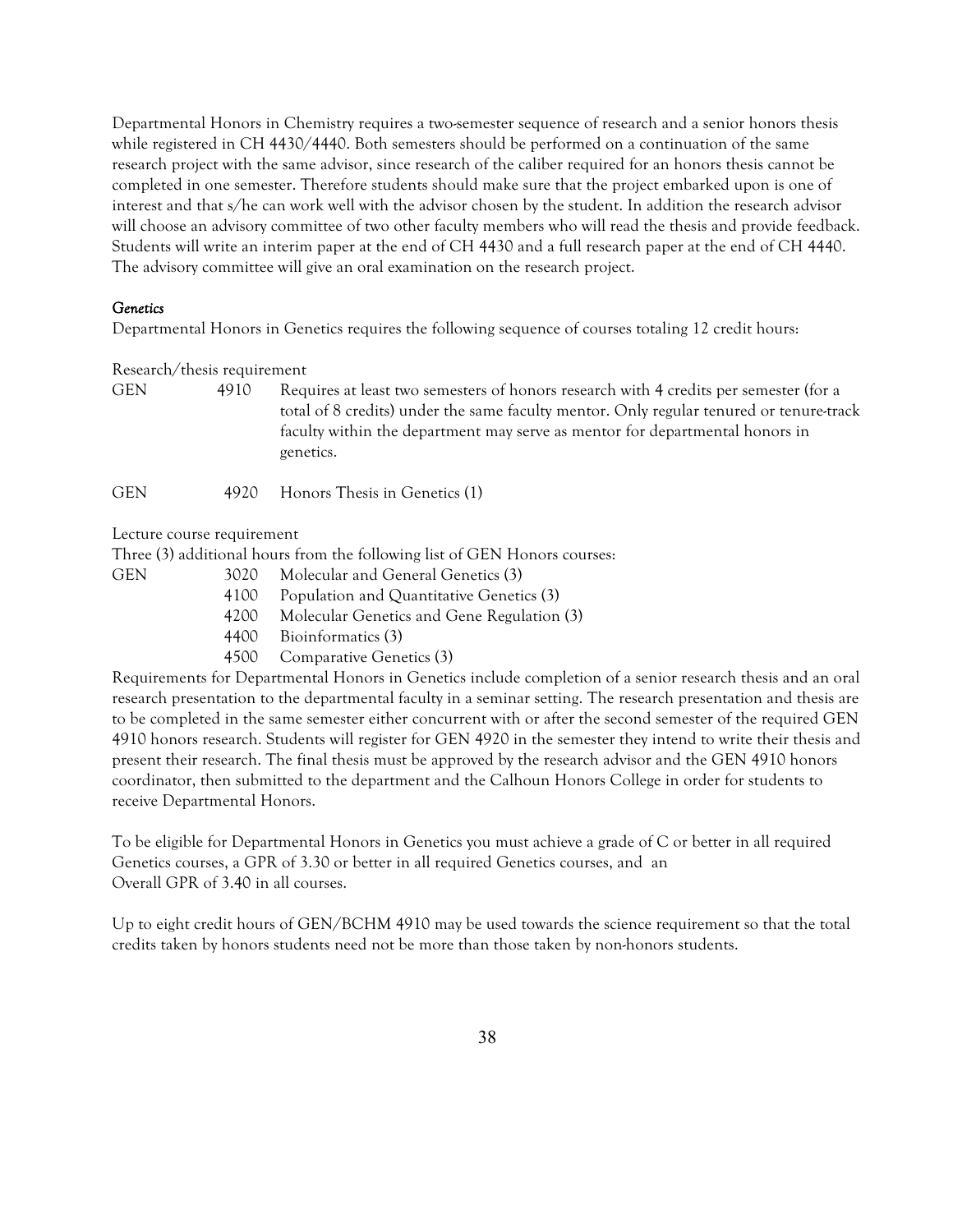To earn dual Departmental Honors in Genetics and Biochemistry, students must complete the lecture course requirements for both Genetics and Biochemistry Departmental Honors, three semesters of honors research with four credits per semester (8 credits in genetics and four credits in biochemistry), and GEN 4920.

### *Mathematical Sciences*

Departmental Honors in Mathematical Sciences requires the following sequence of courses totaling 8 credit hours:

MTHS 3820 Honors Seminar (1) for a total of two credit hours over a period of two semesters 4820 Undergraduate Research (3) for a total of six credit hours over a period of two semesters

Students beginning the Departmental Honors program in Mathematical Sciences must complete two credits of MTHS 3820, taken in both semesters of the junior year, and six credits of MTHS 4820 in the senior year. MTHS 3820 is a weekly seminar that prepares students for their senior thesis. In this course, students undertake readings in the philosophy and foundations of mathematics and in research strategies. Students also attend the thesis presentations of senior honors students. By the end of the second semester of MTHS 3820 the student is expected to have identified a research topic and an advisor.

In MTHS 4820, taken in both semesters of the senior year, the student pursues the research topic under the guidance of the faculty advisor. By the end of the first semester the student submits a written interim report and makes an oral presentation on the research progress to date. By the end of the second semester the student submits a written thesis and presents an oral defense to honors students and faculty.

### *Microbiology*

Departmental Honors in Microbiology requires the following sequence of courses totaling 12-13 credit hours:

| MICR | 4910 | Undergraduate Research in Microbiology (3) for a total of 6 credit hours taken<br>over two semesters under a single research advisor |
|------|------|--------------------------------------------------------------------------------------------------------------------------------------|
| MICR | 4940 | Undergraduate Research in Microbiology (2-4) for a total of 6 credit hours<br>Over two semesters under a single research advisor.    |

-and- Two (2) honors courses selected from the following:

- MICR 4000 Public Health Microbiology (3)
	- 4010 Microbial Diversity and Ecology (3)
	- 4070 Food and Dairy Microbiology (4)
	- 4100 Soil Microbiology (3)
	- 4110 Pathogenic Bacteriology (3)
	- 4120 Bacterial Physiology (3)
	- 4130 Industrial Microbiology (3)
	- 4140 Basic Immunology (3)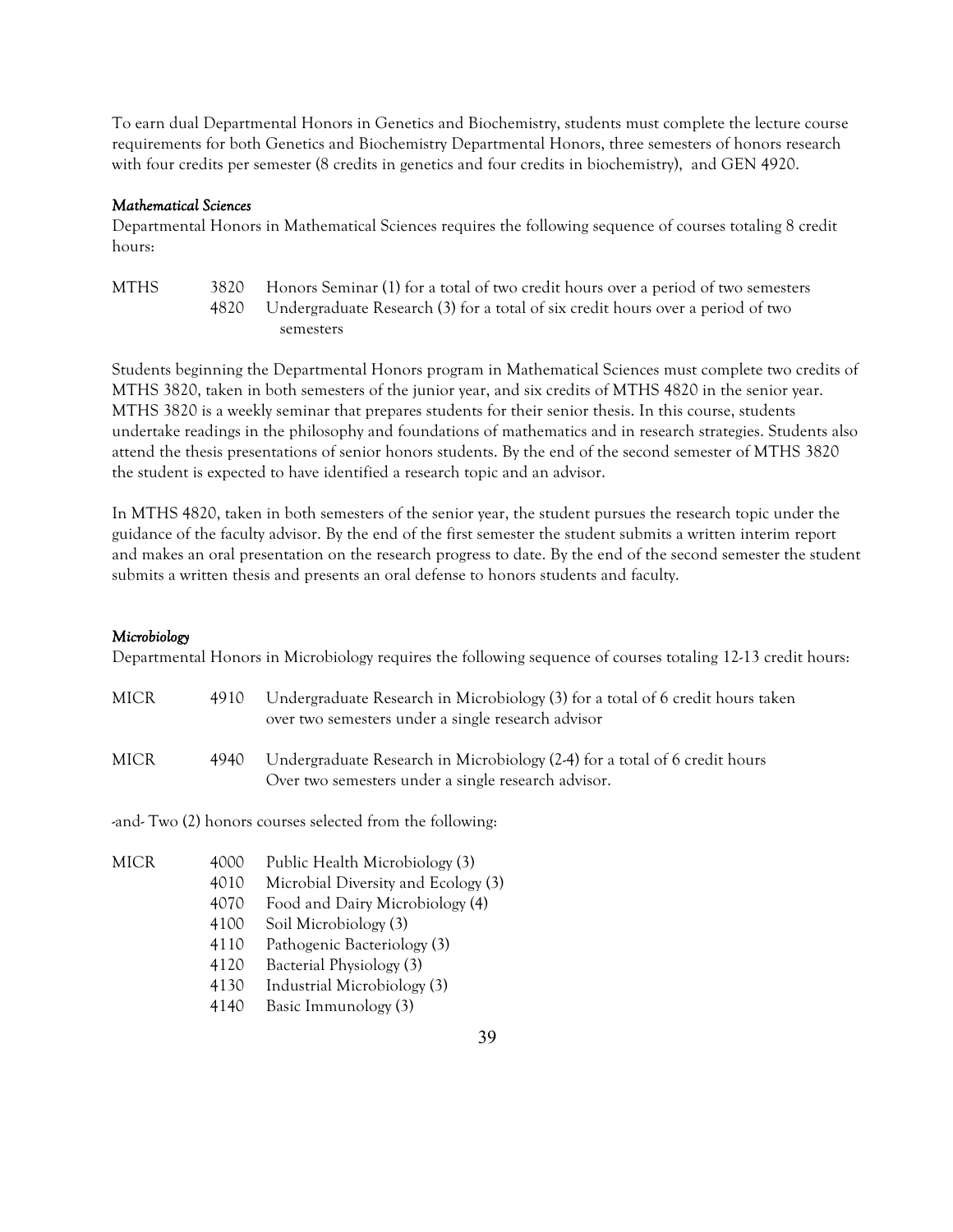4150 Microbial Genetics (3) 4160 Introductory Virology (3) 4170 Cancer and Aging (3)

To qualify for Departmental Honors you must earn a grade of A or B in MICR 3050 (General Microbiology).

The goal of MICR 4910, which is normally undertaken in the senior year, is to provide honors students with practical applications of the scientific method through the design and execution of an original research project. The results of the research project will be written as a manuscript suitable for publication, and will be presented in a seminar to Microbiology faculty and other honors students. Students are expected to choose and to arrange to work with a faculty research advisor prior to registering for the first semester of MICR 4910.

# *Physics*

Departmental Honors in Physics requires the following sequence of courses totaling 11-13 credit hours:

PHYS 3000 Introduction to Research (1) 4010 Senior Thesis (1-3) for a total of four to six credit hours over a period of two semesters

In addition, you must take at least six credits of 3000- 4000-level honors courses from the following list:

| <b>PHYS</b> | 3210 | Mechanics I (3)                              |
|-------------|------|----------------------------------------------|
|             | 3220 | Mechanics II (3)                             |
|             | 3250 | Experimental Physics I (3)                   |
|             | 3260 | Experimental Physics II (3)                  |
|             | 3550 | Modern Physics (3)                           |
|             | 4170 | Introduction to Biophysics I (3)             |
|             | 4320 | Optics $(3)$                                 |
|             | 4410 | Electromagnetics I (3)                       |
|             | 4420 | Electromagnetics II (3)                      |
|             | 4460 | Solid State Physics II (3)                   |
|             | 4520 | Nuclear and Particle Physics (3)             |
|             | 4550 | Quantum Physics I (3)                        |
|             | 4560 | Quantum Physics II (3)                       |
|             | 4650 | Thermodynamics and Statistical Mechanics (3) |
|             |      |                                              |

The Departmental Honors program in the Department of Physics and Astronomy is open to honors students with junior standing that are judged capable of pursuing and completing a comprehensive research project under the supervision of a faculty advisor. To participate in the program you must be recommended by your advisor or honors director and approved by the department chair. You will then be required to satisfactorily complete the required honors courses, culminating in an approved thesis.

In your junior year you will take PHYS 3000, which is designed to introduce you to research activities within the department and to help you identify a research project and a faculty advisor to supervise your senior-year thesis work.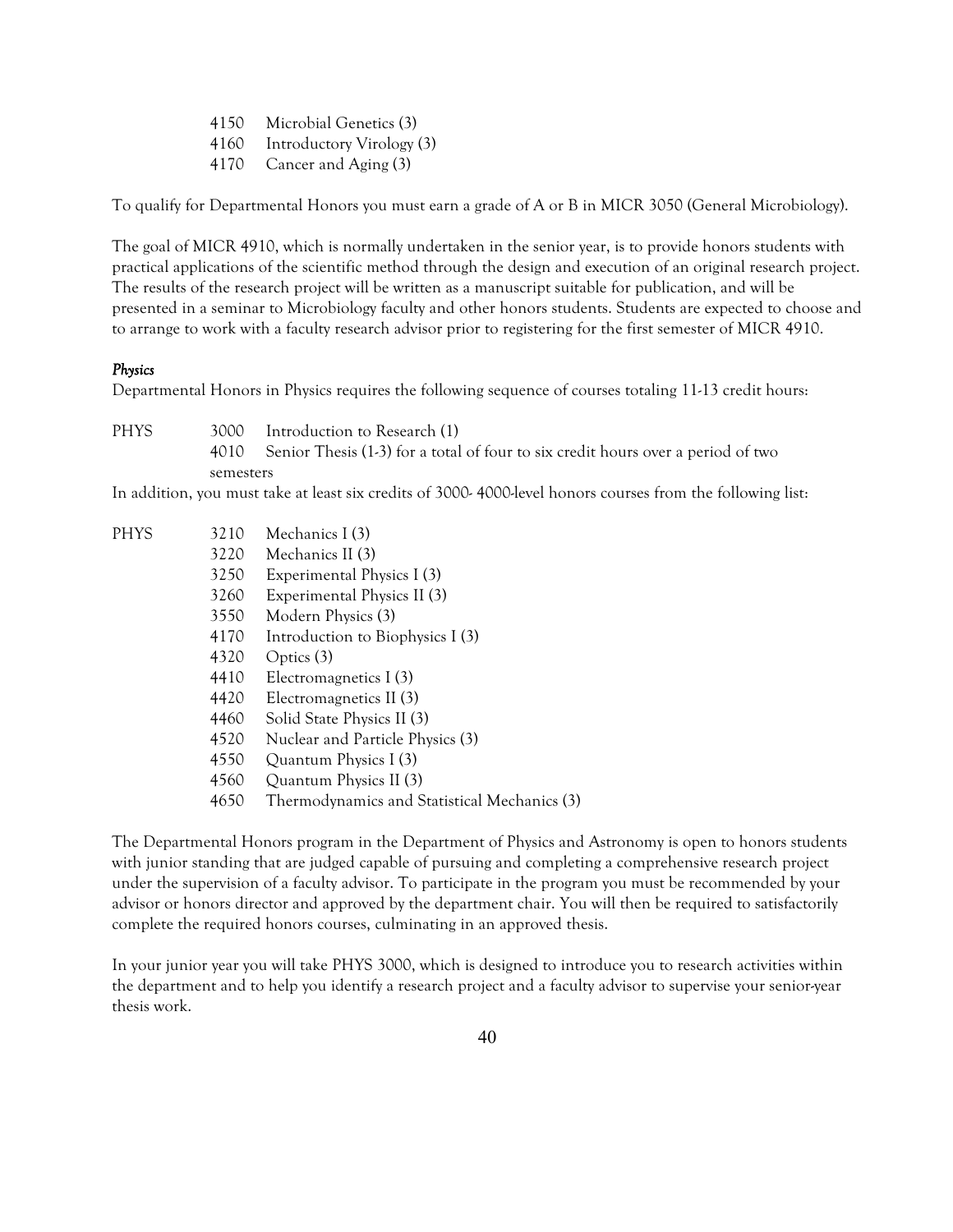In your senior year you will take PHYS 4010. You will be required to do a literature survey of your chosen topic, conduct a research program, and present a summary of the background and results of the project in the forms of a senior thesis and a public seminar. The thesis must be approved by the department chair.

### HONORS AWARDS AND RECOGNITIONS

*General Honors:* Your successful completion of the requirements for General Honors is recognized by a certificate of completion upon your graduation from Clemson University. Your diploma, permanent transcript and commencement program will indicate your General Honors achievement.

*Departmental Honors:* Your successful completion of the requirements in Departmental Honors will be recognized at a special awards ceremony the day before graduation in December and May. At that ceremony you will be presented the B.C. Inabinet Honors Medallion, which you are privileged to wear during the commencement exercises as a symbol of your outstanding achievements. Your diploma, permanent transcript, and commencement program will indicate your Departmental Honors achievements.

*Interdisciplinary Honors:* Your successful completion of the requirements in Interdisciplinary Honors will be recognized at a special awards ceremony the day before graduation in December and May. At that ceremony you will be presented the B.C. Inabinet Honors Medallion, which you are privileged to wear during the commencement exercises as a symbol of your outstanding achievements. Your diploma, permanent transcript, and commencement program will indicate your Interdisciplinary Honors achievements.

*General and Departmental or Interdisciplinary Honors:* Your successful completion of the requirements of both General Honors and Departmental Honors will be recognized at a special awards ceremony the day before graduation in December and May. At that ceremony you will be presented the B.C. Inabinet Honors Medallion, which you are privileged to wear during the commencement exercises as a symbol of your outstanding achievements. Your diploma, permanent transcript, and commencement program will indicate your General and Departmental or Interdisciplinary Honors achievements.

All Honors students planning to graduate with an Honors distinction **must** complete the Honors Candidacy Form. You can find all information regarding the Honors Candidacy Form, including deadlines, on the website- https://www.clemson.edu/cuhonors/current-students/graduation.html.

### MEMBERSHIP BENEFITS

In addition to the primary reward of a challenging and enriched program of study, Calhoun Honors College provides to its members a number of benefits.

#### *Honors Housing*

On a *space-available basis* honors students may request to reside in the Honors Living-Learning Community located in Core Campus, a coeducational facility that accommodates approximately 400 students. Honors students wishing to reside in the Honors Living-Learning Community are advised that space is limited. Being an honors student does not guarantee a housing assignment to the Honors LLC.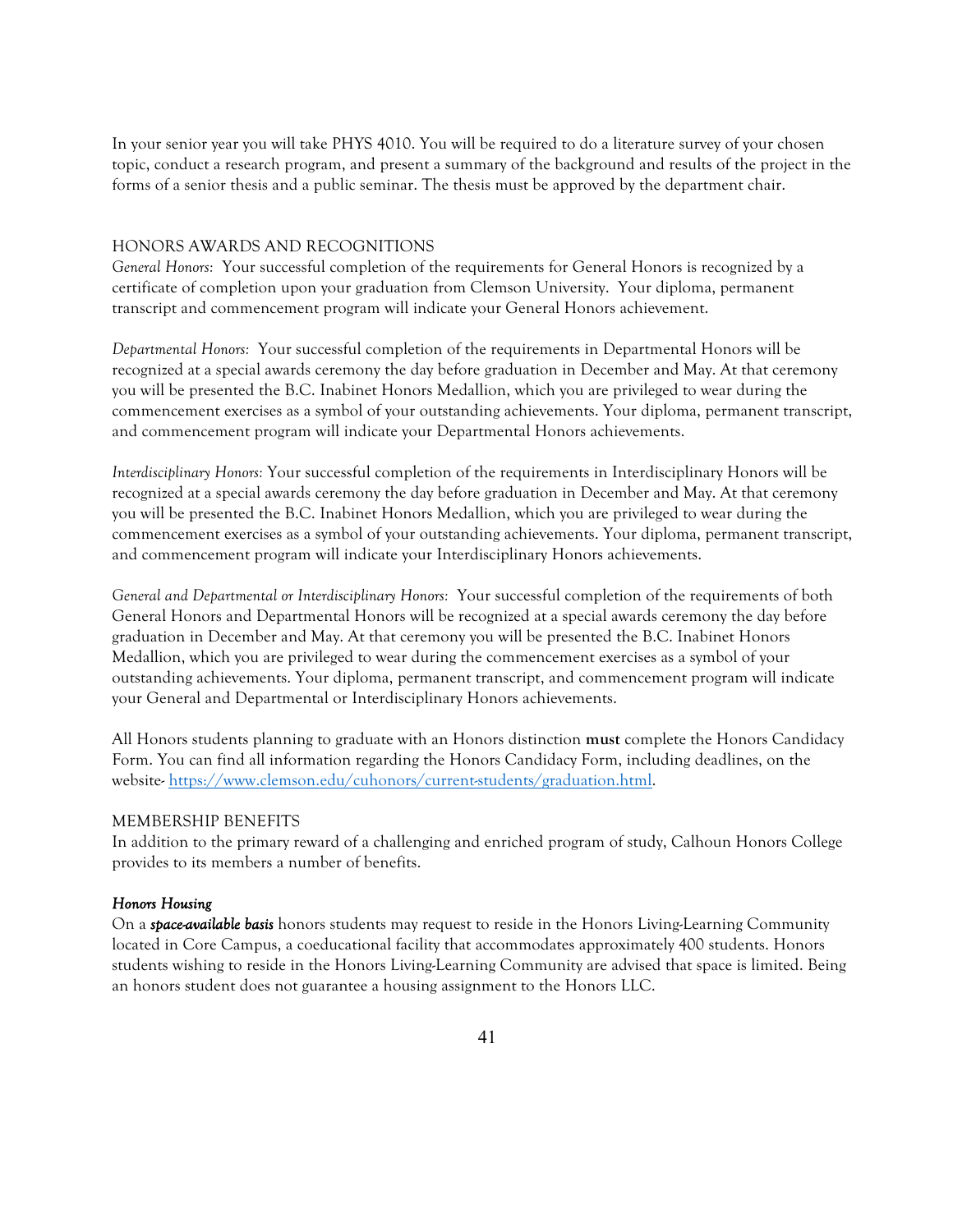Entering honors freshmen will be sent housing information from the University Housing Office. Room selection for the Honors LLC are completed in May for incoming freshmen and January for continuing students. Housing preference for incoming freshmen is based on the date of application submission for general undergraduate admission to Clemson University.

Only honors students who are in good standing with the Honors College are eligible to live in the Honors LLC. Transfer students and Clemson students who join the Calhoun Honors College after the first semester of their freshman year must participate academically in the program for at least one semester before becoming eligible for honors housing.

If you reside in the Honors LLC and your cumulative GPA falls below 3.40, thereby placing you on honors probation, you may remain in the Honors LLC for the remainder of the probationary semester. If at the end of the probationary semester, whether fall or spring, your cumulative GPA remains below 3.40, you will lose all privileges of membership in the program, which could include honors housing. Freshmen residents of the Honors LLC whose first semester GPA is below 2.80 may be reassigned to other campus housing effective the next semester.

### *Early Course Registration and Scheduling*

Near the end of each semester students register on-line via except for entering freshmen, honors students are given priority in selecting and scheduling their courses, and are allowed to access the registration system when it opens for seniors. Students joining honors after the first semester of their freshman year must participate academically in the program one semester before becoming eligible for early scheduling.

Due to limited enrollments in most honors courses, it is important that early registration be exercised responsibly. The purpose of this privilege is to enable honors students to meet the requirement of taking at least one honors course each semester. Therefore, as soon as the registration system opens for honors students, you should schedule your honors course(s) first and then schedule your other courses accordingly.

#### *Library Loan*

As a member of the Calhoun Honors College you are allowed to check out library materials for an extended period of time. Under the university's library loan policy, honors students are treated the same as graduate students.

### SPECIAL ACADEMIC PROGRAMS AND SERVICES

#### *Conference Travel Fund*

The Conference Travel Fund (CTF) is intended to provide financial support to students in the Calhoun Honors College planning to attend conferences related to their academic interests. Students can apply for funding for conference registration fees, lodging, food and transportation.

#### *Cultural Enrichment*

Calhoun Honors College enhances the cultural lives of its members by providing opportunities to visit area art galleries and museums and to attend a variety of dramatic and musical performances. Subject to available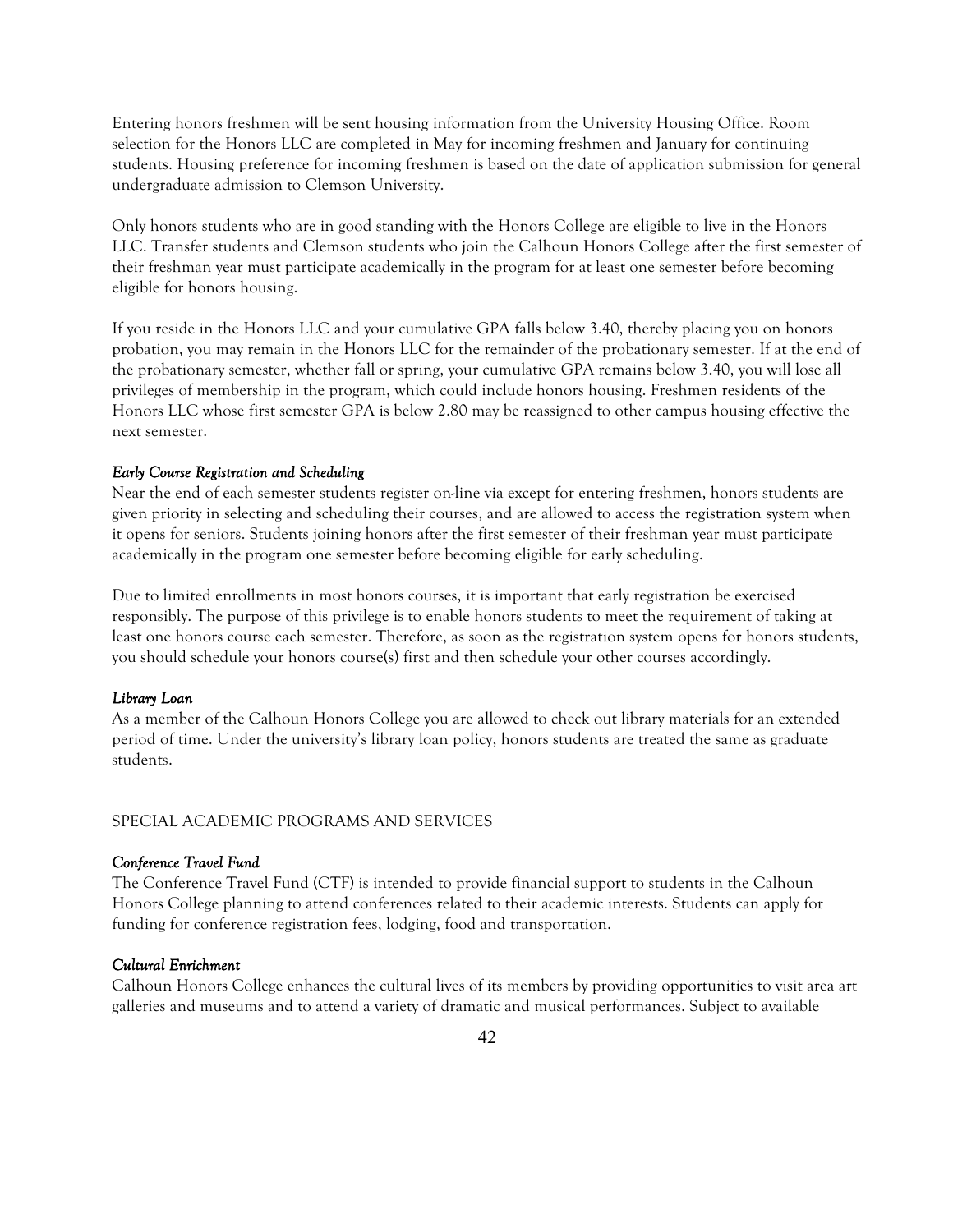funds, a limited number of tickets are purchased for events at Clemson's Brooks Center for the Performing Arts.

#### *Departmental Honors Research Grants*

At the beginning of the fall and spring semesters, honors students may apply for funds to support their Departmental Honors research projects. These competitive grants may be used to fund such needs as equipment, supplies, and travel to professional meetings or research facilities, or other items that are beyond the capacity of the student's department to provide. Guidelines and application materials are available in the Honors Office.

#### *Dixon Fellows Program*

Through cultural enrichment activities and intellectual exchanges, the Dixon Fellows Program nurtures students who possess the talent and potential to compete for Rhodes, Marshall, Truman, Fulbright and other prestigious fellowships. Admission to the program is highly selective and requires a formal application. This special program is administered by Calhoun Honors College and is supported by the Joseph E. and Caroline G. Dixon Endowment.

#### *Dixon Global Policy Scholars*

The Dixon Global Policy Scholars (GPS) offers a challenging learning opportunity for students interested in pursuing a major scholarship (such as the Rhodes, Truman or Marshall) and in enhancing their knowledge of the issues that shape the world. Admission to the program is open to freshmen and sophomores, is highly selective and requires a separate application.

#### *Educational Enrichment Travel Grants*

Honors students may apply for funds to support life-changing educational experiences outside the classroom and away from the Clemson campus. These experiences may be internships, foreign study, public service projects, or other significant endeavors consistent with the student's educational, career and life goals. These awards are highly competitive. Guidelines and application materials are available in the Honors Office.

#### *Freshman Mentoring Program*

All incoming honors freshmen will be assigned an honors mentor. The Honors Freshman Mentoring Program creates a community of students working and learning together to develop a unique perspective of living and learning through shared experiences.

#### *Major Fellowship Assistance*

The Honors Office is the university's central repository for information about major fellowships. In addition to providing application forms, our office is responsible for screening candidates and nominees for Rhodes, British Marshall, Truman, Fulbright, Goldwater and other extramural fellowship competitions. As an honors student, you will receive early notice of fellowship qualifications and application procedures.

#### *Seniors Advising Sophomores in Honors (SASH) Program*.

The SASH Program provides sophomore honors students the opportunity to connect with and learn from senior honors students. The SASH Program promotes a collaborative environment among honors students to